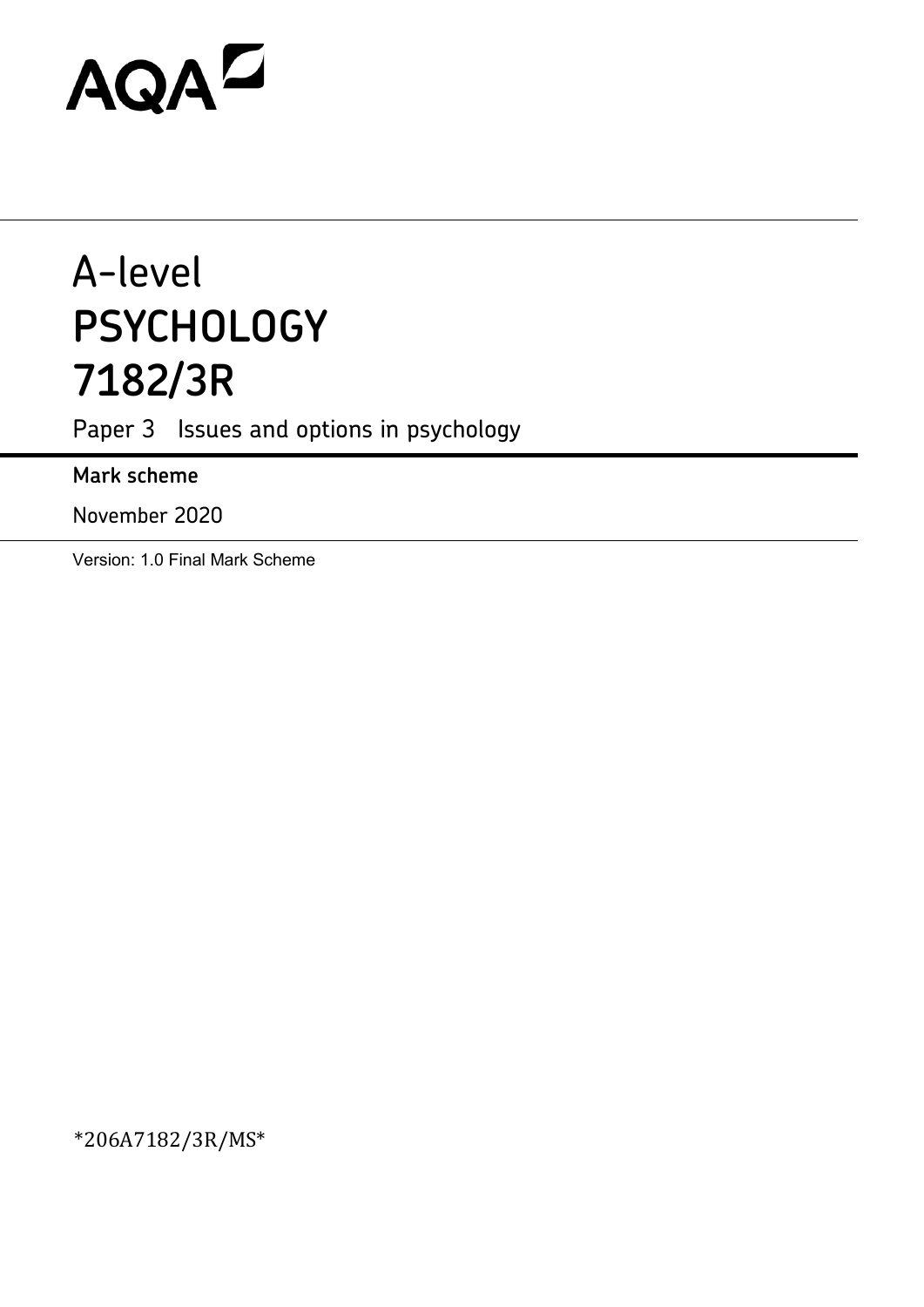Mark schemes are prepared by the Lead Assessment Writer and considered, together with the relevant questions, by a panel of subject teachers. This mark scheme includes any amendments made at the standardisation events which all associates participate in and is the scheme which was used by them in this examination. The standardisation process ensures that the mark scheme covers the students' responses to questions and that every associate understands and applies it in the same correct way. As preparation for standardisation each associate analyses a number of students' scripts. Alternative answers not already covered by the mark scheme are discussed and legislated for. If, after the standardisation process, associates encounter unusual answers which have not been raised they are required to refer these to the Lead Examiner.

It must be stressed that a mark scheme is a working document, in many cases further developed and expanded on the basis of students' reactions to a particular paper. Assumptions about future mark schemes on the basis of one year's document should be avoided; whilst the guiding principles of assessment remain constant, details will change, depending on the content of a particular examination paper.

Further copies of this mark scheme are available from aqa.org.uk.

#### **Copyright information**

AQA retains the copyright on all its publications. However, registered schools/colleges for AQA are permitted to copy material from this booklet for their own internal use, with the following important exception: AQA cannot give permission to schools/colleges to photocopy any material that is acknowledged to a third party even for internal use within the centre.

Copyright © 2020 AQA and its licensors. All rights reserved.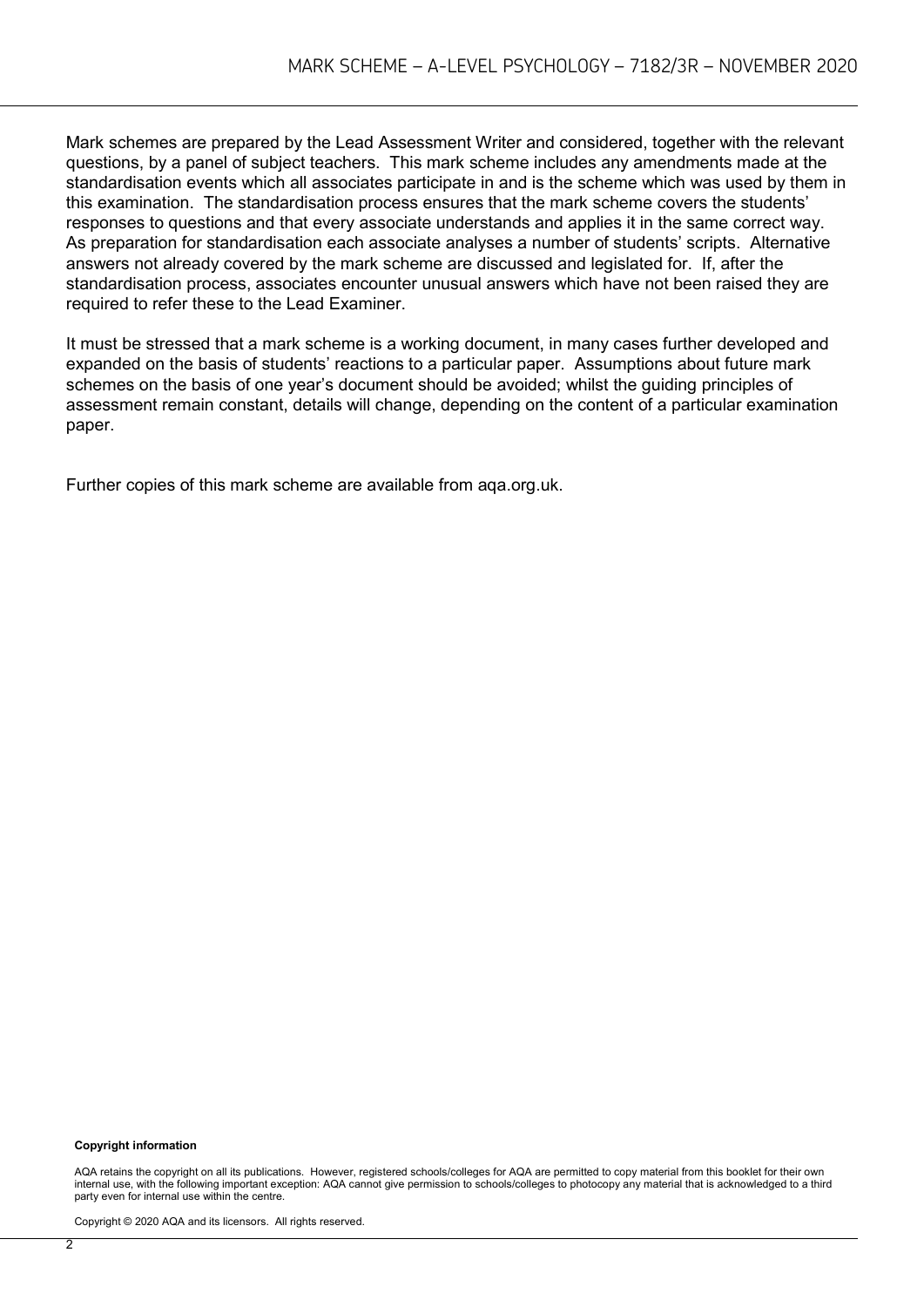### Level of response marking instructions

Level of response mark schemes are broken down into levels, each of which has a descriptor. The descriptor for the level shows the average performance for the level. There are marks in each level.

Before you apply the mark scheme to a student's answer read through the answer and annotate it (as instructed) to show the qualities that are being looked for. You can then apply the mark scheme.

#### Step 1 Determine a level

Start at the lowest level of the mark scheme and use it as a ladder to see whether the answer meets the descriptor for that level. The descriptor for the level indicates the different qualities that might be seen in the student's answer for that level. If it meets the lowest level then go to the next one and decide if it meets this level, and so on, until you have a match between the level descriptor and the answer. With practice and familiarity you will find that for better answers you will be able to quickly skip through the lower levels of the mark scheme.

When assigning a level you should look at the overall quality of the answer and not look to pick holes in small and specific parts of the answer where the student has not performed quite as well as the rest. If the answer covers different aspects of different levels of the mark scheme you should use a best fit approach for defining the level and then use the variability of the response to help decide the mark within the level, ie if the response is predominantly Level 3 with a small amount of Level 4 material it would be placed in Level 3 but be awarded a mark near the top of the level because of the Level 4 content.

#### Step 2 Determine a mark

Once you have assigned a level you need to decide on the mark. The descriptors on how to allocate marks can help with this. The exemplar materials used during standardisation will help. Answers in the standardising materials will correspond with the different levels of the mark scheme. These answers will have been awarded a mark by the Lead Examiner. You can compare the student's answer with the standardised examples to determine if it is the same standard, better or worse than the example. You can then use this to allocate a mark for the answer based on the Lead Examiner's mark on the example.

You may well need to read back through the answer as you apply the mark scheme to clarify points and assure yourself that the level and the mark are appropriate.

Indicative content in the mark scheme is provided as a guide for examiners. It is not intended to be exhaustive and you must credit other valid points. Students do not have to cover all of the points mentioned in the indicative content to reach the highest level of the mark scheme.

An answer which contains nothing of relevance to the question must be awarded no marks.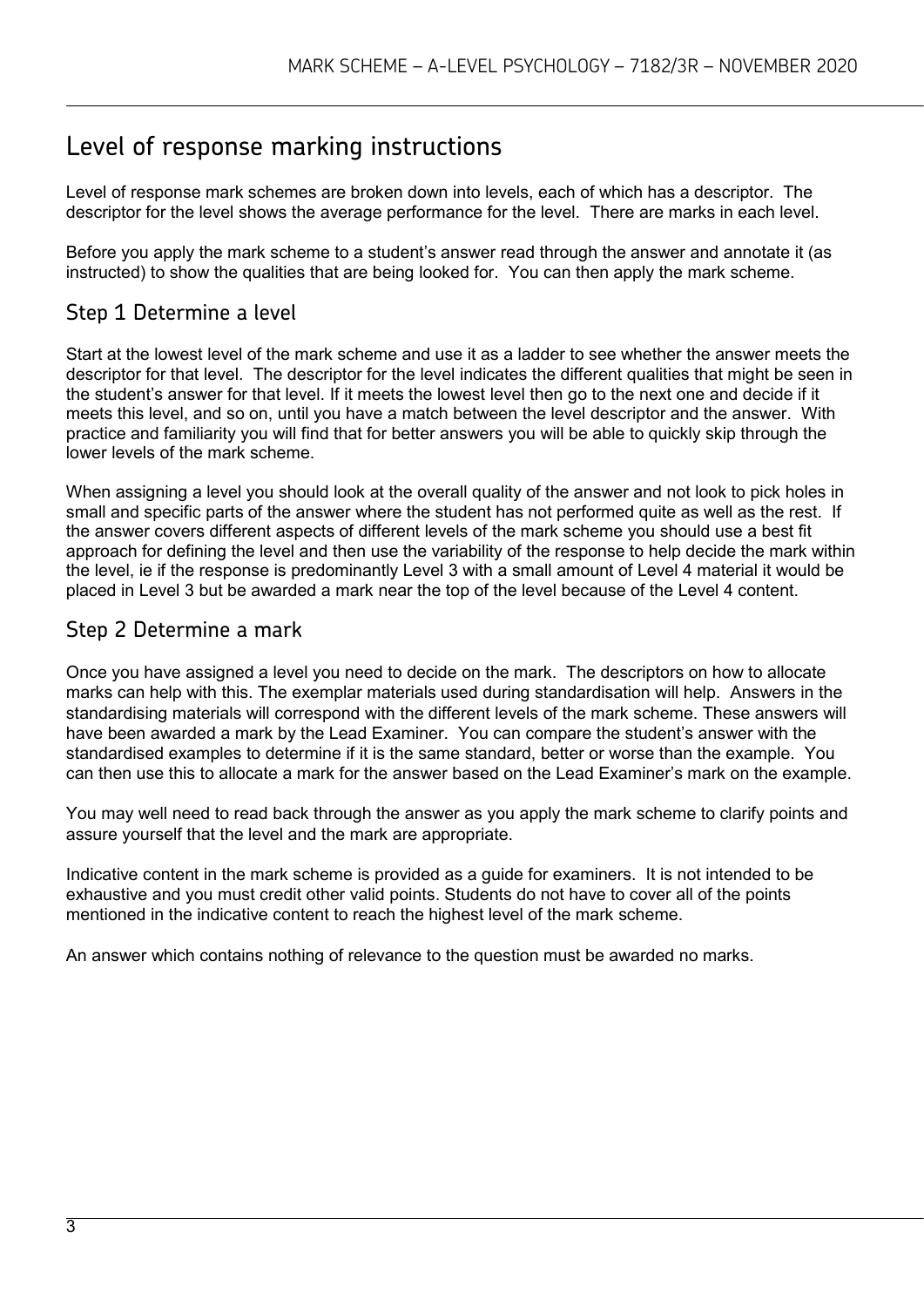#### **Section A**

#### **Issues and debates in psychology**

**0** | **1** | Outline what is meant by cultural relativism.

**[2 marks]**

#### **Marks for this question: AO1 = 2**

**2 marks** for a clear and coherent answer with some elaboration.

**1 mark** for a limited/muddled answer.

#### **Content**

The idea that a behaviour can only be properly understood/only has meaning/only makes sense in the context of the norms and values of the society or culture in which it occurs.

**Max 1 mark** for reference to norms/normal behaviours/values as specific to a culture **or** for noting that it is inappropriate to study only one culture then make generalisations.

Credit alternative valid outlines.

**0 2** Suggest two ways in which researchers might reduce cultural bias in their research.

**[2 marks]**

#### **Marks for this question: AO3 = 2**

Award **1 mark** for **each** relevant way up to a maximum of 2 marks.

#### **Possible ways:**

- do not attempt to extrapolate findings/theories to cultures that are not represented in the research sample
- use researchers who are native to/familiar with/immersed in the culture being investigated
- carry out cross-cultural research rather than research with a sole culture
- do not assume universal norms/standards across different cultures
- be sensitive to cultural norms/standards when designing research/when reporting findings
- study single culture to understand that culture (emic approach)
- taking a reflexive approach ie constantly reflecting on own biases when carrying out research

Credit other relevant suggestions.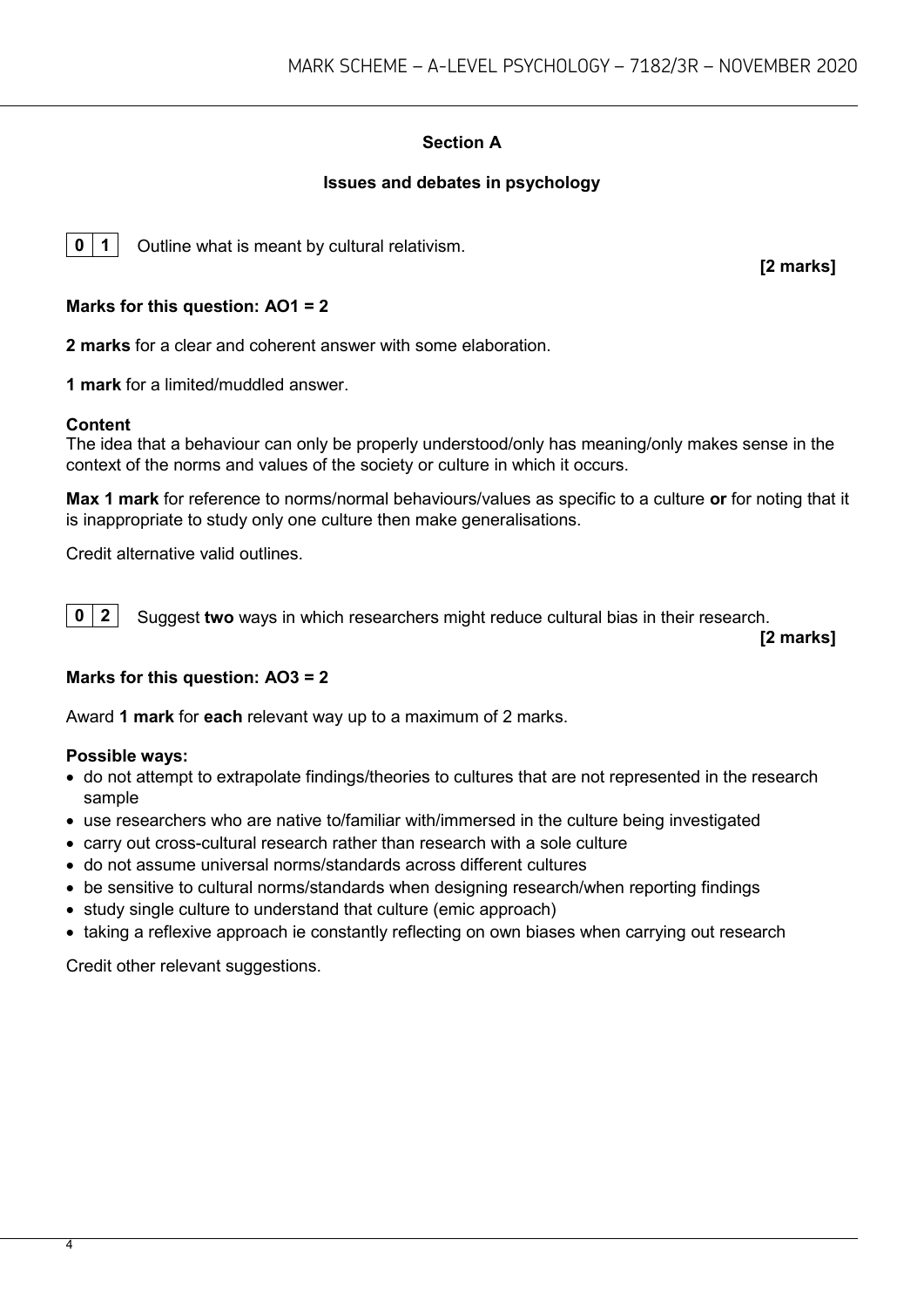**0 3** Jonny is 25 years old. He is a very anxious person. Colleagues tease him at work because he chews his pen all the time and spends hours tidying his desk. He finds it difficult to make friends and has never had a girlfriend.

Use your knowledge of psychic determinism to explain Jonny's behaviour**.**

**[4 marks]**

#### **Marks for this question: AO2 = 4**

| Level          | <b>Marks</b> | <b>Description</b>                                                                                                                                                                   |
|----------------|--------------|--------------------------------------------------------------------------------------------------------------------------------------------------------------------------------------|
| $\overline{2}$ | $3 - 4$      | Application is clear, appropriate and explicit showing sound understanding of<br>psychic determinism. There is appropriate use of specialist terminology.                            |
|                | $1 - 2$      | Application is limited/muddled showing limited understanding of psychic<br>determinism. The answer lacks detail. Use of specialist terminology is either<br>absent or inappropriate. |
|                | 0            | No relevant content.                                                                                                                                                                 |

#### **Possible content:**

- psychic determinism suggests that adult behaviour, eg anxiety, pen-chewing, tidying, relationship problems, is determined by childhood/early experiences and by innate, unconscious drives/motives ie Jonny has no free will
- experiences that occurred during stages of psychosexual development have unconsciously influenced Jonny's adult behaviour/experience – his adult behaviour/experience has been caused by early experiences (this would be hard determinism)
- Jonny is unaware of these early experiences as his memory has been repressed, but they manifest themselves in symbolic outward behaviours. Jonny is a slave to his unconscious
- specific links between behaviours in the stem and psychosexual conflicts, eg pen-chewing related to oral fixation; tidying to anal retentiveness; relationship problems to difficulties arising in the genital stage.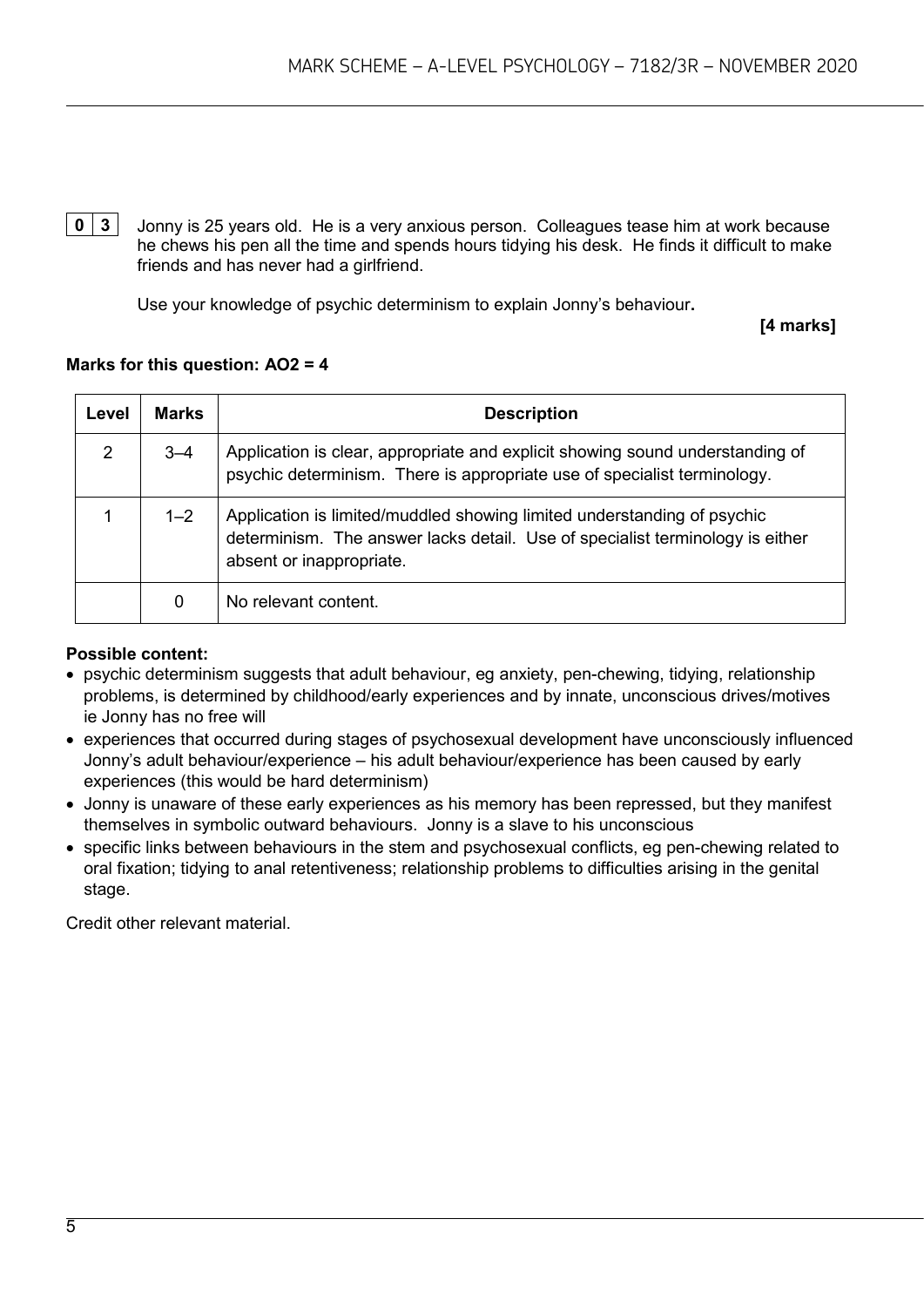**0 4** 'Psychologists sometimes adopt a reductionist approach to their investigations when they want their research to be objective and empirical.'

Discuss reductionism in psychological research. Refer to the statement above in your answer.

#### **[16 marks]**

| Level | <b>Marks</b> | <b>Description</b>                                                                                                                                                                                                                                                                                                  |
|-------|--------------|---------------------------------------------------------------------------------------------------------------------------------------------------------------------------------------------------------------------------------------------------------------------------------------------------------------------|
| 4     | $13 - 16$    | Knowledge of reductionism is accurate and generally well detailed. Application<br>to the statement is effective. Discussion is thorough and effective. Minor detail<br>and/or expansion of argument is sometimes lacking. The answer is clear,<br>coherent and focused. Specialist terminology is used effectively. |
| 3     | $9 - 12$     | Knowledge of reductionism is evident but there are occasional<br>inaccuracies/omissions. Application/discussion is mostly effective. The answer<br>is mostly clear and organised but occasionally lacks focus. Specialist<br>terminology is used appropriately.                                                     |
| 2     | $5 - 8$      | Limited knowledge of reductionism is present. Focus is mainly on description.<br>Any discussion/application is of limited effectiveness. The answer lacks clarity,<br>accuracy and organisation in places. Specialist terminology is used<br>inappropriately on occasions.                                          |
| 1     | $1 - 4$      | Knowledge of reductionism is very limited. Application/discussion is limited,<br>poorly focused or absent. The answer as a whole lacks clarity, has many<br>inaccuracies and is poorly organised. Specialist terminology is either absent or<br>inappropriately used.                                               |
|       | 0            | No relevant content.                                                                                                                                                                                                                                                                                                |

#### **Marks for this question: AO1 = 6, AO2 = 4, AO3 = 6**

#### **Possible content:**

- reductionism explaining/studying complex and meaningful behaviour/experience by breaking it down into smaller component parts/constituents/elements
- levels of explanation basic unit level to more complex holistic level
- types of reductionism: biological explaining behaviour at the level of genes, brain chemicals etc; environmental – explaining behaviour at the level of stimulus-response units; experimental reductionism; machine reductionism – explaining behaviour in terms of mechanistic models
- objectivity, use of empirical methods basic scientific principle that evidence should be observable and unaffected by opinion/subjective interpretation.

#### **Possible application:**

Links between reductionism and objectivity/empirical methods:

• explaining/understanding behaviour at the basic component level of biological units is objective and empirical, eg measurement of levels of neurotransmitters like serotonin and dopamine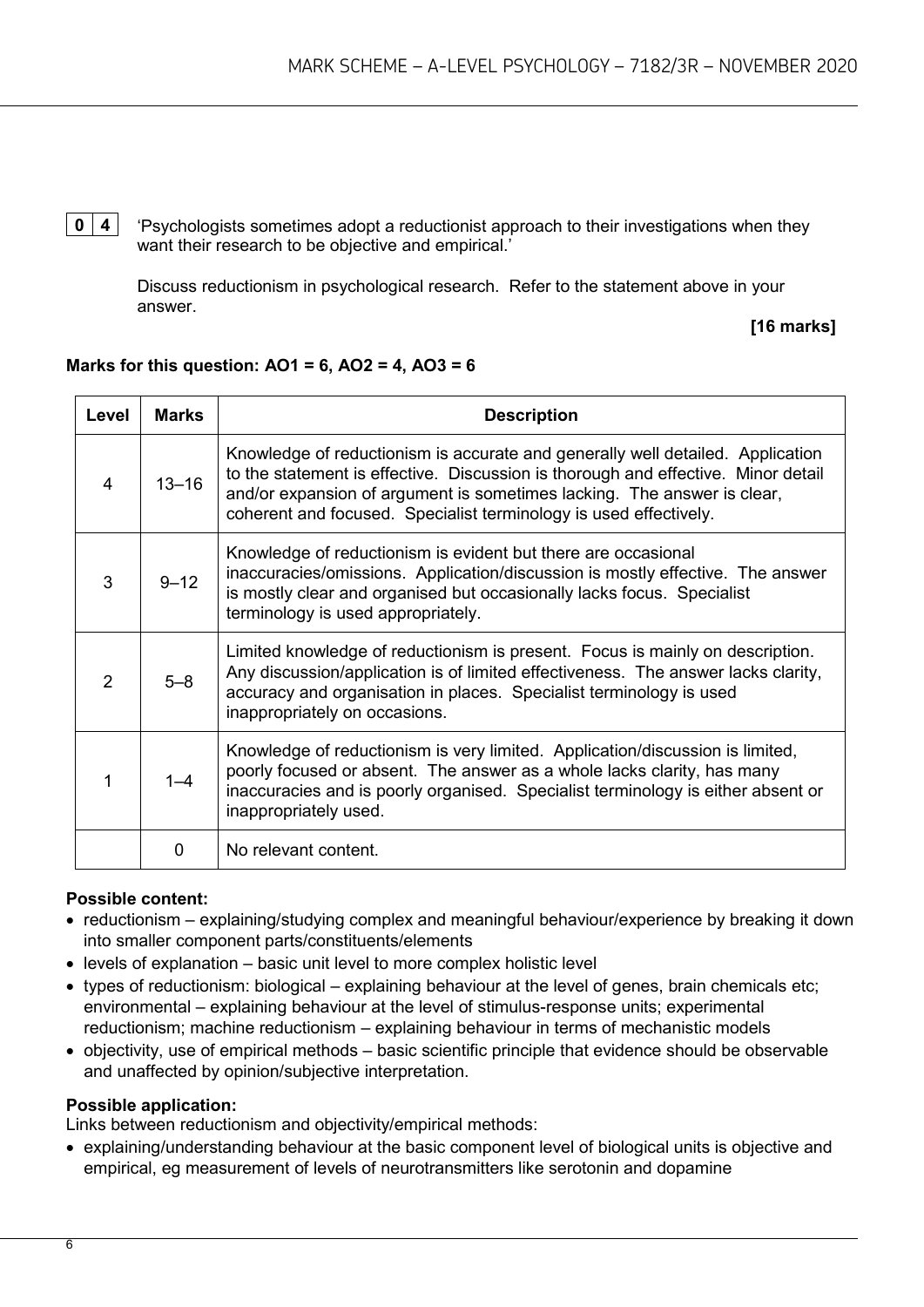- explaining/understanding behaviour at the basic component level of stimulus-response links (eg classical/operant conditioning) is objective, empirical as it involves manipulation of stimuli and observation/recording of responses
- explaining information processing at the level of processing units each with separate features (eg multistore model) is objective – involves empirical manipulation/observation of variables in experiments.

#### **Possible discussion points:**

- the reductionist approach fits well with psychology's drive for scientific status and the consequent focus on objectivity and empiricism
- reductionism leads to clearly defined variables which can be operationalised and observed objectively which allows for the inference of causal relationships – establishing a cause and effect relationship
- reductionism leads to loss of meaning components do not add up to reflect whole experience
- contrasts with holism studying and valuing human experience as a whole, considering meaning, feeling, personal experience/context. Only by studying the whole can we really understand human experience
- some behaviours, particularly social behaviours can only really be investigated in the holistic context in which they occur
- usefulness of reductionist treatments, eg use of drugs effectiveness can be empirically tested
- contrast with the types of investigation preferred by humanistic psychologists such as Maslow and Rogers – use of case studies, diaries, interviews – to yield richer, more detailed information
- difficulty of finding a balance between objective, empirical method and the striving for meaningful information
- comparison of approaches in terms of reductionism/objectivity/empirical approach.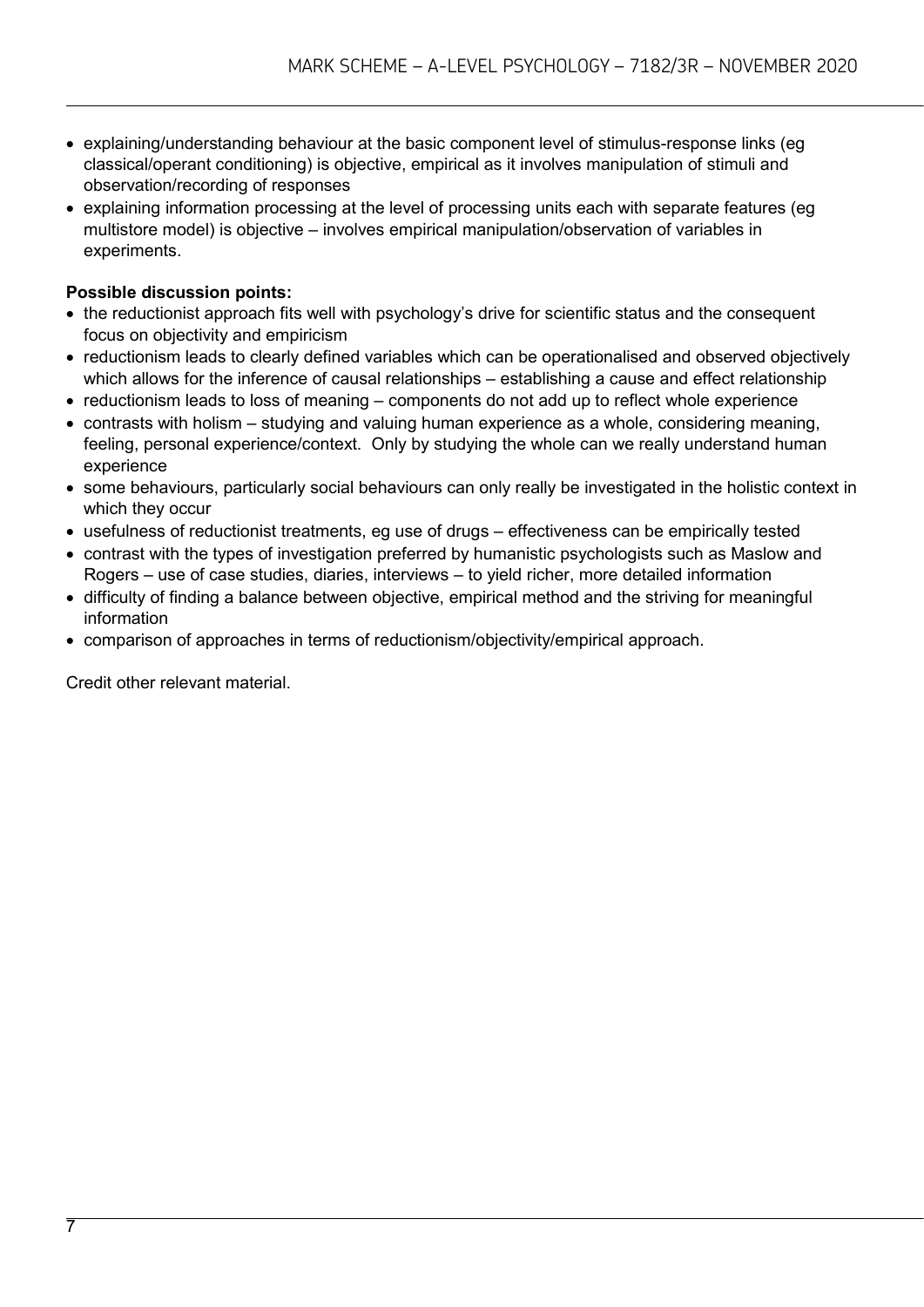#### **Section B**

#### **Relationships**

**0 5** Which **one** of the following best describes social exchange theory? Write the correct letter in your answer book.

**[1 mark]**

#### **Marks for this question: AO1 = 1**

**C** A theory that proposes individuals focus on getting out more than they put in.

**0 6** Suggest a more appropriate statistical test of difference for the student to use with this data. Explain **two** reasons for your choice based on the description of the study.

**[5 marks]**

#### **Marks for this question: AO3 = 5**

**1 mark** for naming an appropriate test: Wilcoxon test (can also credit Sign test or related t-test)

Plus **one** mark for each of the following:

- same women judge both descriptions
- so the study is a repeated/related design (not independent as would be appropriate for an unrelated t-test)
- data are ratings on a scale of liking 1–10, ie the women's subjective opinion
- there is no fixed unit of liking therefore the data are at the ordinal level of measurement/ non-parametric

 $3<sup>rd</sup>$  and  $4<sup>th</sup>$  bullet for sign test: (can be treated as) nominal/categorical data plus justification - liking scale could be categorised into categories eg 'like', 'dislike'

 $3<sup>rd</sup>$  and  $4<sup>th</sup>$  bullet for related t-test: can be treated as interval with justification ie test is robust enough to cope with data on a numerical scale

Appropriate reason can be credited even if an incorrect test is named or no test is given.

**0 7** The student who carried out the study selected the two descriptions. He decided himself which social backgrounds were similar and which social backgrounds were different.

Explain how the study could be improved by selecting the descriptions another way.

**[2 marks]**

#### **Marks for this question: AO3 = 2**

Award marks as follows:

**1 mark** for an appropriate suggested modification, eg have an independent person/researcher who does not know the purpose of the study select the descriptions; use a panel of raters who have nothing to do with the study.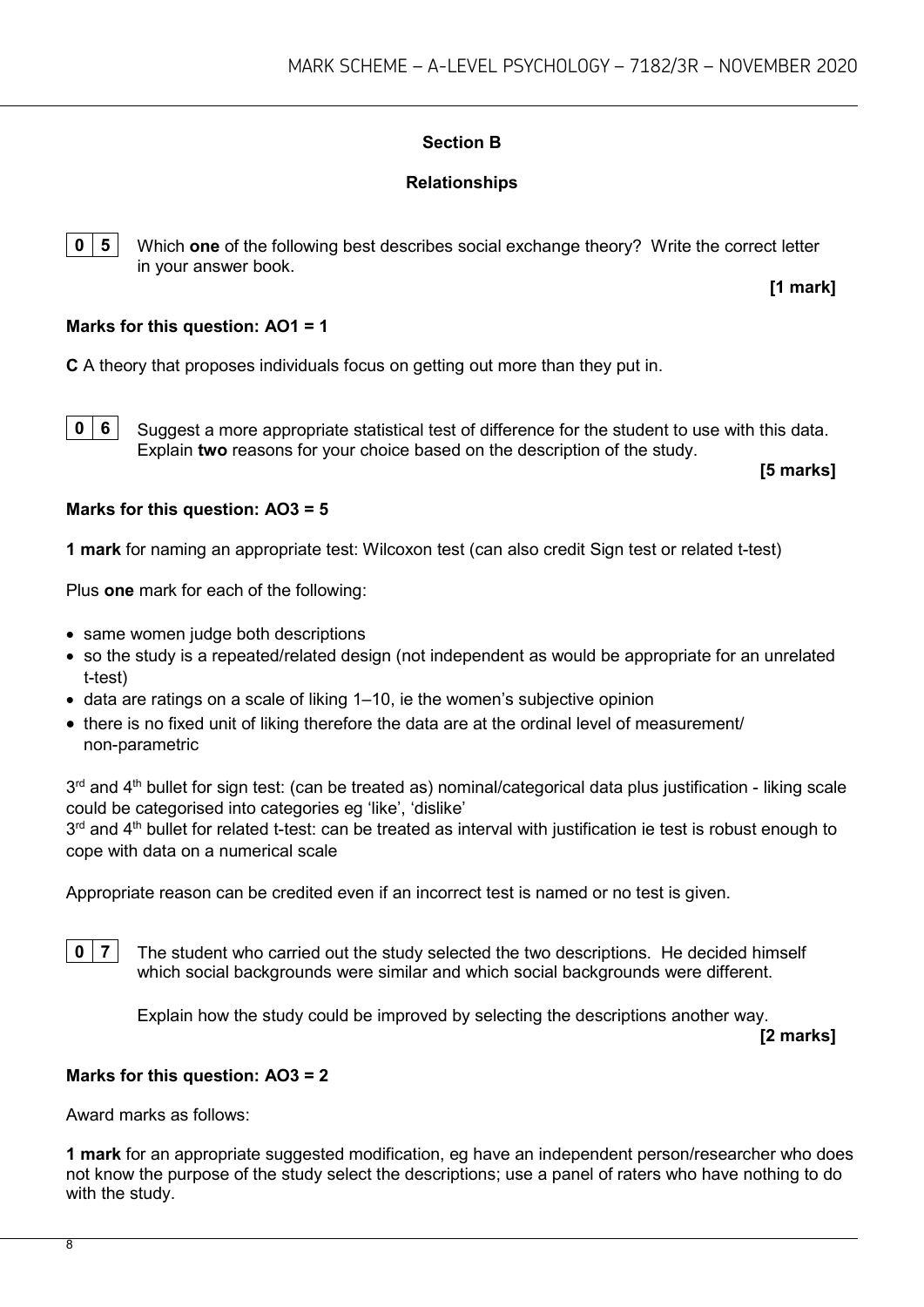**1 mark** for briefly explaining how this would improve the study: this would remove any chance of researcher bias or investigator bias/would increase validity.

Credit other relevant suggestions.



**0** | **8** | Discuss the filter theory of attraction. Refer to the likely outcome of the student's study in your answer.

#### **[8 marks]**

#### **Marks for this question: AO1 = 3, AO2 = 2, AO3 = 3**

| Level         | <b>Marks</b> | <b>Description</b>                                                                                                                                                                                                                                                          |
|---------------|--------------|-----------------------------------------------------------------------------------------------------------------------------------------------------------------------------------------------------------------------------------------------------------------------------|
| 4             | $7 - 8$      | Knowledge of filter theory is accurate with some detail. Application is effective.<br>Discussion is effective. Minor detail and/or expansion of argument is sometimes<br>lacking. The answer is clear, coherent and focused. Specialist terminology is<br>used effectively. |
| 3             | $5 - 6$      | Knowledge of filter theory is evident but there are occasional<br>inaccuracies/omissions. Application/discussion is mostly effective. The answer<br>is mostly clear and organised but occasionally lacks focus. Specialist<br>terminology is used appropriately.            |
| $\mathcal{P}$ | $3 - 4$      | Limited knowledge of filter theory is present. Focus is mainly on description.<br>Any application/discussion is of limited effectiveness. The answer lacks clarity,<br>accuracy and organisation in places. Specialist terminology is used<br>inappropriately on occasions. |
| 1             | $1 - 2$      | Knowledge of filter theory is very limited. Application/discussion is limited, poorly<br>focused or absent. The answer as a whole lacks clarity, has many inaccuracies<br>and is poorly organised. Specialist terminology is either absent or<br>inappropriately used.      |
|               | $\Omega$     | No relevant content.                                                                                                                                                                                                                                                        |

#### **Possible content:**

- Kerckhoff and Davis (1962) proposed we use filtering to reduce the field of available to a field of desirables
- when we meet people we engage in three levels of filtering: social demography, similarity in attitude, complementarity:
	- social demography at the outset we screen out people who are different in terms of age, sex, education etc
	- then we choose people who have similar attitudes to our own
	- in the longer-term, we choose people who complement our own traits.

#### **Possible application:**

- social background is an aspect of social demography the first level of filtering
- according to the filter theory view of social demography, we are more attracted to people from similar backgrounds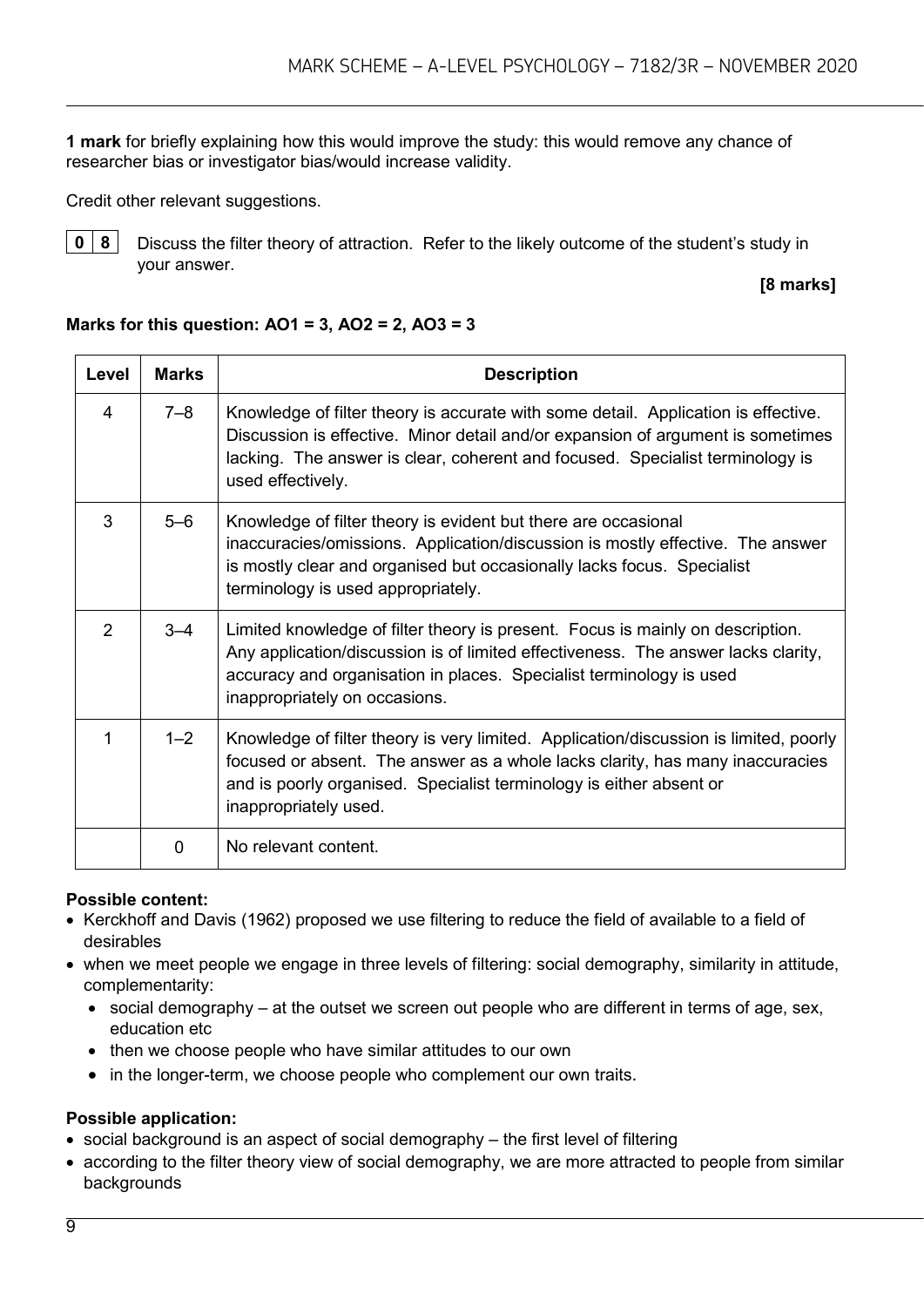• the female participants will give higher ratings for liking to the similar descriptions than the different descriptions.

#### **Possible discussion points:**

- use of evidence to support/contradict filter theory, eg Taylor (2010) people tend to marry someone from their own ethnic group; Kerckhoff and David (1962) – attitude similarity is an important factor in staying together; Gruber-Baldini (1995) – found similarities between spouses
- filter theory is consistent with the matching hypothesis
- cannot establish causality maybe similarity of partners increases over time
- temporal validity modern society is highly mobile and diverse; technology reduces/eliminates physical constraints to the establishment of relationships, eg with internet relationships.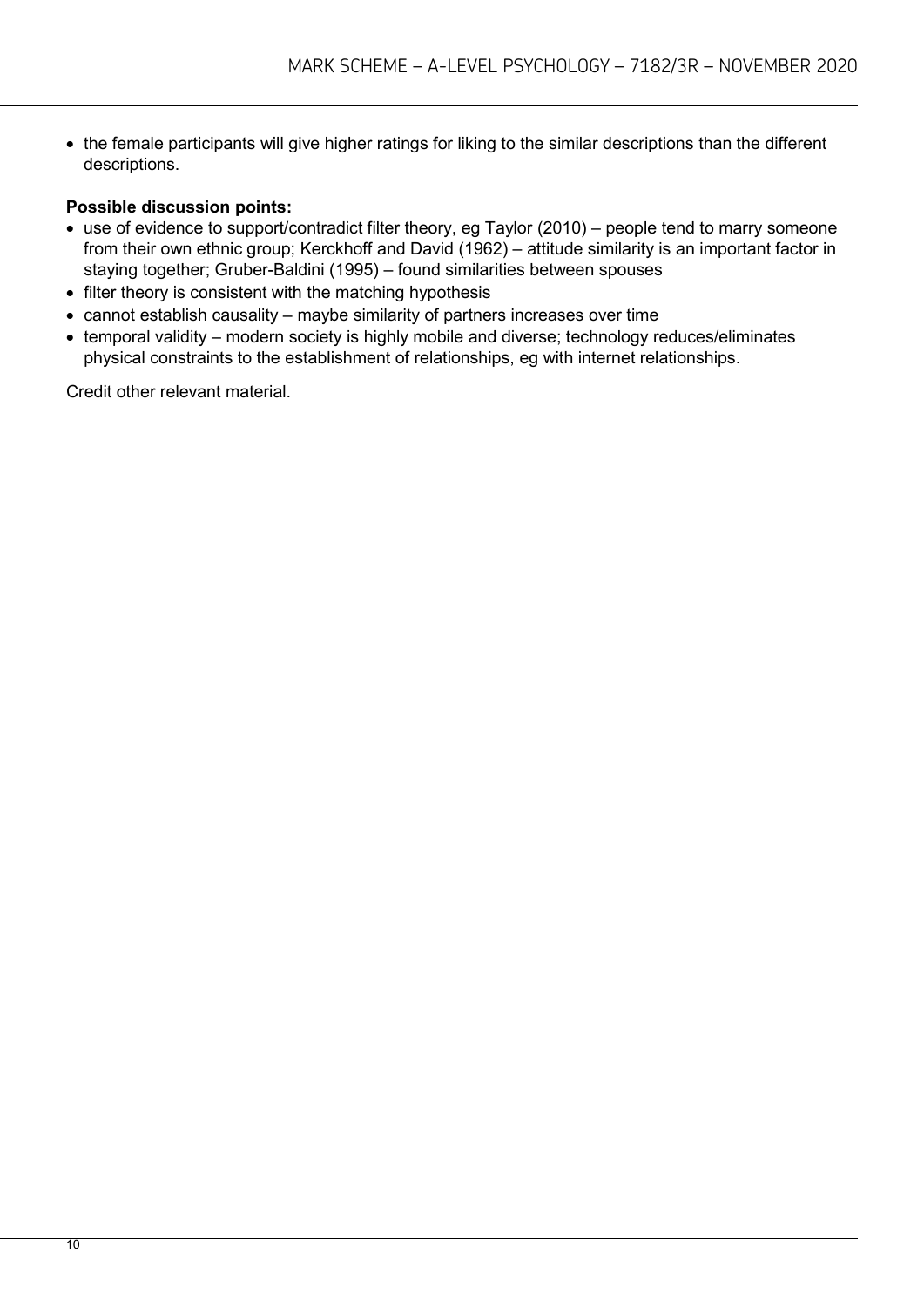**0 9** Outline Rusbult's model of romantic relationships. Explain **one or more** strength(s) of Rusbult's model.

#### **[8 marks]**

#### **Marks for this question: AO1 = 3, AO3 = 5**

| Level          | <b>Marks</b> | <b>Description</b>                                                                                                                                                                                                                                                             |
|----------------|--------------|--------------------------------------------------------------------------------------------------------------------------------------------------------------------------------------------------------------------------------------------------------------------------------|
| 4              | $7 - 8$      | Outline of Rusbult's model is accurate with some detail. Explanation of<br>strength(s) is thorough and effective. Minor detail and/or expansion of argument<br>is sometimes lacking. The answer is clear, coherent and focused. Specialist<br>terminology is used effectively. |
| 3              | $5 - 6$      | Outline of Rusbult's model is evident but there are occasional<br>inaccuracies/omissions. Explanation of strength(s) is mostly effective. The<br>answer is mostly clear and organised but occasionally lacks focus. Specialist<br>terminology is used appropriately.           |
| $\overline{2}$ | $3 - 4$      | Limited outline of Rusbult's model is present. Any explanation of strength(s) is<br>of limited effectiveness. The answer lacks clarity, accuracy and organisation in<br>places. Specialist terminology is used inappropriately on occasions.                                   |
| 1              | $1 - 2$      | Outline of Rusbult's model is very limited. Explanation is limited, poorly focused<br>or absent. The answer as a whole lacks clarity, has many inaccuracies and is<br>poorly organised. Specialist terminology is either absent or inappropriately used.                       |
|                | $\Omega$     | No relevant content.                                                                                                                                                                                                                                                           |

#### **Possible content:**

- Rusbult developed/extended SET by proposing investment model
- Rusbult saw commitment is key factor in sustaining a relationship commitment depends on satisfaction, comparison with alternatives and investment
- satisfaction is determined by available alternatives better alternatives equal less satisfaction
- investment acts as a deterrent to leaving a relationship intrinsic investment resources put into the relationship directly, eg emotion, effort etc – extrinsic investment – resources arising out of the relationship, eg children, mutual friends, possessions bought together.

#### **Possible strengths:**

- use of evidence to support Rusbult's model, eg Rhatigan and Axsom (2006) women who had made less investment were less satisfied; Le and Agnew (2003) – showed the importance of satisfaction, alternative and investment in commitment; Rusbult (1998) – support for the model in homosexual couples
- Rusbult's model explains why people stay in relationships that appear to offer few rewards
- Rusbult's model is an improvement in relation to other theories, eg social exchange, equity.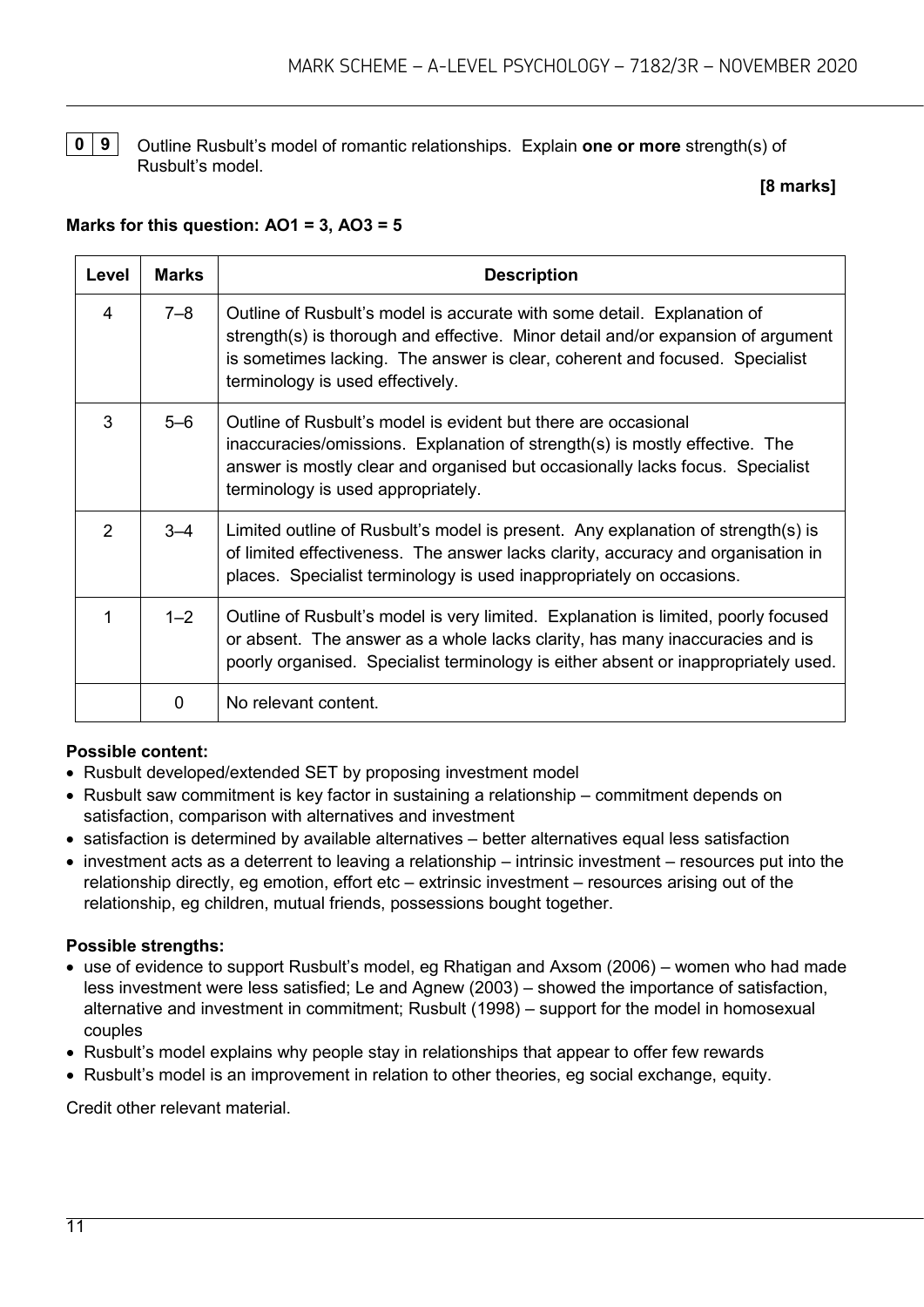#### **Section B**

#### **Gender**

**1 0** Which **one** of the following best describes Kohlberg's gender stability stage? Write the correct letter in your answer book**.**

**[1 mark]**

#### **Marks for this question: AO1 = 1**

**B** Knowing what gender you are now and understanding that you have always been the same gender and will stay the same gender in the future.

**1 1** Suggest a more appropriate statistical test of difference for the student to use with this data. Explain **two** reasons for your choice based on the description of the study.

**[5 marks]**

#### **Marks for this question: AO3 = 5**

**1 mark** for naming an appropriate test: Wilcoxon test (can also credit Sign test or related t-test)

Plus **one** mark for each of the following:

- same children judge both pictures
- so the study is a repeated/related design (not independent as would be appropriate for an unrelated t-test)
- data are ratings on a scale of liking 1–10, ie the child's subjective opinion
- there is no fixed unit of liking therefore the data are at the ordinal level of measurement/ non-parametric

 $3<sup>rd</sup>$  and  $4<sup>th</sup>$  bullet for sign test: (can be treated as) nominal/categorical data plus justification - liking scale could be categorised into categories eg 'like', 'dislike'

3<sup>rd</sup> and 4<sup>th</sup> bullet for related t-test: can be treated as interval with justification ie test is robust enough to cope with data on a numerical scale

Appropriate reason can be credited even if an incorrect test is named or no test is given.

**1 2** The student who carried out the study selected the two pictures. He decided himself which were sex-stereotypical activities and which were non-sex-stereotypical activities.

Explain how the study could be improved by selecting the pictures another way.

**[2 marks]**

#### **Marks for this question: AO3 = 2**

Award marks as follows:

**1 mark** for an appropriate suggested modification: have an independent person/researcher who does not know the purpose of the study select the pictures; use a panel of raters who have nothing to do with the study.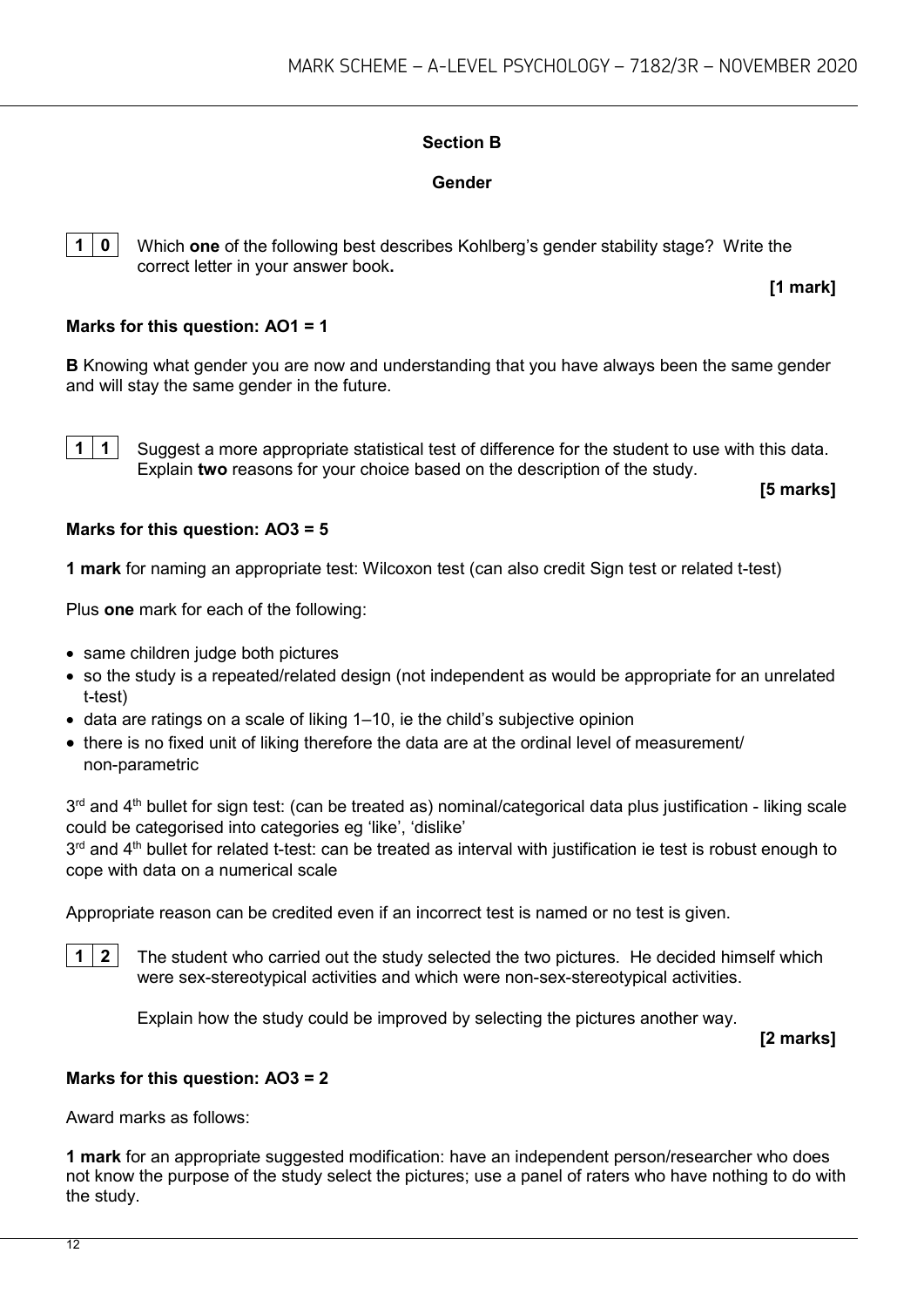**1 mark** for briefly explaining how this would improve the study: this would remove any chance of researcher or investigator bias/would increase validity.

Credit other relevant suggestions.



**1 3** Discuss sex-role stereotypes. Refer to the likely outcome of the student's study in your answer.

#### **[8 marks]**

#### **Level Marks Description** 4 7–8 Knowledge of sex-role stereotypes is accurate with some detail. Application is effective. Discussion is effective. Minor detail and/or expansion of argument is sometimes lacking. The answer is clear, coherent and focused. Specialist terminology is used effectively. 3 5–6 Knowledge of sex-role stereotypes is evident but there are occasional inaccuracies/omissions. Application/discussion is mostly effective. The answer is mostly clear and organised but occasionally lacks focus. Specialist terminology is used appropriately. 2 | 3–4 | Limited knowledge of sex-role stereotypes is present. Focus is mainly on description. Any application/discussion is of limited effectiveness. The answer lacks clarity, accuracy and organisation in places. Specialist terminology is used inappropriately on occasions. 1 1–2 Knowledge of sex-role stereotypes is very limited. Application/discussion is limited, poorly focused or absent. The answer as a whole lacks clarity, has many inaccuracies and is poorly organised. Specialist terminology is either absent or inappropriately used. 0 No relevant content.

#### **Marks for this question: AO1 = 3, AO2 = 2, AO3 = 3**

#### **Possible content:**

- a sex-role stereotype is set of ideas about behaviours/traits/qualities/characteristics that are appropriate/expected for males and for females
- sex-role stereotypes are generally shared by members of a society/culture
- sex-role stereotypes act as a short-cut to appropriate behaviours in a given context: girls will behave in ways they understand to be typically female and boys will behave in ways they understand to be typically male
- sex-role stereotypes are developed either through observation, imitation and reinforcement (SLT); through development of cognitive awareness of gender, eg through the development of gender constancy (Kohlberg); as part of the process of internalisation (Freud).

#### **Possible application:**

- at 7-years-old, children are aware of different expectations of males and females
- pictures of sex-role stereotypical behaviours are consistent with children's schema of what it means to be male or female so will be more acceptable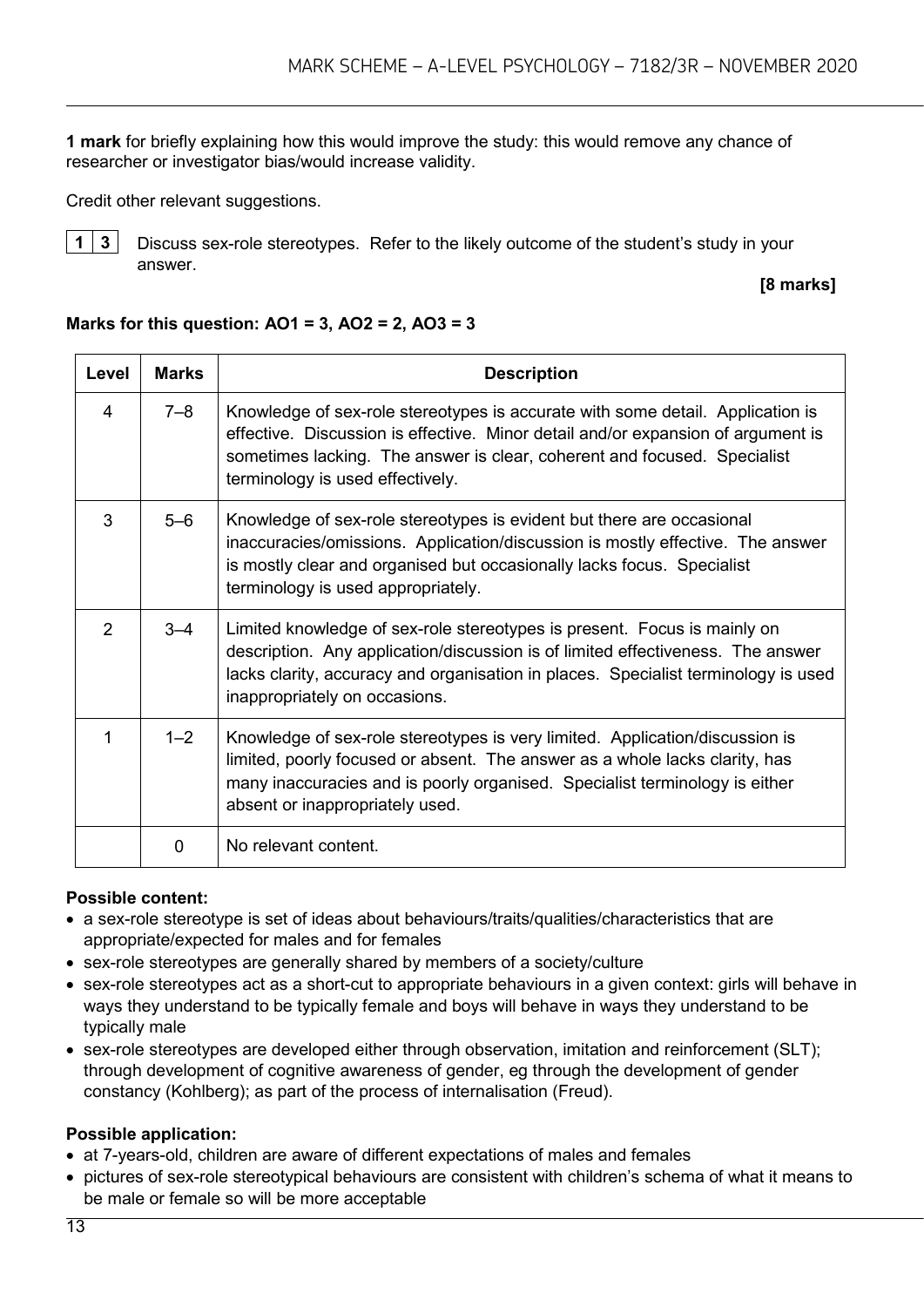• children will rate more highly/prefer pictures showing sex-stereotypical behaviours.

#### **Possible discussion points:**

- use of evidence supporting/contradicting the existence of gender stereotypes and/or effects of stereotypes on gender-related behaviour, eg Smith and Lloyd (1973) – gender stereotyping by adults when playing with babies; Fagot (1992) – gender roles linked to parental behaviour; Furnham and Farragher (2000) – gender stereotyping in media adverts; Renzetti and Curran (1992) – teachers reinforce sex-stereotyped behaviours
- norms have shifted towards less stereotypical child-rearing and gender neutrality, eg clothing, toys, décor etc therefore sex-role stereotypes have less temporal validity
- negative effects of stereotypes, eg academic/career expectations
- positive effects of stereotypes act as a cognitive short-cut
- relative influences of learning and biology on gender; cultural differences
- wider discussion in relation to determinism.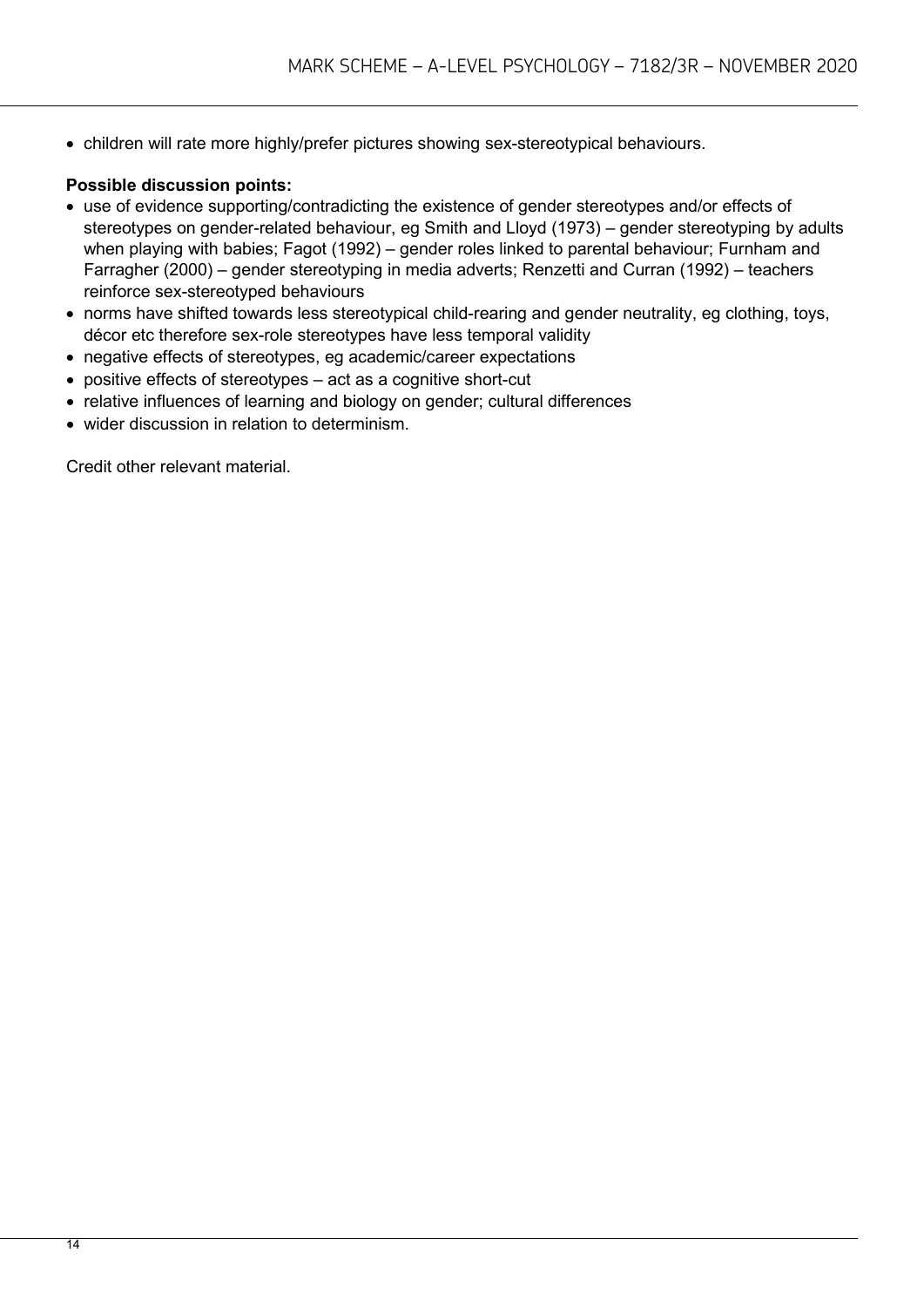

**1 4** Outline Bem's research into androgyny. Explain **one or more** limitation(s) of Bem's research.

#### **[8 marks]**

#### **Marks for this question: AO1 = 3, AO3 = 5**

| Level | <b>Marks</b> | <b>Description</b>                                                                                                                                                                                                                                                              |
|-------|--------------|---------------------------------------------------------------------------------------------------------------------------------------------------------------------------------------------------------------------------------------------------------------------------------|
| 4     | $7 - 8$      | Outline of Bem's research is accurate with some detail. Explanation of<br>limitation(s) is thorough and effective. Minor detail and/or expansion of<br>argument is sometimes lacking. The answer is clear, coherent and focused.<br>Specialist terminology is used effectively. |
| 3     | $5 - 6$      | Outline of Bem's research is evident but there are occasional<br>inaccuracies/omissions. Explanation of limitation(s) is mostly effective. The<br>answer is mostly clear and organised but occasionally lacks focus. Specialist<br>terminology is used appropriately.           |
| 2     | $3 - 4$      | Outline of Bem's research is present. Any explanation of limitation(s) is of<br>limited effectiveness. The answer lacks clarity, accuracy and organisation in<br>places. Specialist terminology is used inappropriately on occasions.                                           |
| 1     | $1 - 2$      | Outline of Bem's research is very limited. Explanation is limited, poorly focused<br>or absent. The answer as a whole lacks clarity, has many inaccuracies and is<br>poorly organised. Specialist terminology is either absent or inappropriately used.                         |
|       | $\Omega$     | No relevant content.                                                                                                                                                                                                                                                            |

#### **Possible content:**

- Bem devised the Sex Role Inventory as a measure of androgyny (BSRI)
- BSRI consists of 60 characteristics/traits respondents rate themselves of a 7-point scale
- scores translate to two dimensions masculinity-femininity and androgynous-unclassified
- Bem stated those with a high androgyny score are more psychologically healthy/better mental well-being than those who score as strongly masculine, strongly feminine (or undifferentiated).

#### **Possible limitations:**

- BSRI may be an oversimplification should consider other factors, eg work role, abilities etc
- androgyny may not always be positive associated with negative traits such as competitiveness
- modification to the original proposal addition of undifferentiated
- social change in what constitutes typically male and female roles may mean BSRI is out-dated masculinity and femininity are no longer so clearly differentiated – many children are raised to be gender-neutral
- use of evidence to counter Bem's views on androgyny and mental wellbeing.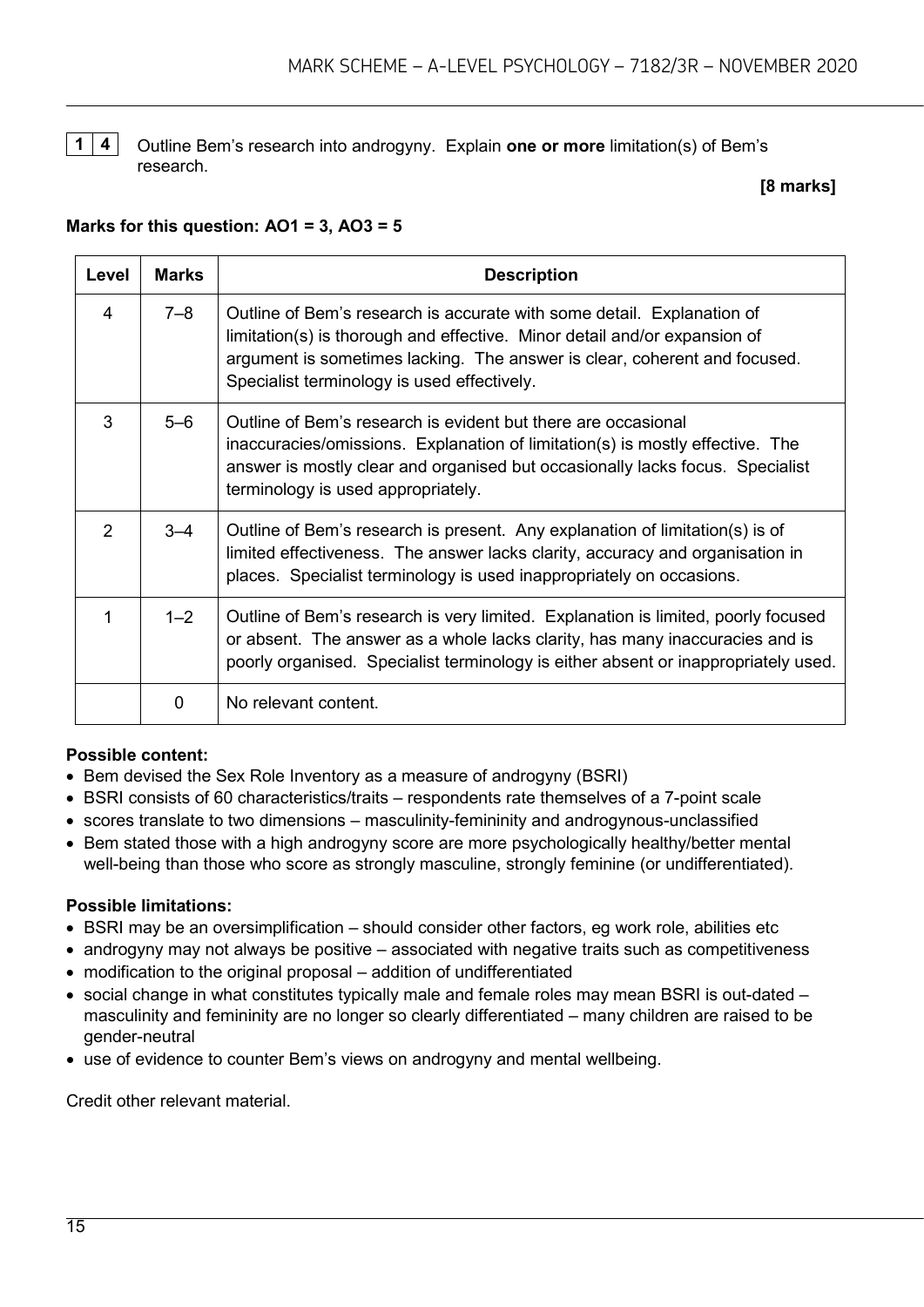#### **Section B**

#### **Cognition and development**

**1 5** Which **one** of the following best describes Piaget's concept of conservation? Write the correct letter in your answer book.

**[1 mark]**

#### **Marks for this question: AO1 = 1**

**C** Understanding that things are the same even though they look different.

**1 6** Suggest a more appropriate statistical test of difference for the student to use with this data. Explain **two** reasons for your choice based on the description of the study.

**[5 marks]**

#### **Marks for this question: AO3 = 5**

**1 mark** for naming an appropriate test: Wilcoxon test (can also credit Sign test or related t-test)

Plus **one** mark for each of the following:

- same children judge both pictures
- so the study is a repeated/related design (not independent as would be appropriate for an unrelated t-test)
- data are ratings on a scale of sadness 1–10, ie the child's subjective opinion
- there is no fixed unit of sadness therefore the data are at the ordinal level of measurement/ non-parametric

 $3<sup>rd</sup>$  and  $4<sup>th</sup>$  bullet for sign test: (can be treated as) nominal/categorical data plus justification - sadness scale could be categorised into categories eg 'sad', 'not sad'  $3<sup>rd</sup>$  and  $4<sup>th</sup>$  bullet for related t-test: can be treated as interval with justification ie test is robust enough to cope with data on a numerical scale

Appropriate reason can be credited even if an incorrect test is named or no test is given.

**1 7** The student who carried out the study selected the two pictures. He decided himself which picture showed unkind behaviours and which picture showed kind behaviours.

Explain how the study could be improved by selecting the pictures another way.

**[2 marks]**

#### **Marks for this question: AO3 = 2**

Award marks as follows:

**1 mark** for an appropriate suggested modification: have an independent person/researcher who does not know the purpose of the study select the pictures; use a panel of raters who have nothing to do with the study.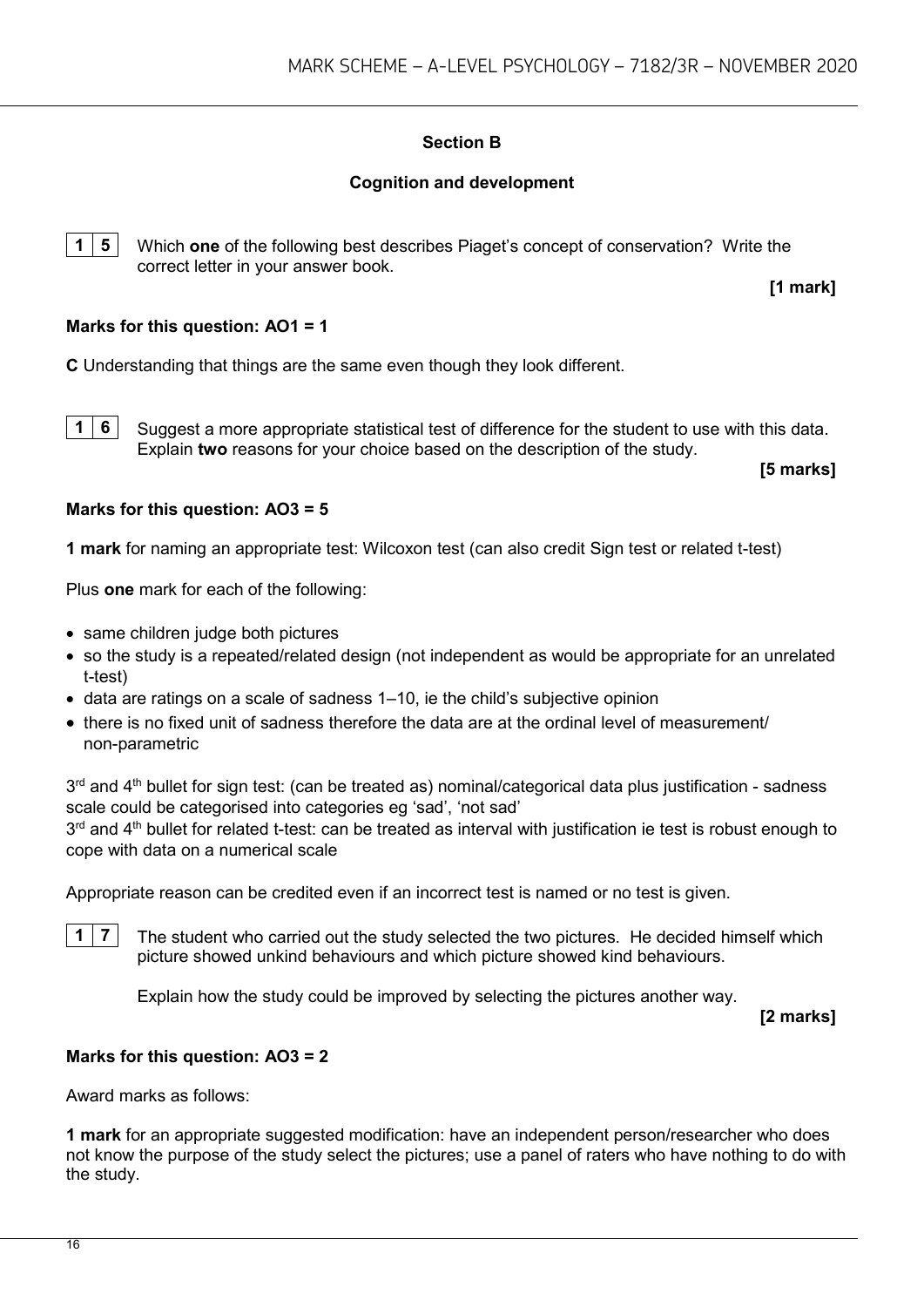**1 mark** for briefly explaining how this would improve the study: this would remove any chance of researcher or investigator bias/would increase validity.

Credit other relevant suggestions.



**1 8** Discuss Selman's research on perspective-taking. Refer to the likely outcome of the student's study in your answer.

**[8 marks]**

#### **Marks for this question: AO1 = 3, AO2 = 2, AO3 = 3**

| Level | <b>Marks</b> | <b>Description</b>                                                                                                                                                                                                                                                              |
|-------|--------------|---------------------------------------------------------------------------------------------------------------------------------------------------------------------------------------------------------------------------------------------------------------------------------|
| 4     | $7 - 8$      | Knowledge of Selman's research is accurate with some detail. Application is<br>effective. Discussion is effective. Minor detail and/or expansion of argument is<br>sometimes lacking. The answer is clear, coherent and focused. Specialist<br>terminology is used effectively. |
| 3     | $5 - 6$      | Knowledge of Selman's research is evident but there are occasional<br>inaccuracies/omissions. Application/discussion is mostly effective. The answer<br>is mostly clear and organised but occasionally lacks focus. Specialist<br>terminology is used appropriately.            |
| 2     | $3 - 4$      | Limited knowledge of Selman's research is present. Focus is mainly on<br>description. Any application/discussion is of limited effectiveness. The answer<br>lacks clarity, accuracy and organisation in places. Specialist terminology is used<br>inappropriately on occasions. |
| 1     | $1 - 2$      | Knowledge of Selman's research is very limited. Application/discussion is<br>limited, poorly focused or absent. The answer as a whole lacks clarity, has<br>many inaccuracies and is poorly organised. Specialist terminology is either<br>absent or inappropriately used.      |
|       | $\Omega$     | No relevant content.                                                                                                                                                                                                                                                            |

#### **Possible content:**

- Selman focused on social understanding/social perspective-taking/role-taking
- proposed the ability to take perspective of others develops through 5 levels
- the levels show an age-related shift from egocentric view to broader cultural/moral understanding reflecting understanding of other people's points of view
- Selman's levels: egocentric, social informational role-taking, self-reflective role-taking, mutual/third party role-taking, social and conventional system (societal) role-taking
- introduced the idea of interpersonal dilemmas stories requiring multiple perspectives and moral understanding, eg Holly and the kitten
- proposed applications, eg for interpersonal understanding and negotiation.

#### **Possible application:**

- at 9 years, most children will be in Selman's self-reflective role-taking stage.
- they will be able to put themselves in the place of the little boy in the pictures and appreciate his point of view.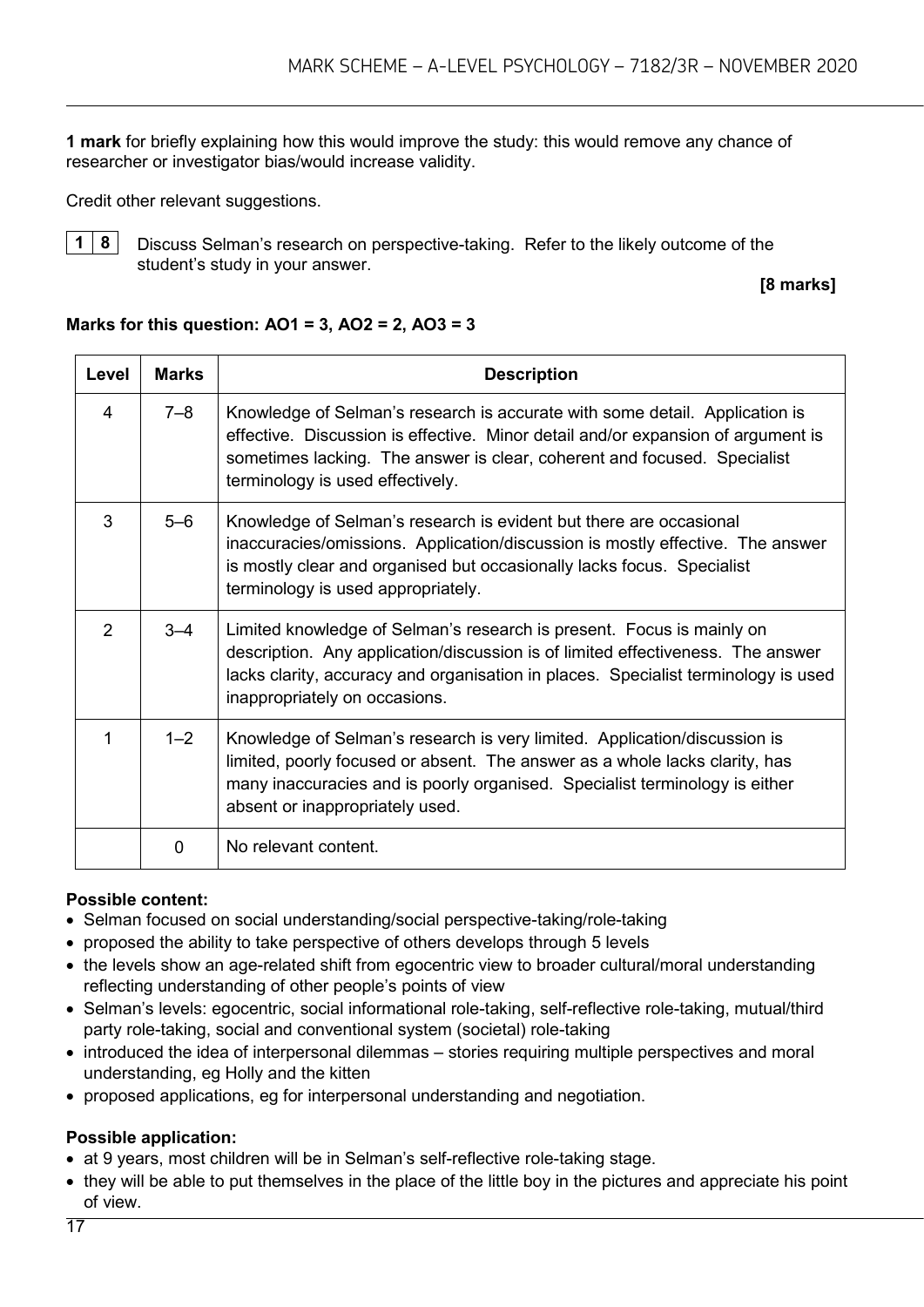• they will rate him as more sad in the 'unkind' picture condition than in the 'kind' picture condition.

#### **Possible discussion points:**

- neglects the importance of empathy and emotion sole focus is on understanding
- does not differentiate between perspective-taking in family interaction and peer interaction situations
- does not take account of children's complex social worlds in modern society, eg family, nursery, step-families, on-line environments, cultural differences
- use of evidence to support/contradict Selman's theory, eg Gurucharri and Selman (1982) longitudinal evidence for age-related change; Selman and Byrne (1974) viewpoint of characters in a dilemma, changes with age; Fitzgerald and White (2003) – linked parenting style and perspective taking
- parallels with Piaget's findings on egocentrism
- practical application in conflict resolution, family therapy, mediation etc.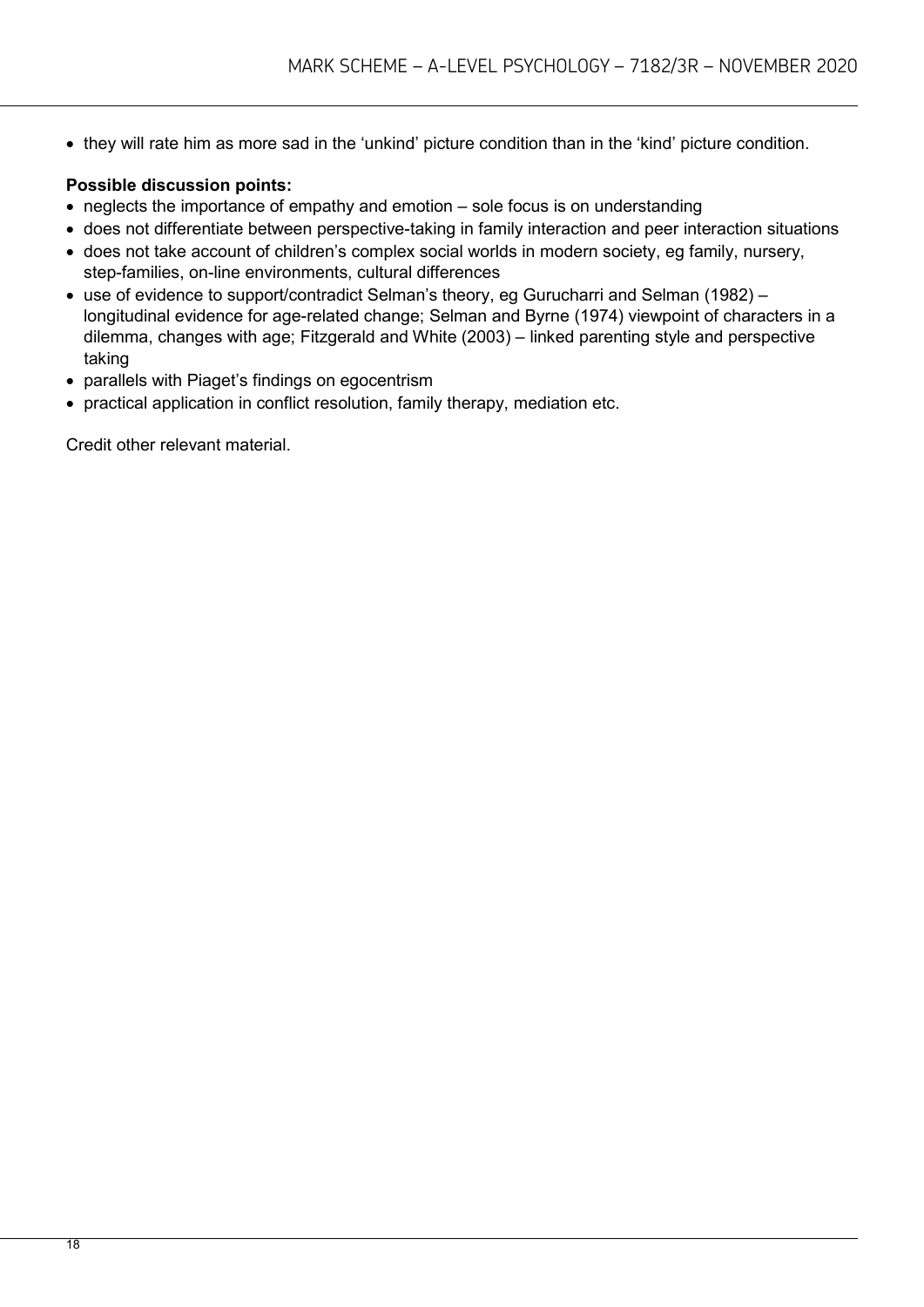**1 9** Outline Vygotsky's theory of cognitive development. Explain **one or more** strength(s) of Vygotsky's theory.

#### **[8 marks]**

#### **Level Marks Description** 4 7–8 Outline of Vygotsky's theory is accurate with some detail. Explanation of strength(s) is thorough and effective. Minor detail and/or expansion of argument is sometimes lacking. The answer is clear, coherent and focused. Specialist terminology is used effectively. 3 5–6 Outline of Vygotsky's theory is evident but there are occasional inaccuracies/omissions. Explanation of strength(s) is mostly effective. The answer is mostly clear and organised but occasionally lacks focus. Specialist terminology is used appropriately. 2 | 3–4 | Limited outline of Vygotsky's theory is present. Any explanation of strength(s) is of limited effectiveness. The answer lacks clarity, accuracy and organisation in places. Specialist terminology is used inappropriately on occasions. 1 1–2 Outline of Vygotsky's theory is very limited. Explanation is limited, poorly focused or absent. The answer as a whole lacks clarity, has many inaccuracies and is poorly organised. Specialist terminology is either absent or inappropriately used. 0 No relevant content.

#### **Marks for this question: AO1 = 3, AO3 = 5**

#### **Possible content:**

- Vygotsky noted how social interaction/culture are fundamental to cognitive development he stated child internalises the understanding of others
- proposed the child as an apprentice who has to develop tools of the culture, eg language, use of technology
- emphasised the role of language/semiotics in cognitive development external/social speech leads to egocentric speech leads to inner speech/thought
- identified more knowledgeable others/experts who can provide framework for learning scaffolding (stages of scaffolding)
- proposed stages of concept formation (vague syncretic, complex, systematic, mature concept)
- introduced idea of zone of proximal development gap between what can be achieved alone and what can be achieved with assistance

#### **Possible strengths:**

- valuable insights had an effect on teaching/learning scaffolding, groups work, peer tutoring in the classroom
- his theory led to our understanding as parents as active in child's development and learning
- cross-cultural differences in concept development support Vygotsky's views on social interaction in cognitive development
- improvement in relation to other theories, eg Piaget's view of child as passive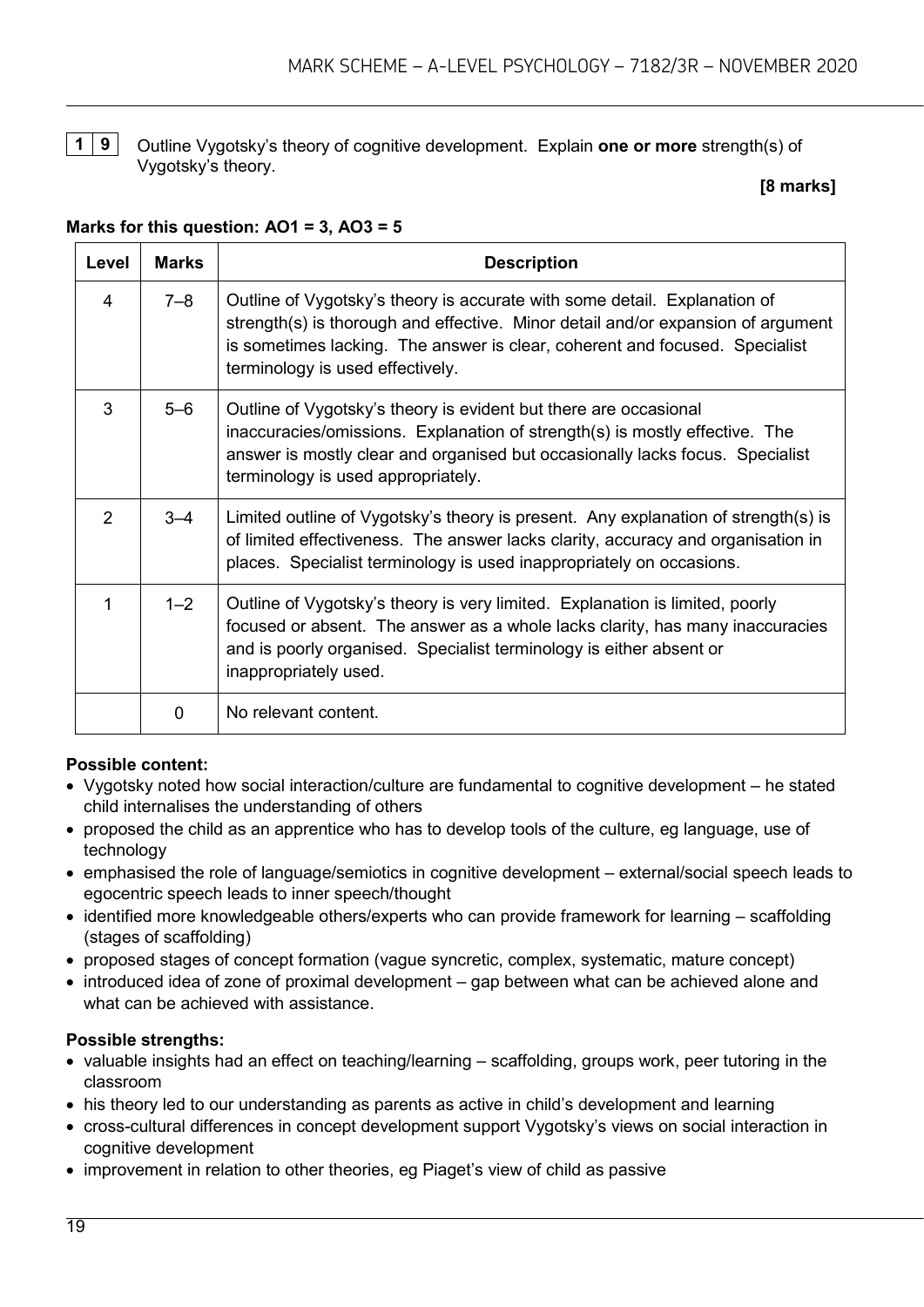• use of evidence to support theory, eg evidence for improved learning with scaffolding, eg Pratt (1992) – parental scaffolding with maths homework.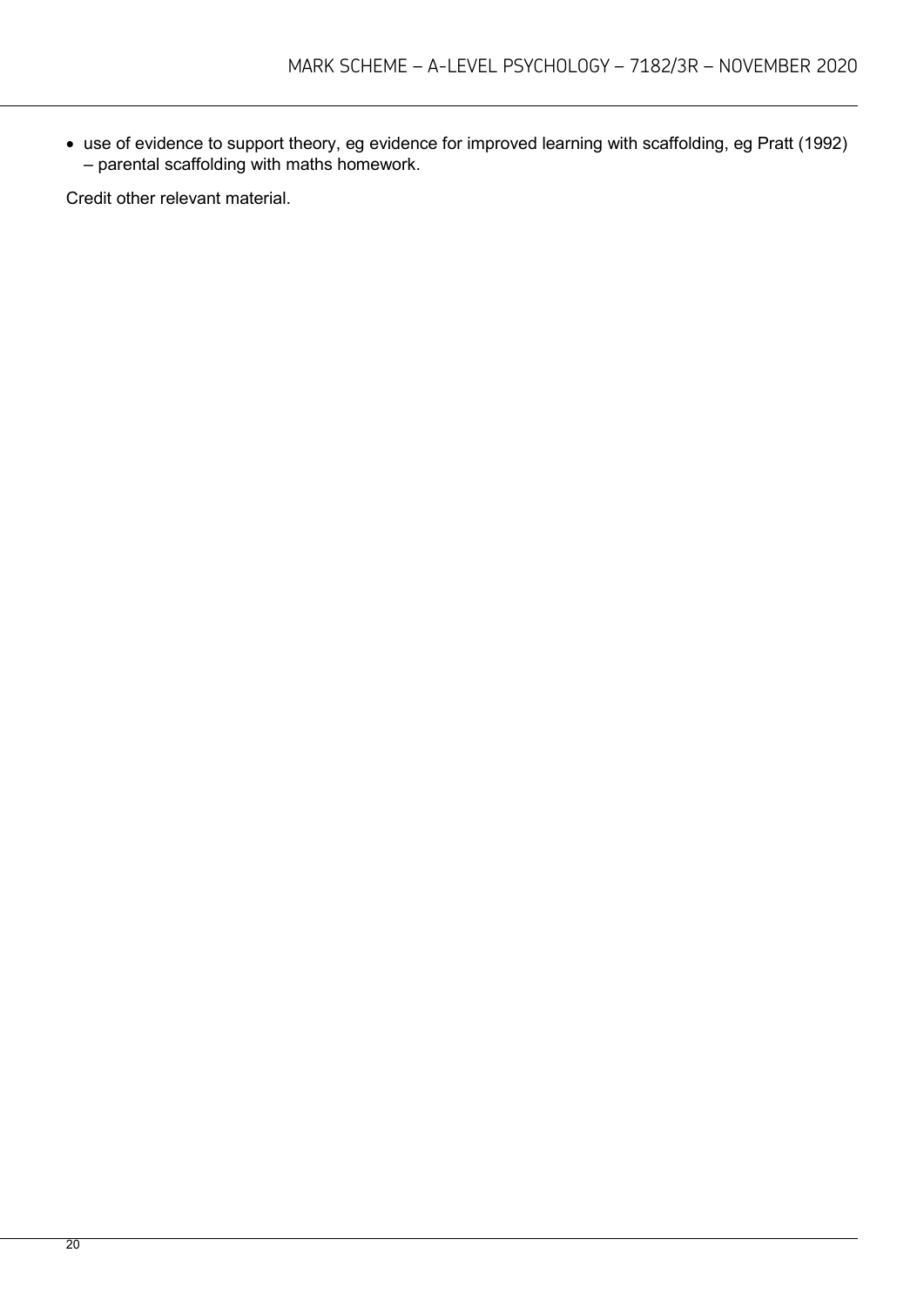#### **Section C**

#### **Schizophrenia**

**2 0** Briefly outline and evaluate **one** study of validity in relation to diagnosis of schizophrenia. **[4 marks]**

#### **Marks for this question: AO1 = 2, AO3 = 2**

| Level          | <b>Marks</b> | <b>Description</b>                                                                                      |
|----------------|--------------|---------------------------------------------------------------------------------------------------------|
| $\overline{2}$ | $3 - 4$      | Outline of a study of validity is clear and accurate. Evaluation is clear, coherent<br>and appropriate. |
|                | $1 - 2$      | Outline is limited or muddled. Evaluation is limited or inappropriate.                                  |
|                | 0            | No relevant content.                                                                                    |

#### **Possible content:**

- Rosenhan 1973 misdiagnosis of pseudo-patients and the follow-up studies
- Cheniaux 2009 showed increase in diagnosis using ICD rather than DSM
- Cochrane 1977 increased incidence in diagnosis of people of Afro-Caribbean origin
- Mason 1997 high predictive validity between modern classification systems.

#### **Possible evaluation points:**

- methodological issues, eg sample size, control etc
- analysis of implications for patients/wider society if diagnosis not valid
- problems arising due to the use of separate classification systems.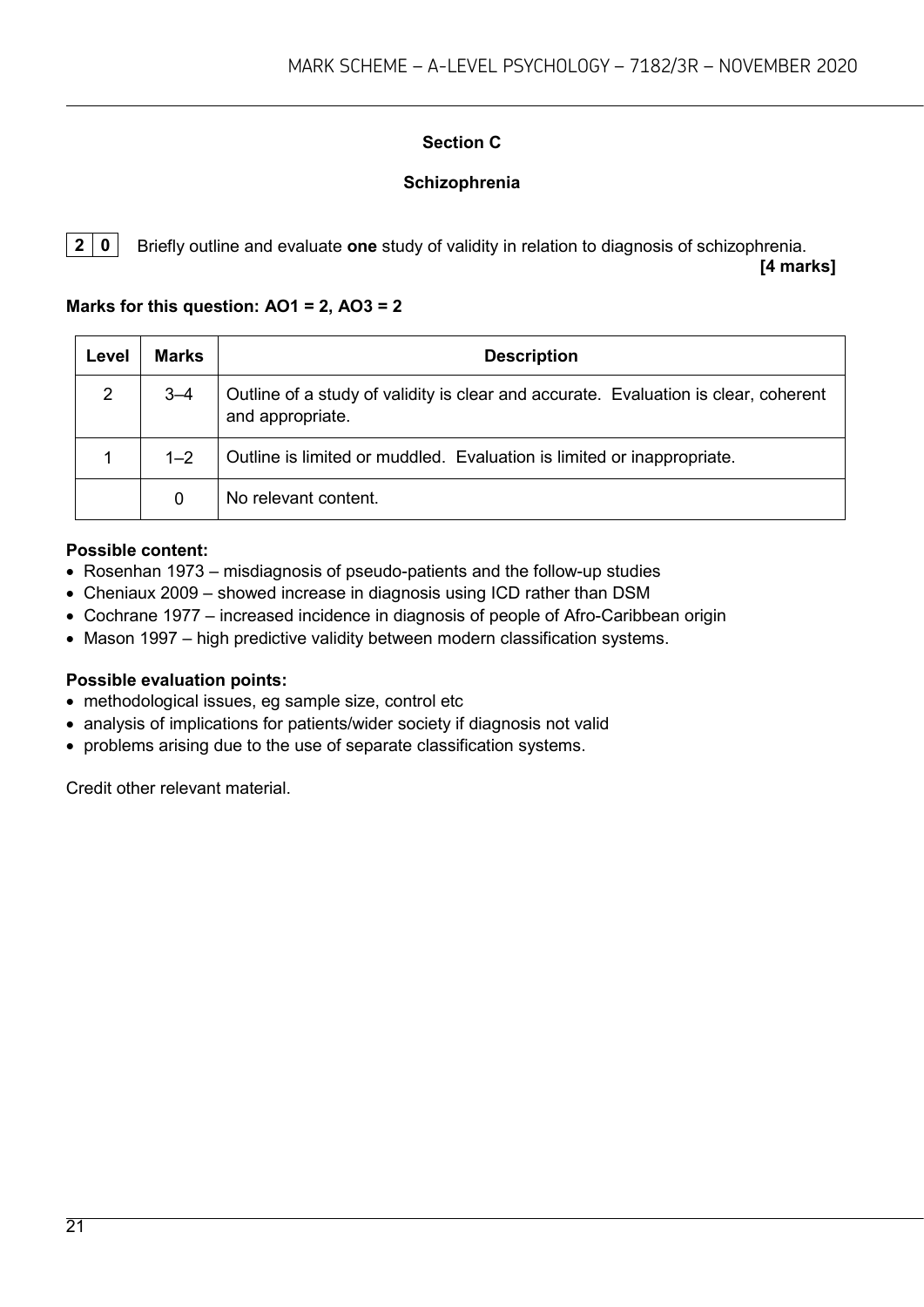**2 1** Martine has schizophrenia. She is afraid because she believes that her care workers are trying to hurt her. She hears voices telling her to lock the doors and windows so the care workers cannot get into her house. She thinks about nothing else.

Explain how a cognitive behaviour therapist might treat Martine's symptoms.

**[4 marks]**

#### **Marks for this question: AO2 = 4**

| Level | <b>Marks</b> | <b>Description</b>                                                                                                                                                             |
|-------|--------------|--------------------------------------------------------------------------------------------------------------------------------------------------------------------------------|
| 2     | $3 - 4$      | Explanation of how cognitive behaviour therapy could be used to address<br>Martine's symptoms is clear and appropriate. There is appropriate use of<br>specialist terminology. |
|       | $1 - 2$      | Explanation is limited, muddled or inappropriate. Use of specialist terminology is<br>absent or inappropriate.                                                                 |
|       | 0            | No relevant content.                                                                                                                                                           |

#### **Possible application:**

- Martine could be helped to identify her irrational thoughts/beliefs, eg her belief that care workers are trying to hurt her
- therapist could help Martine understand the voices are not real, explaining how it could be her own thoughts
- Martine could be helped to see the link between her thoughts (that the care workers are trying to hurt her), her emotion (being afraid) and her behaviour (locking the doors)
- therapist could offer Martine alternative interpretations, eg that the care workers are there to help/it is their job to help
- therapist could give Martine strategies to counter irrational thoughts, eg self-distraction strategies to use when the thoughts intrude; ways of drowning out the sound of the voices when they occur; positive self-talk strategies.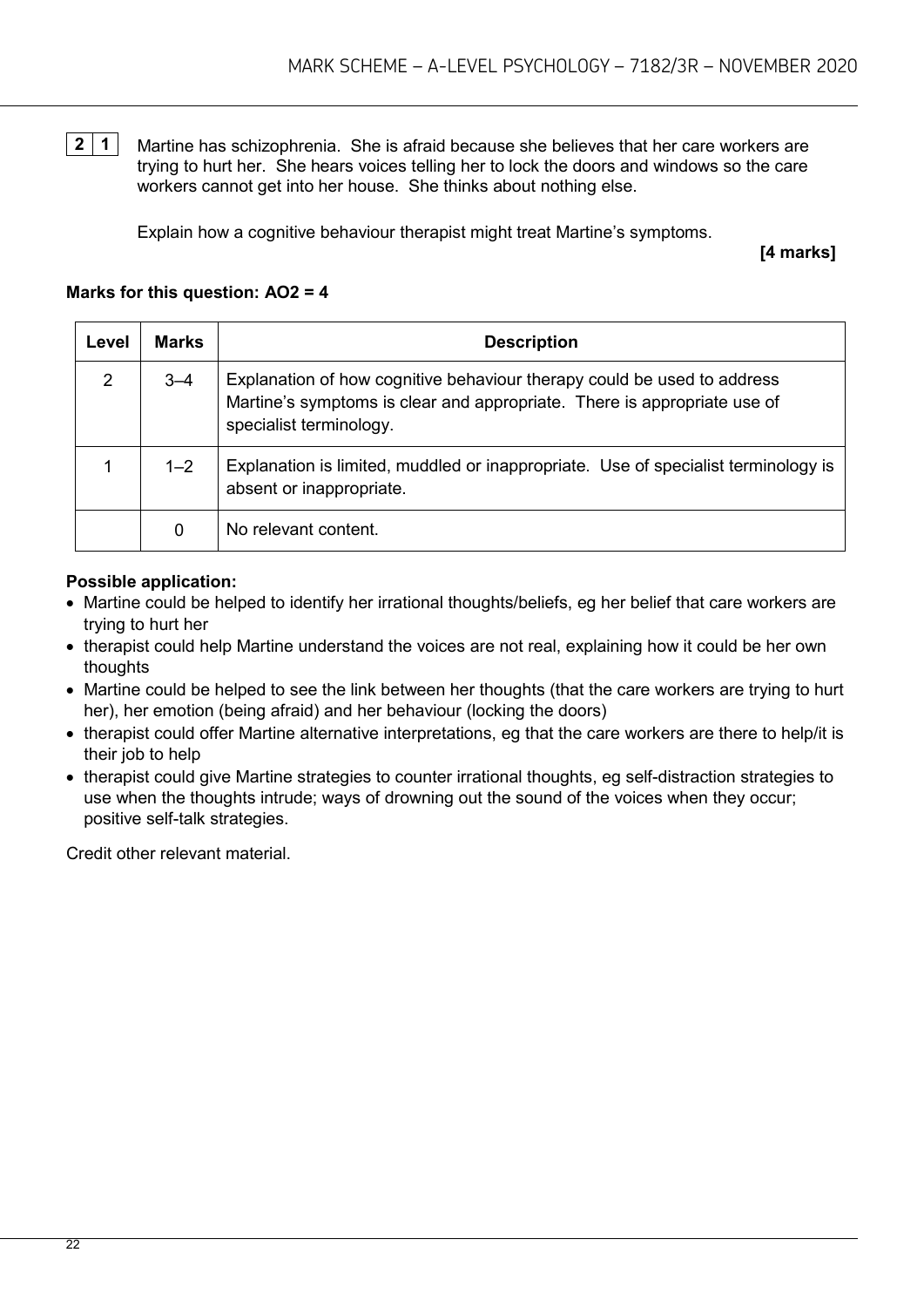**2 2** Outline **one or more** biological explanation(s) for schizophrenia. Compare biological explanation(s) for schizophrenia with the family dysfunction explanation for schizophrenia.

**[16 marks]**

#### **Marks for this question: AO1 = 6, AO3 = 10**

| Level | <b>Marks</b> | <b>Description</b>                                                                                                                                                                                                                                                                                                            |
|-------|--------------|-------------------------------------------------------------------------------------------------------------------------------------------------------------------------------------------------------------------------------------------------------------------------------------------------------------------------------|
| 4     | $13 - 16$    | Knowledge of biological explanation(s) is accurate and generally well detailed.<br>Comparison with the family dysfunction explanation is thorough and effective.<br>Minor detail and/or expansion of argument is sometimes lacking. The answer is<br>clear, coherent and focused. Specialist terminology is used effectively. |
| 3     | $9 - 12$     | Knowledge of biological explanation(s) is evident but there are occasional<br>inaccuracies/omissions. Comparison with the family dysfunction explanation is<br>mostly effective. The answer is mostly clear and organised but occasionally<br>lacks focus. Specialist terminology is used appropriately.                      |
| 2     | $5 - 8$      | Limited knowledge of biological(s) explanation is present. Focus is mainly on<br>description. Any comparison with the family dysfunction explanation is of limited<br>effectiveness. The answer lacks clarity, accuracy and organisation in places.<br>Specialist terminology is used inappropriately on occasions.           |
| 1     | $1 - 4$      | Knowledge of biological explanation(s) is very limited. Comparison is limited,<br>poorly focused or absent. The answer as a whole lacks clarity, has many<br>inaccuracies and is poorly organised. Specialist terminology is either absent or<br>inappropriately used.                                                        |
|       | $\Omega$     | No relevant content.                                                                                                                                                                                                                                                                                                          |

#### **Possible content:**

- genetic transmission schizophrenia is heritable through transmission of DNA/genes; familial link; twin studies/family studies/concordance rates; polygenic; candidate genes, eg PCM1; interaction between genes, eg NRG3 and NRG1/ERBB4
- dopamine hypothesis excess activity of dopamine in subcortical areas; low activity of dopamine in cortex, especially pre-frontal area
- action of other neurotransmitters, eg higher levels of serotonin activity, reduced glutamate activity/NMDA receptor activity
- other neural correlates enlarged ventricles, reduced grey matter, activity of basal ganglia, reduced activity in the superior temporal gyrus, anterior cingulate gyrus and ventral striatum.

#### **Possible comparisons:**

- role of the family biological explanations implicate family passively through heritability whereas the family dysfunction explanation sees family as more actively responsible through their behaviour, eg high expressed emotion, poor communication; high conflict, schism and skew
- societal attitudes will differ if family behaviour is seen as the 'cause' then families might be stigmatised, if biological, then family is less blameworthy
- both explanations have led to (effective) treatment
- both explanations are deterministic but different types of determinism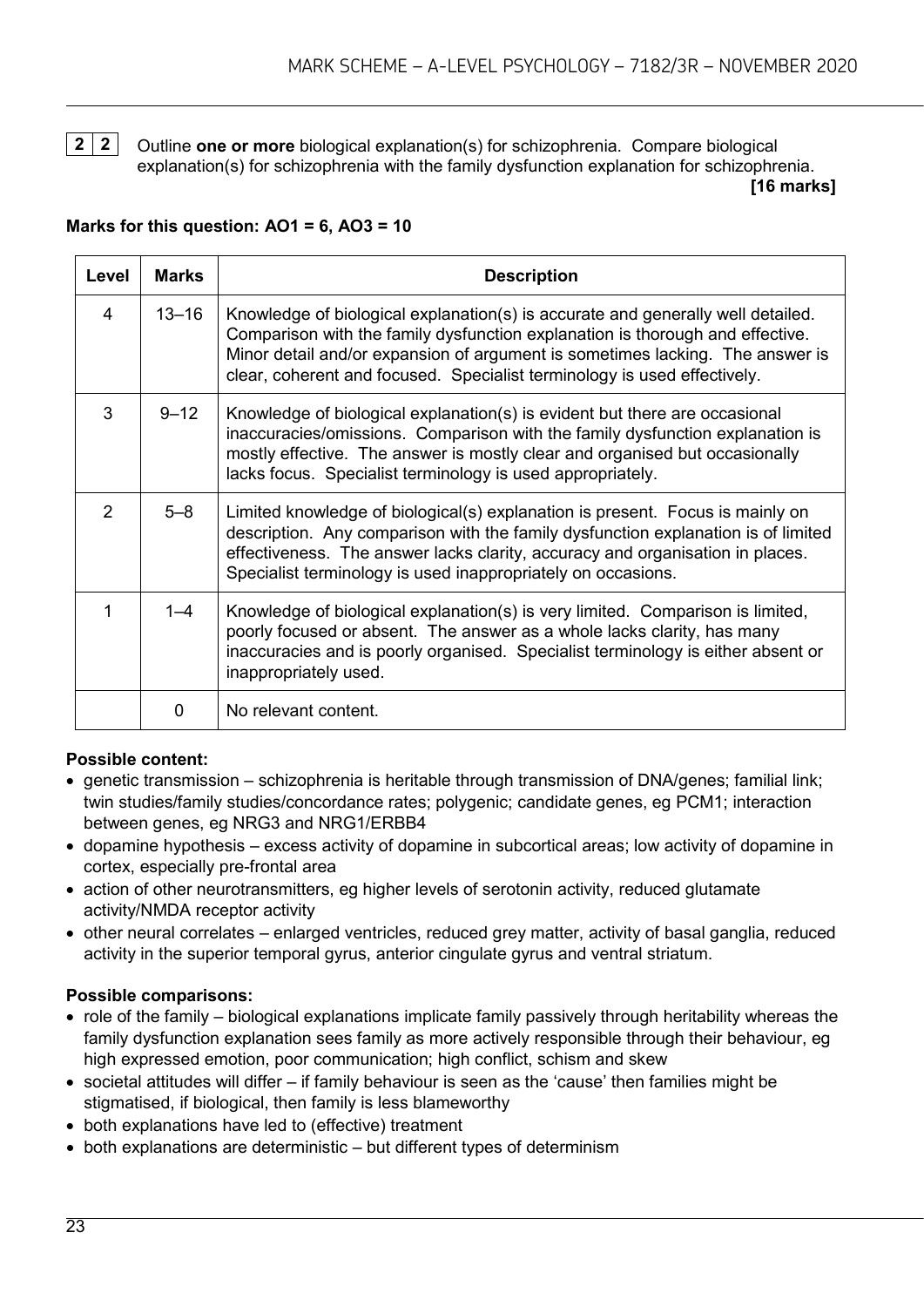- neither explanation can establish causality: in both cases the presumed cause might actually be a consequence, eg family might become dysfunctional as a result; altered neurochemistry/ neuroanatomy might be the effect rather than the cause
- comparison of evidence for each explanation, eg in terms of reliability/validity
- comparisons in relation to ethics, social sensitivity, nature-nurture stance, reductionist stance, nomothetic v idiographic approach.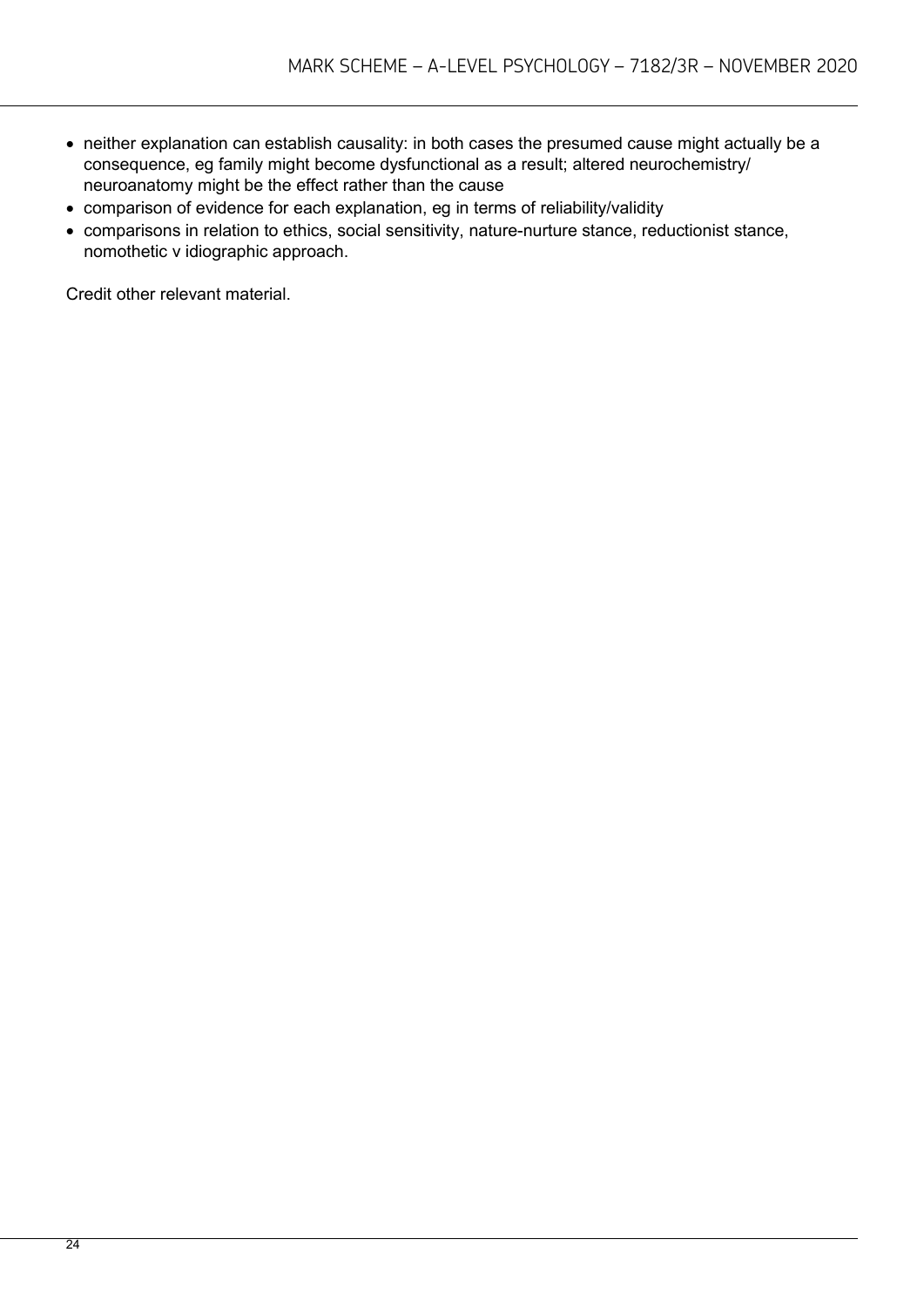#### **Section C**

#### **Eating behaviour**

**2 3** Briefly outline and evaluate **one** study of taste aversion.

**[4 marks]**

#### **Marks for this question: AO1 = 2, AO3 = 2**

| Level          | <b>Marks</b> | <b>Description</b>                                                                                            |
|----------------|--------------|---------------------------------------------------------------------------------------------------------------|
| $\overline{2}$ | $3 - 4$      | Outline of a study of taste aversion is clear and accurate. Evaluation is clear,<br>coherent and appropriate. |
|                | $1 - 2$      | Outline is limited or muddled. Evaluation is limited or inappropriate.                                        |
|                | 0            | No relevant content.                                                                                          |

#### **Possible findings:**

- Garcia (1977) wolves and coyotes developed aversion (CR) to mutton/live sheep meat (CS) after induced sickness (UCR) pairing mutton with lithium chloride (UCS)
- Bernstein and Webster (1980) adult humans developed aversion (CR) to ice-cream (CS) after pairing ice-cream (UCS) with nausea-inducing chemotherapy sessions (UCR)
- Garcia and Koelling (1966) rats developed taste aversion (CR) to sweet water (CS) after pairing it with poison (UCS) – same effect did not occur when using electric shocks as the UCS.

#### **Possible evaluation points:**

- analysis of implications findings suggest a preparedness to develop aversions to keep us safe, consistent with evolutionary theory about innate mechanisms for survival
- role of classical conditioning is complex pairings must be related to ingestion of a substance, eg electric shock do not give same effect
- role of bitterness unclear some bitter foods have protective effect on health
- methodological issues, eg extrapolation across species.

Credit other relevant material.

Note: studies of naturally occurring aversions to certain foods are also acceptable eg babies rejecting bitter foods (Desor 1973)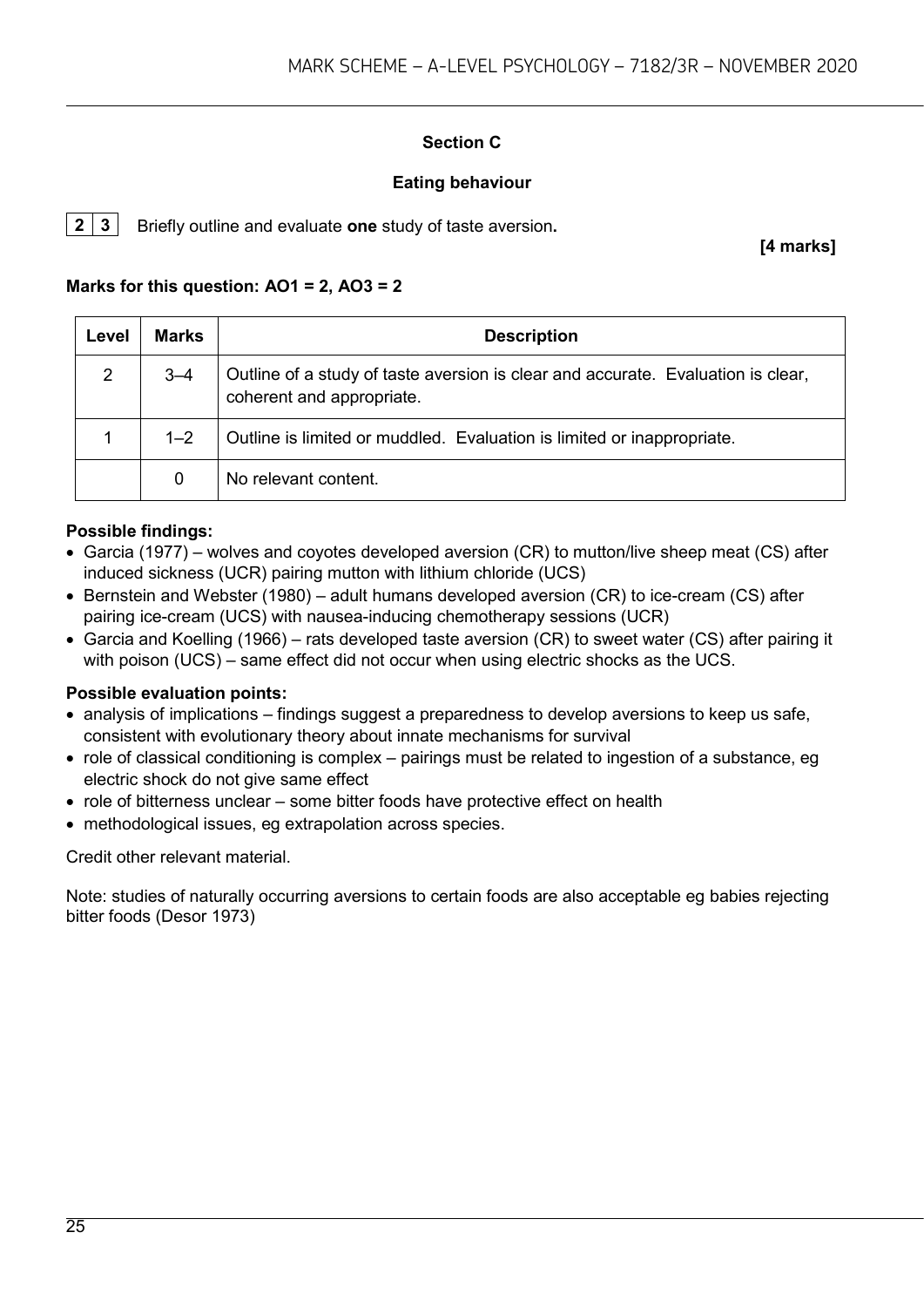**2 4** Charlene wants to be skinny like a super-model. She is dieting, eating very few calories. She has tried dieting before but always puts the weight back on afterwards. She thinks about food all the time and rewards herself occasionally by eating a giant pizza with chips.

Explain why Charlene's dieting might not be successful.

**[4 marks]**

#### **Marks for this question: AO2 = 4**

| Level          | <b>Marks</b> | <b>Description</b>                                                                                                                             |
|----------------|--------------|------------------------------------------------------------------------------------------------------------------------------------------------|
| $\overline{2}$ | $3 - 4$      | Explanation of why Charlene's dieting might not be successful is clear and<br>appropriate. There is appropriate use of specialist terminology. |
|                | $1 - 2$      | Explanation is limited, muddled or inappropriate. Use of specialist terminology is<br>absent or inappropriate.                                 |
|                | 0            | No relevant content.                                                                                                                           |

#### **Possible application:**

- Charlene's restrained eating may have a paradoxical effect she is restricting food intake 'to few calories' but may end up eating more
- Charlene is on a very restrictive diet low-calorie diets have unpleasant side-effects which might lead to abandonment of the diet
- Charlene shows intense pre-occupation with food, thinking about food all the time can lead to increased eating as forbidden foods become more salient
- Charlene alternates between restriction and disinhibited eating which can lead to weight gain
- Charlene has tried before but put the weight back on 'yoyo' dieting is a repetitive cycle of loss and gain
- Charlene's past unsuccessful dieting attempts and her unrealistic target of being a skinny supermodel are indicators of likely failure.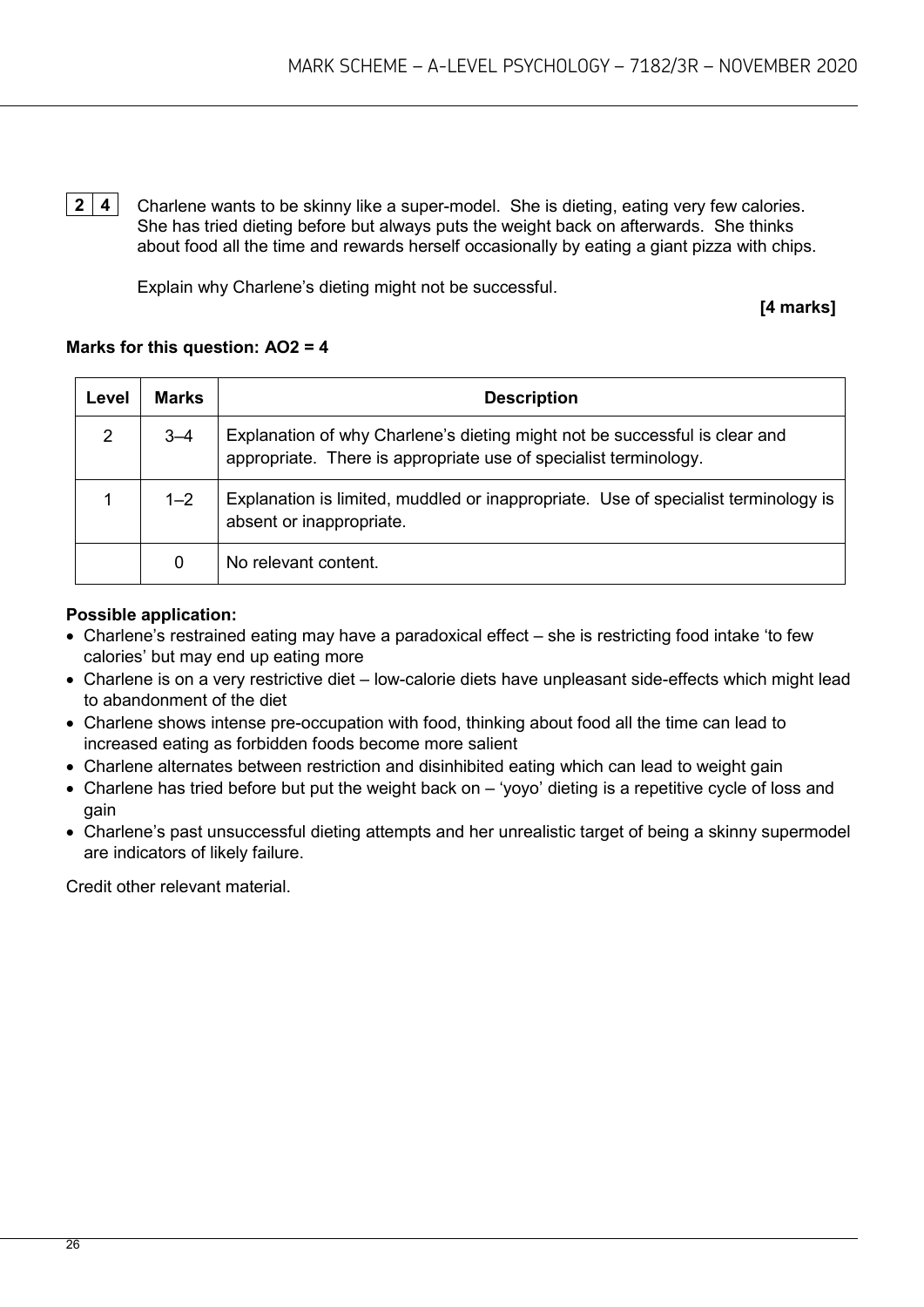**2 5** Outline **one or more** biological explanation(s) for anorexia nervosa. Compare biological explanation(s) for anorexia nervosa with the family systems explanation for anorexia nervosa.

#### **[16 marks]**

#### **Marks for this question: AO1 = 6, AO3 = 10**

| Level          | <b>Marks</b> | <b>Description</b>                                                                                                                                                                                                                                                                                                        |
|----------------|--------------|---------------------------------------------------------------------------------------------------------------------------------------------------------------------------------------------------------------------------------------------------------------------------------------------------------------------------|
| $\overline{4}$ | $13 - 16$    | Knowledge of biological explanation(s) is accurate and generally well detailed.<br>Comparison with the family systems explanation is thorough and effective.<br>Minor detail and/or expansion of argument is sometimes lacking. The answer is<br>clear, coherent and focused. Specialist terminology is used effectively. |
| 3              | $9 - 12$     | Knowledge of biological explanation(s) is evident but there are occasional<br>inaccuracies/omissions. Comparison with the family systems explanation is<br>mostly effective. The answer is mostly clear and organised but occasionally<br>lacks focus. Specialist terminology is used appropriately.                      |
| $\overline{2}$ | $5 - 8$      | Limited knowledge of biological explanation(s) is present. Focus is mainly on<br>description. Any comparison with the family systems explanation is of limited<br>effectiveness. The answer lacks clarity, accuracy and organisation in places.<br>Specialist terminology is used inappropriately on occasions.           |
| 1              | $1 - 4$      | Knowledge of biological explanation(s) is very limited. Comparison is limited,<br>poorly focused or absent. The answer as a whole lacks clarity, has many<br>inaccuracies and is poorly organised. Specialist terminology is either absent or<br>inappropriately used.                                                    |
|                | $\mathbf 0$  | No relevant content.                                                                                                                                                                                                                                                                                                      |

#### **Possible content:**

- genetic transmission anorexia is heritable through transmission of DNA/genes; familial link; twin studies/family studies/concordance rates/genome studies; polygenic; candidate genes, eg OPRD1, HTR1D, EPHX2
- reduced serotonin activity as demonstrated in lower levels of 5-HIAA in urine
- role of dopamine is controversial levels can be lower/higher/same as controls: increased dopamine in AN as demonstrated by higher levels of homovanillic acid; recovering AN patients have increased D2 activity
- other transmitters noradrenaline and GABA
- low levels of leptin which controls satiety
- other biological correlates AN associated with birth complications and premature birth, poor maternal nutrition, season of birth, dysfunctional neural circuitry in the insula region.

#### **Possible comparisons:**

• role of the family – biological explanations implicate family passively through heritability whereas the family systems explanation sees family as actively responsible through their behaviour, eg high levels of control, enmeshment, over-protectiveness, rigidity, conflict avoidance etc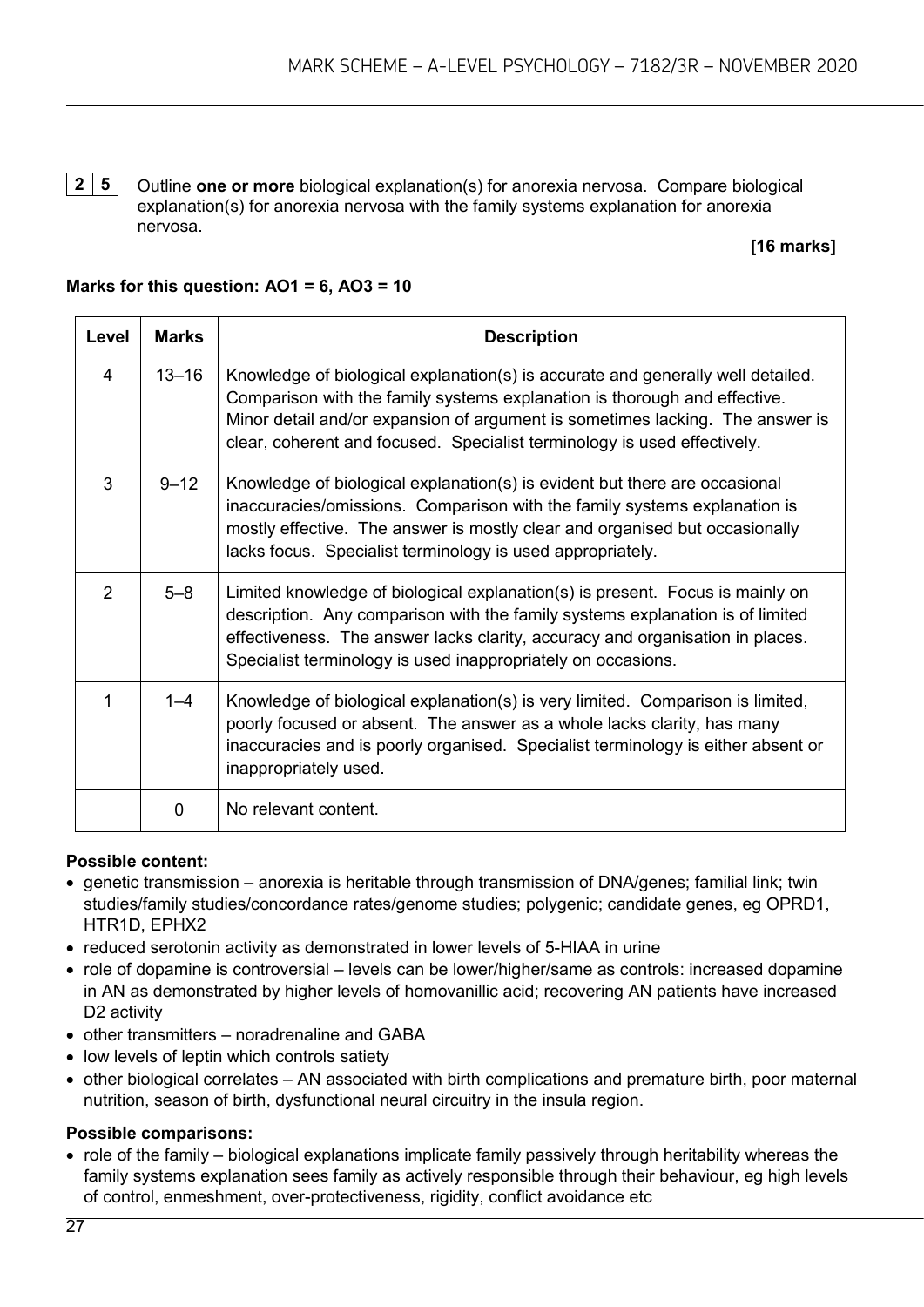- family systems theory might better explain gender differences in incidence of AN more prevalent in females – girls may be allowed less autonomy
- family systems theory might better explain increase in incidence of AN over time increased pressures of modern family life might mean families are more critical/less supportive/more dysfunctional
- societal attitudes will differ if the family are seen as the 'cause' then such families might be stigmatised
- implications for treatment biological explanation is consistent with a biological approach to treatment, eg medication, whereas the family systems explanation would indicate that family therapy is important
- both explanations are deterministic but different types of determinism
- neither explanation can establish causality: in both cases the presumed cause might actually be a consequence, eg family might become dysfunctional as a result; altered neurotransmitter levels might be an effect
- comparison of evidence for each explanation, eg in terms of reliability/validity.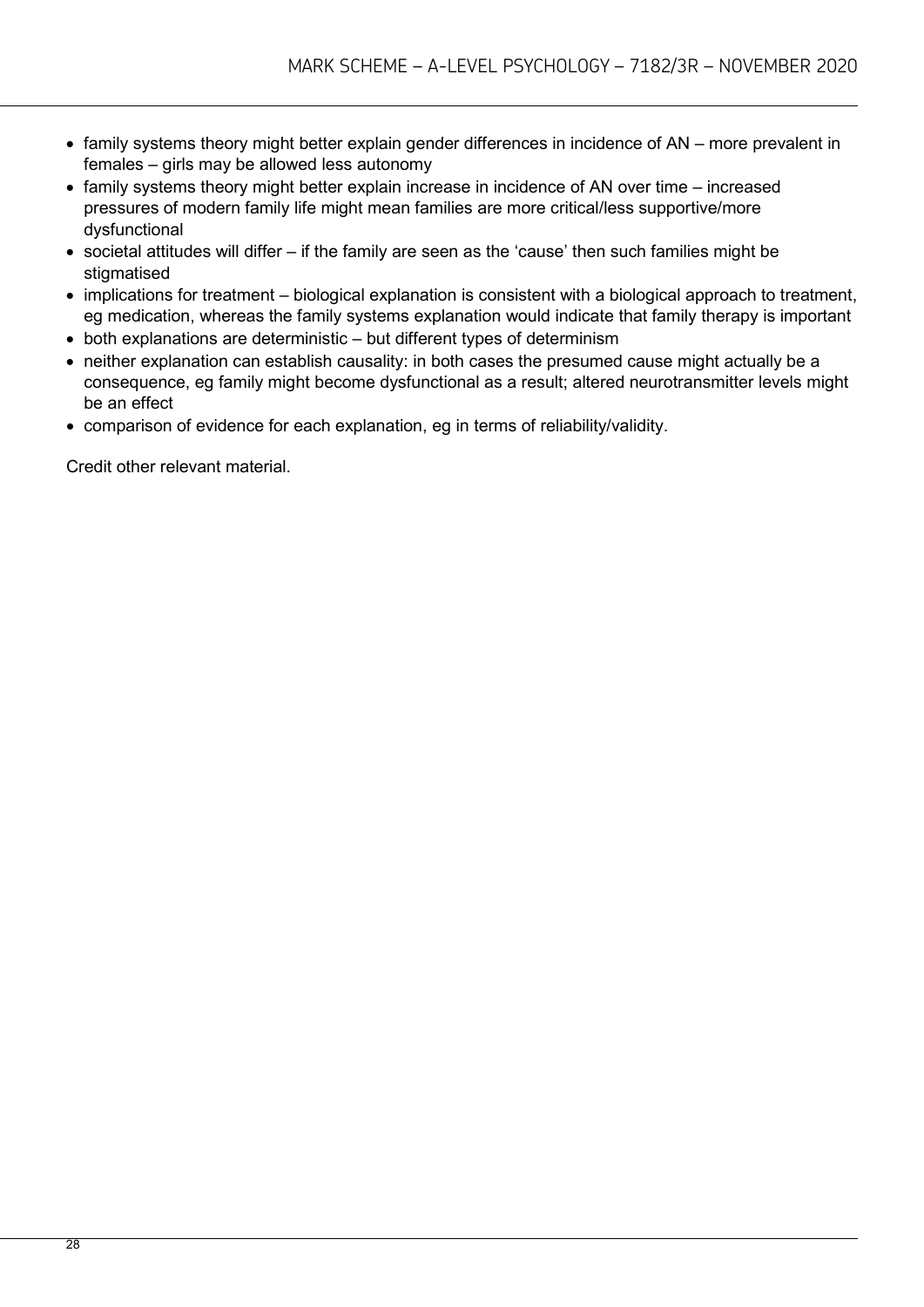#### **Section C**

#### **Stress**

**2 6** Briefly outline and evaluate **one** study of immunosuppression.

**[4 marks]**

#### **Marks for this question: AO1 = 2, AO3 = 2**

| Level | <b>Marks</b> | <b>Description</b>                                                                                               |
|-------|--------------|------------------------------------------------------------------------------------------------------------------|
| 2     | $3 - 4$      | Outline of a study of immunosuppression is clear and accurate. Evaluation is<br>clear, coherent and appropriate. |
|       | $1 - 2$      | Outline is limited or muddled. Evaluation is limited or inappropriate.                                           |
|       | 0            | No relevant content.                                                                                             |

#### **Possible findings:**

- Cohen (1993) chance of developing a cold was significantly positively correlated with scores on a questionnaire of stressful life events over the year
- Kiecolt-Glaser (1984) natural killer cell activity was significantly lower during periods of high stress (exam time) than during periods of low stress, with greater reduction in students reporting social isolation
- Kiecolt-Glaser (1991) increase in antibodies to Epstein-Barr virus and in infectious illnesses in caregivers caring for people with Alzheimer's disease over a 13-month period compared to controls.

#### **Possible evaluation points:**

- contradictory findings, eg immunoenhancing effects of stress (Dharbar 2008)
- analysis of implications, eg importance of avoiding stress/learning to manage stress
- cause and effect cannot be established in correlational research may be an alternative explanation for the correlation
- methodological issues, eg problems associated with self-report measures.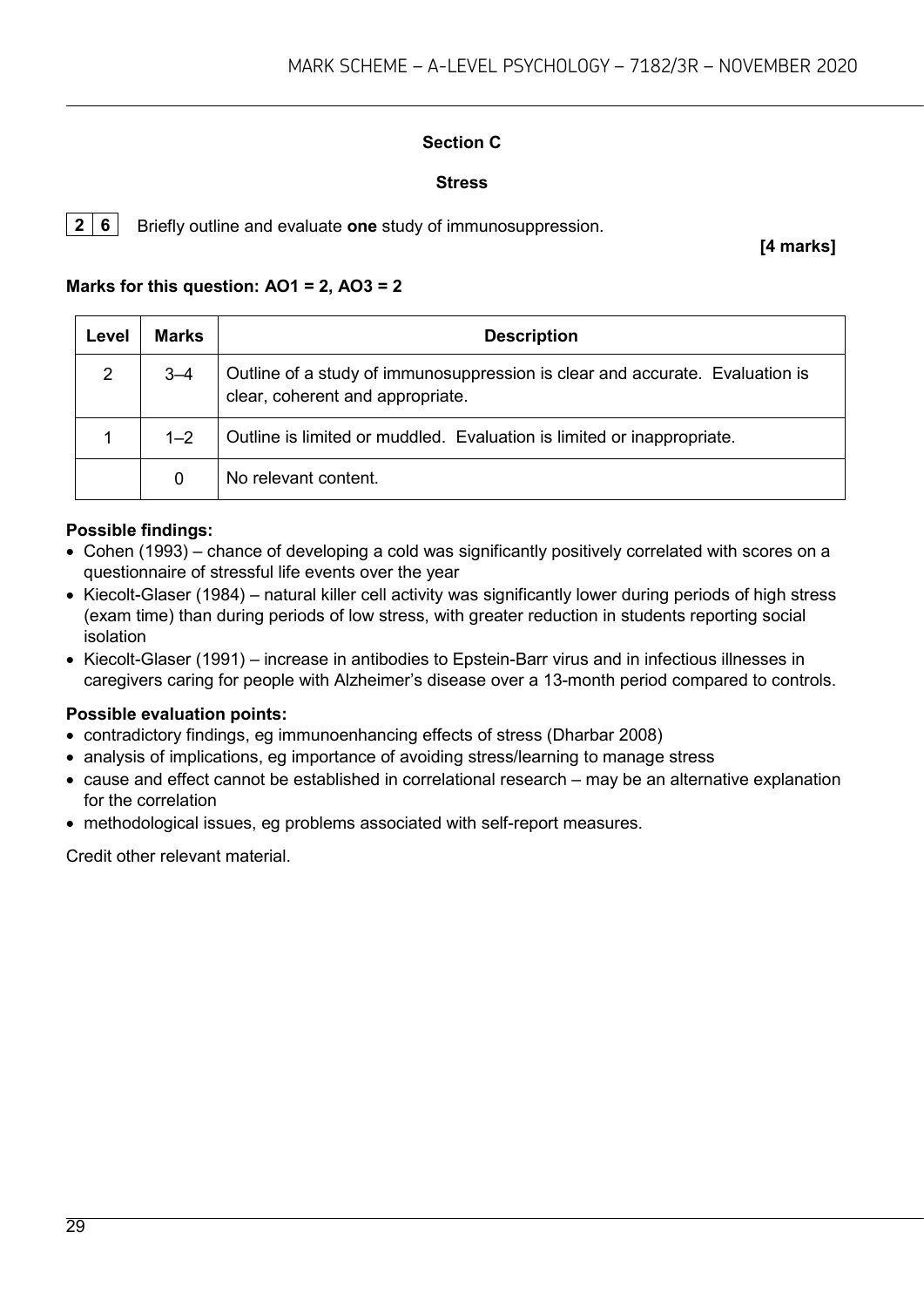**2 7** Nadine has a busy job and is very stressed most of the time. When she thinks about work at night she feels her heart pounding very fast. She often feels anxious and is experiencing frequent headaches.

Explain how a biofeedback therapist might help Nadine manage her stress.

**[4 marks]**

#### **Marks for this question: AO2 = 4**

| Level          | <b>Marks</b> | <b>Description</b>                                                                                                                                                |
|----------------|--------------|-------------------------------------------------------------------------------------------------------------------------------------------------------------------|
| $\overline{2}$ | $3 - 4$      | Explanation of how biofeedback could be used to help Nadine manage her<br>stress is clear and appropriate. There is appropriate use of specialist<br>terminology. |
|                | $1 - 2$      | Explanation is limited, muddled or inappropriate. Use of specialist terminology is<br>absent or inappropriate.                                                    |
|                | 0            | No relevant content.                                                                                                                                              |

#### **Possible application:**

- therapist would focus on Nadine's physiological symptoms such as heart pounding and headaches
- recording devices could be attached to Nadine's chest to measure her heart rate and to the muscles at the back of her neck to measure muscle tension
- normally occurring downward fluctuations in her heart-rate/muscle tension would be conditioned with either visual or auditory reward as positive reinforcement, eg icon of a happy face or hearing spoken 'Well done'
- using operant conditioning over a number of sessions, Nadine would be trained to lower her own stress response using the feedback about her heart rate and muscle tension at the back of her neck.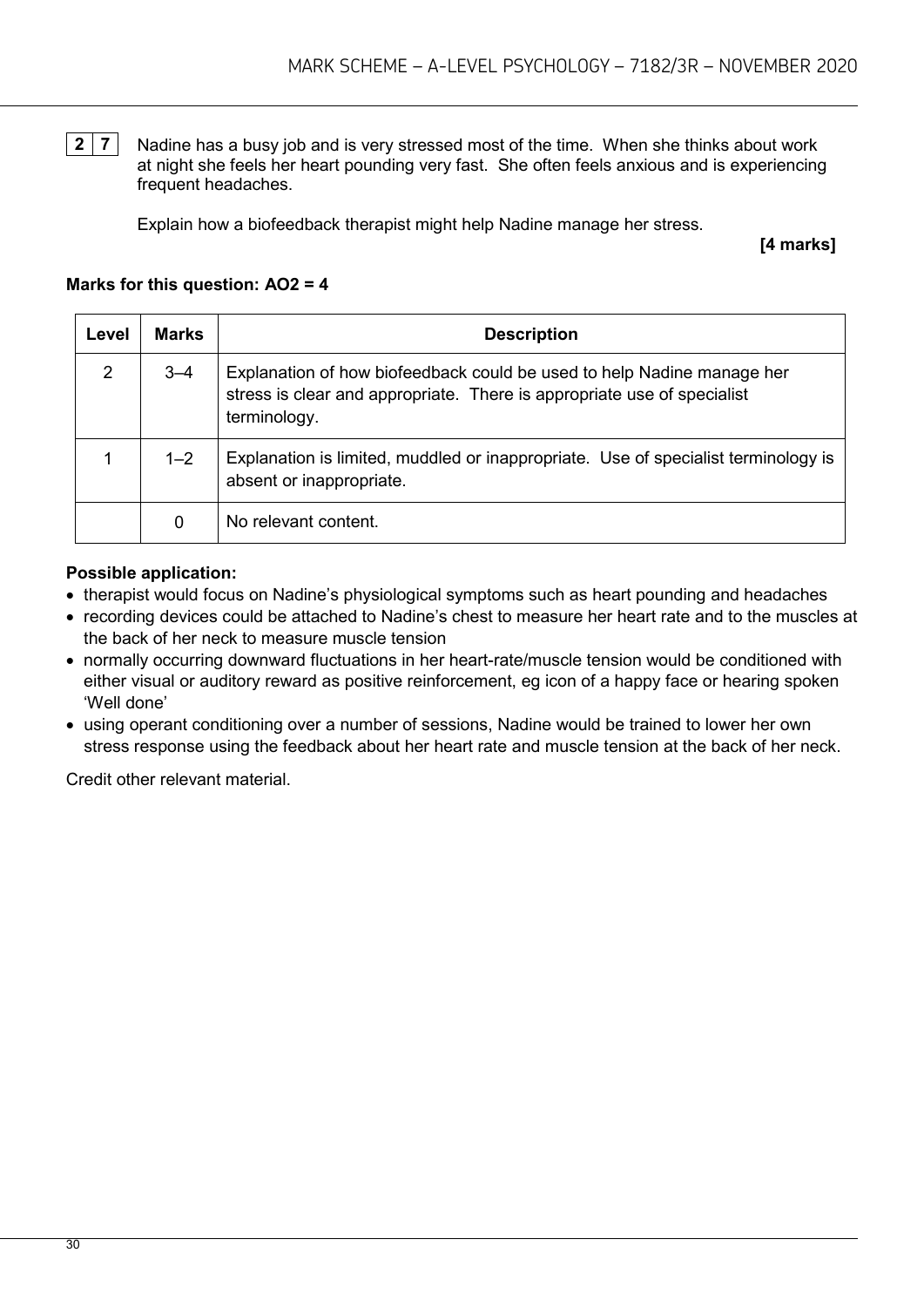

**2 8** Outline **one or more** self-report measure(s) of stress. Compare self-report measure(s) of stress with physiological measures of stress.

#### **[16 marks]**

#### **Marks for this question: AO1 = 6, AO3 = 10**

| Level         | <b>Marks</b> | <b>Description</b>                                                                                                                                                                                                                                                                                             |
|---------------|--------------|----------------------------------------------------------------------------------------------------------------------------------------------------------------------------------------------------------------------------------------------------------------------------------------------------------------|
| 4             | $13 - 16$    | Knowledge of self-report measure(s) is accurate and generally well detailed.<br>Comparison with physiological measures is thorough and effective. Minor detail<br>and/or expansion of argument is sometimes lacking. The answer is clear,<br>coherent and focused. Specialist terminology is used effectively. |
| 3             | $9 - 12$     | Knowledge of self-report measure(s) is evident but there are occasional<br>inaccuracies/omissions. Comparison with the physiological measures is mostly<br>effective. The answer is mostly clear and organised but occasionally lacks<br>focus. Specialist terminology is used appropriately.                  |
| $\mathcal{P}$ | $5 - 8$      | Limited knowledge of self-report measure(s) is present. Focus is mainly on<br>description. Any comparison with physiological measures is of limited<br>effectiveness. The answer lacks clarity, accuracy and organisation in places.<br>Specialist terminology is used inappropriately on occasions.           |
| 1             | $1 - 4$      | Knowledge of self-report measure(s) is very limited. Comparison is limited,<br>poorly focused or absent. The answer as a whole lacks clarity, has many<br>inaccuracies and is poorly organised. Specialist terminology is either absent or<br>inappropriately used.                                            |
|               | $\mathbf{0}$ | No relevant content.                                                                                                                                                                                                                                                                                           |

#### **Possible content:**

#### **SRRS (Holmes and Rahe):**

- scale of 43 life events experienced over a specified time
- each event is scored in terms of life-change units (LCUs) this was based on judgements of a sample of 100 'judges'
- LCUs accrue to give an overall life-change score
- scores given to indicate likelihood of suffering poor health, eg score over 300 LCUs related to 80% chance of illness in next year
- credit variations on the original SRRS.

#### **Daily Hassles and Uplifts Scale (Kanner):**

- used to measure events over a monthly period
- 117 negative events that could occur in a normal day, eg bad weather, arguments
- 135 positive events that could occur in a normal day, eg good news, seeing friends
- each hassle is measured on a 3-point scale (somewhat, moderate, extreme)
- hassles are correlated with undesirable psychological symptoms such as anxiety and depression; effects of uplifts were unclear.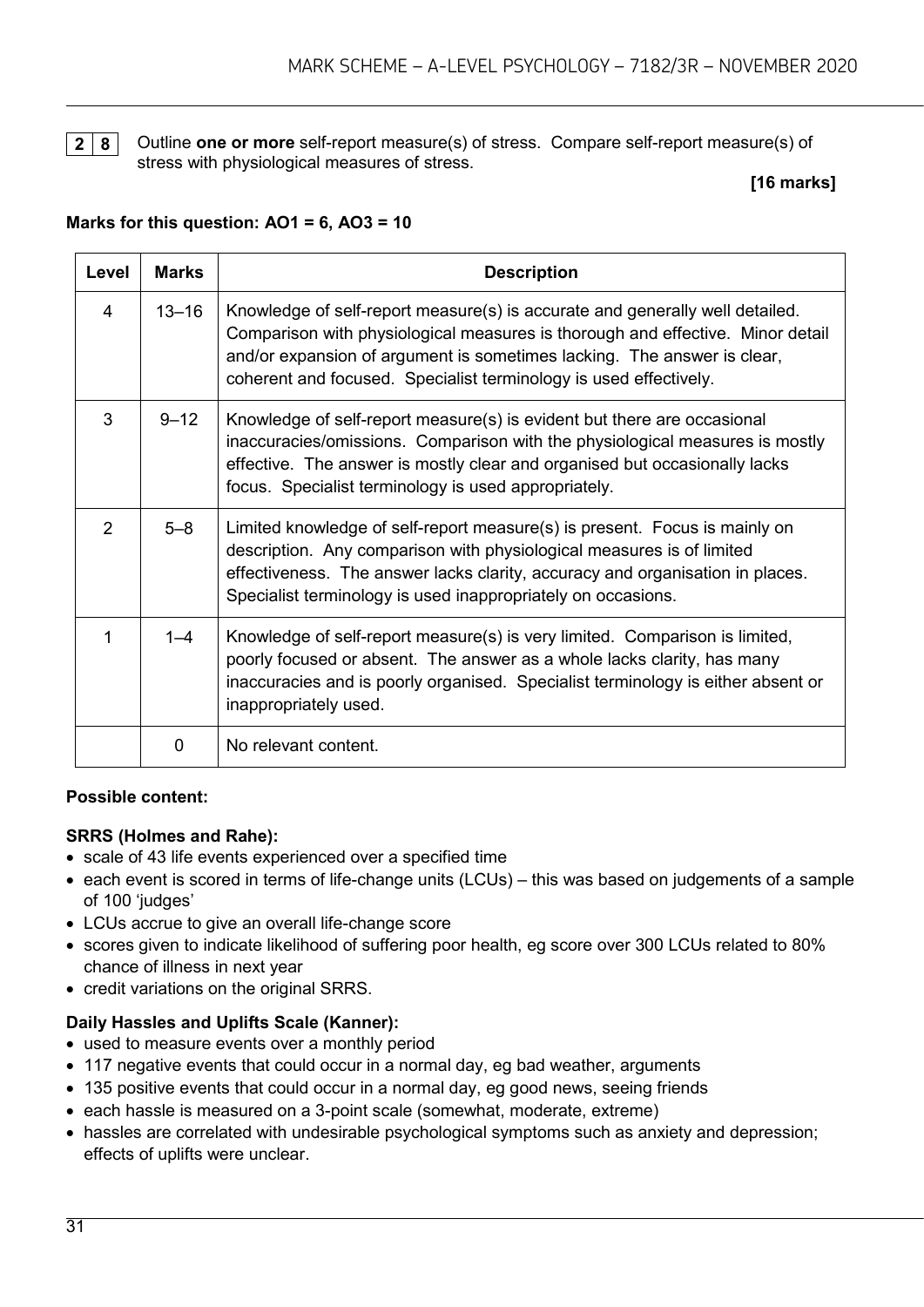#### **Possible comparisons:**

- self-report measures are used retrospectively whereas physiological measures can be used to record stress in real time
- self-report measures are less objective they reflect subjective experience whereas physiological measures (eg GSR) are objectively observable
- self-report measures are used in correlational research whereas physiological measures can be used experimentally, eg exposing a participant to a stressor whilst recording GSR
- self-report measures are more useful for measuring on-going stress and in long-term research
- both measures provide quantitative data that can be analysed, eg LCUs can be correlated with health conditions
- both measures have validity issues there are individual differences in interpretation of the events on a self-report scale and GSR may reflect general arousal (general ANS activity) rather than stress.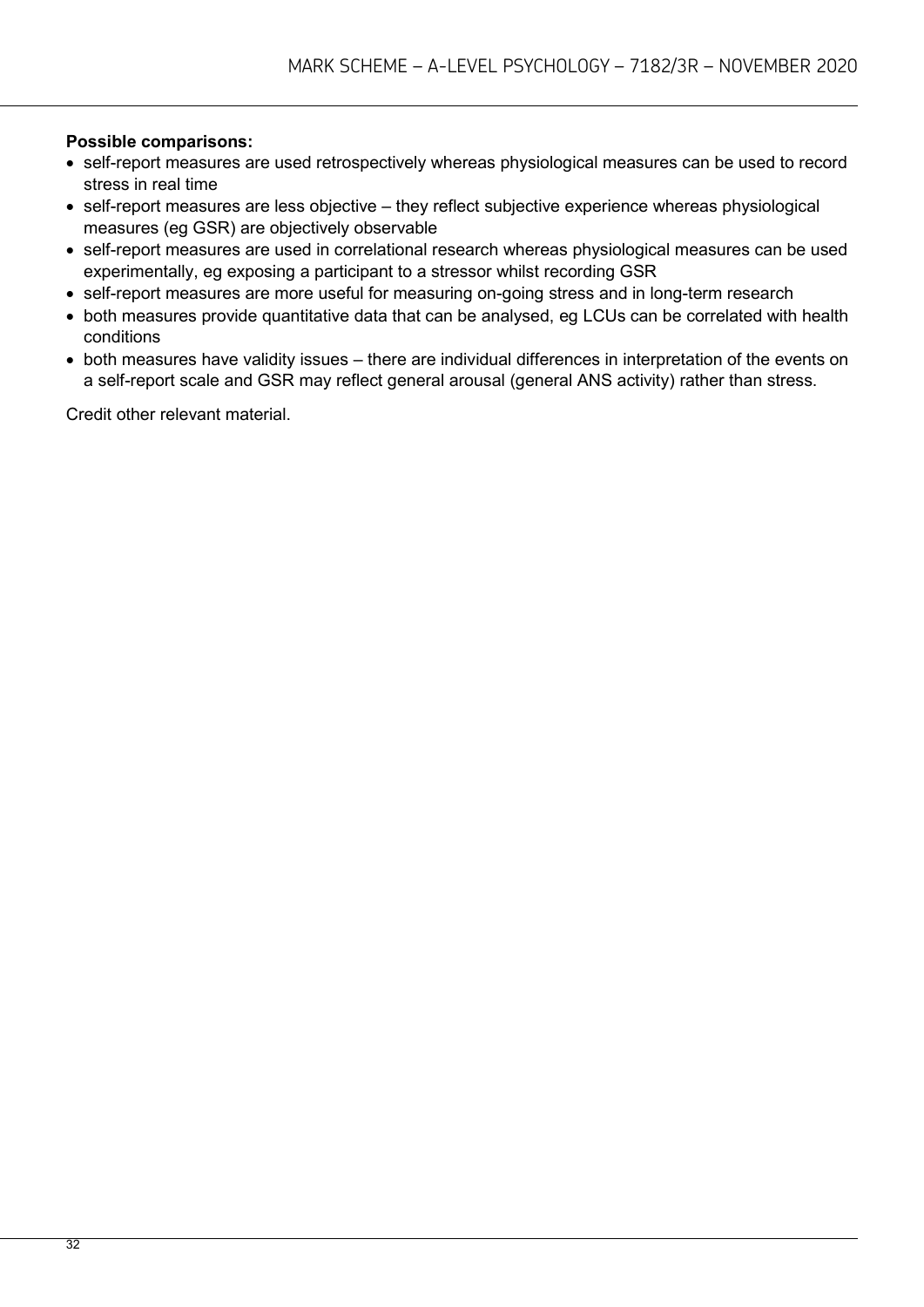#### **Section D**

#### **Aggression**

**2 9** Describe neural mechanisms in aggression.

**[6 marks]**

#### **Marks for this question: AO1 = 6**

| Level          | <b>Marks</b> | <b>Description</b>                                                                                                                         |
|----------------|--------------|--------------------------------------------------------------------------------------------------------------------------------------------|
| 3              | $5 - 6$      | Description is clear, accurate and detailed. Specialist terminology is used<br>effectively.                                                |
| $\overline{2}$ | $3 - 4$      | Description is mostly clear but lacks detail in places. There is some appropriate<br>use of specialist terminology.                        |
|                | $1 - 2$      | Description is limited/muddled. The answer lacks clarity and accuracy.<br>Specialist terminology is either absent or inappropriately used. |
|                | 0            | No relevant content.                                                                                                                       |

#### **Possible content:**

- limbic system, particularly the hypothalamus and amygdala, is responsible for aggressive behaviour
- fMRI scans show heightened amygdala activity during aggressive response
- stimulation of the amygdala can increase/decrease aggression response
- frontal cortex moderates the expression of aggression reduced serotonin activity in the prefrontal cortex is related to reduced self-control/disinhibition
- lower levels of 5-HIAA (by-product of serotonin breakdown) are found in impulsive/poorly controlled offenders
- testosterone may mediate the activity of the amygdala and/or the orbitofrontal cortex.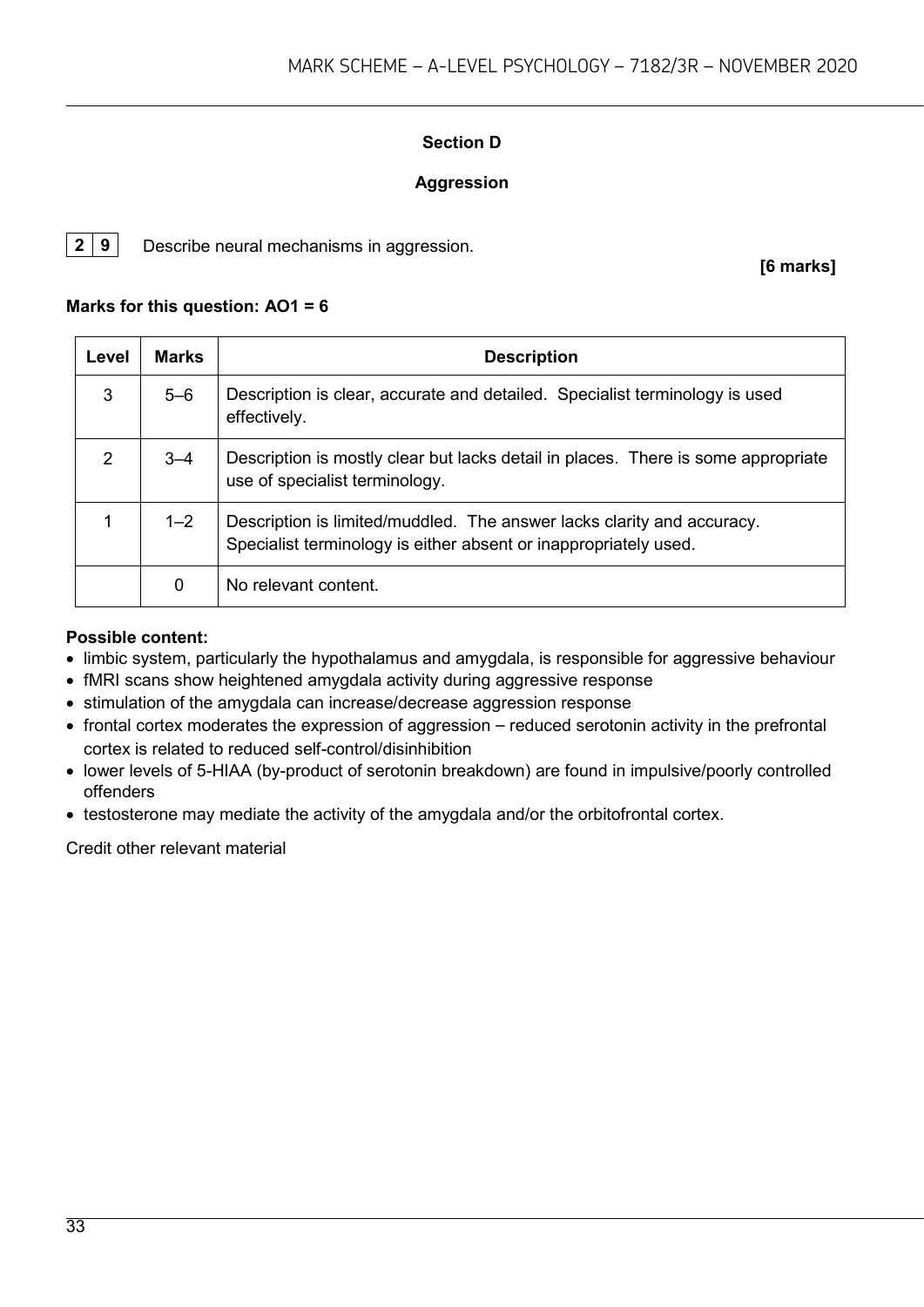#### **3 0** Jane is talking about her husband to a friend.

Jane says, "Bill gets angry if I text any of my male friends. He's always looking at my mobile phone. He gets upset if I want to go out with friends and insists on coming along too. I suppose it is nice in a way because he is so strong and protective."

Use your knowledge of evolutionary explanations of aggression to explain Jane's comments. **[4 marks]**

#### **Marks for this question: AO2 = 4**

| Level          | <b>Marks</b> | <b>Description</b>                                                                                                                                                                          |
|----------------|--------------|---------------------------------------------------------------------------------------------------------------------------------------------------------------------------------------------|
| $\overline{2}$ | $3 - 4$      | Explanation of how the evolutionary explanation for aggression could be used to<br>explain Jane's comments is clear and appropriate. There is appropriate use of<br>specialist terminology. |
|                | $1 - 2$      | Explanation is limited, muddled or inappropriate. Use of specialist terminology is<br>absent or inappropriate.                                                                              |
|                | 0            | No relevant content.                                                                                                                                                                        |

#### **Possible application:**

- evolutionary theory states that males compete for females Bill gets angry because he sees Jane's male friends as potential rivals – this is an example of sexual jealousy
- Bill is anxious to prevent Jane forming a relationship with other males so as to avoid cuckoldry, ie Jane being unfaithful
- Bill shows mate retention strategies, eg checking Jane's mobile is an example of male vigilance over partner's behaviour; going along on nights out is an example of direct guarding
- Jane is referring to Bill as a dominant male (strength and protectiveness)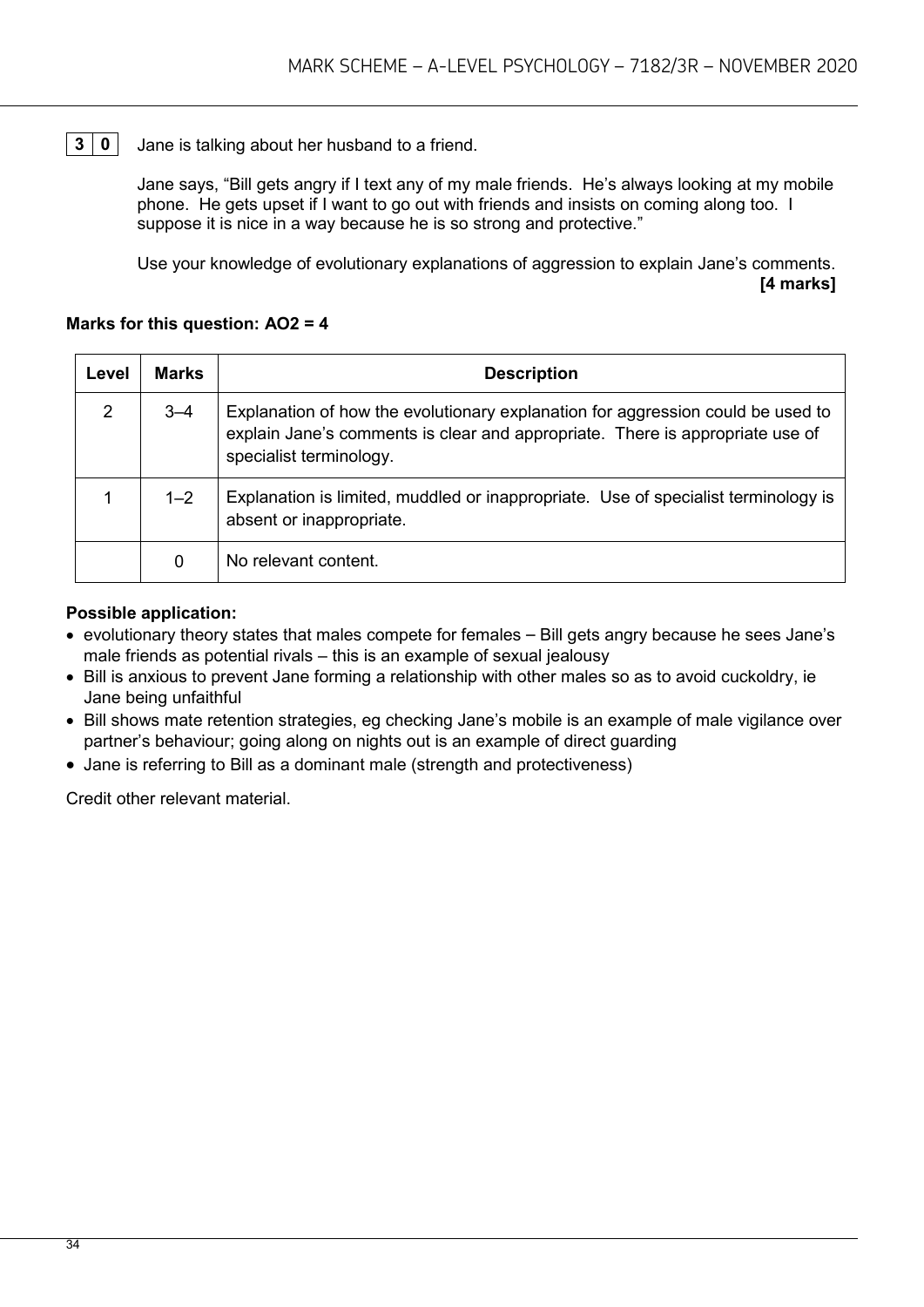**3 1** Outline **one** strength **and one** limitation of evolutionary explanations of aggression.

**[6 marks]**

#### **Marks for this question: AO3 = 6**

For the strength, award marks as follows:

**3 marks** for a clear, coherent and detailed outline, using appropriate terminology.

**2 marks** for an outline which lacks some detail.

**1 mark** for a very limited/muddled outline.

#### **Possible strengths:**

- use of evidence to support evolutionary theory of aggression, eg parallels in the animal kingdom
- consistent with findings that show there are differences in aggression between males and females
- can explain many types of aggression, eg bullying to maintain a position of dominance; aggression related to power struggles at work etc.

#### **PLUS**

For the limitation, award marks as follows:

**3 marks** for a clear, coherent and detailed outline, using appropriate terminology.

**2 marks** for an outline which lacks some detail.

**1 mark** for a very limited/muddled outline.

#### **Possible limitations:**

- use of evidence to contradict the evolutionary theory of aggression
- difficult to test as evidence is correlational and usually involves self-report
- cannot explain cultural differences in aggression evolutionary explanations should apply to all cultures in the same way
- presents male aggression as a natural and therefore acceptable behaviour
- implications for treatment of male aggression.

Credit other relevant strengths and limitations.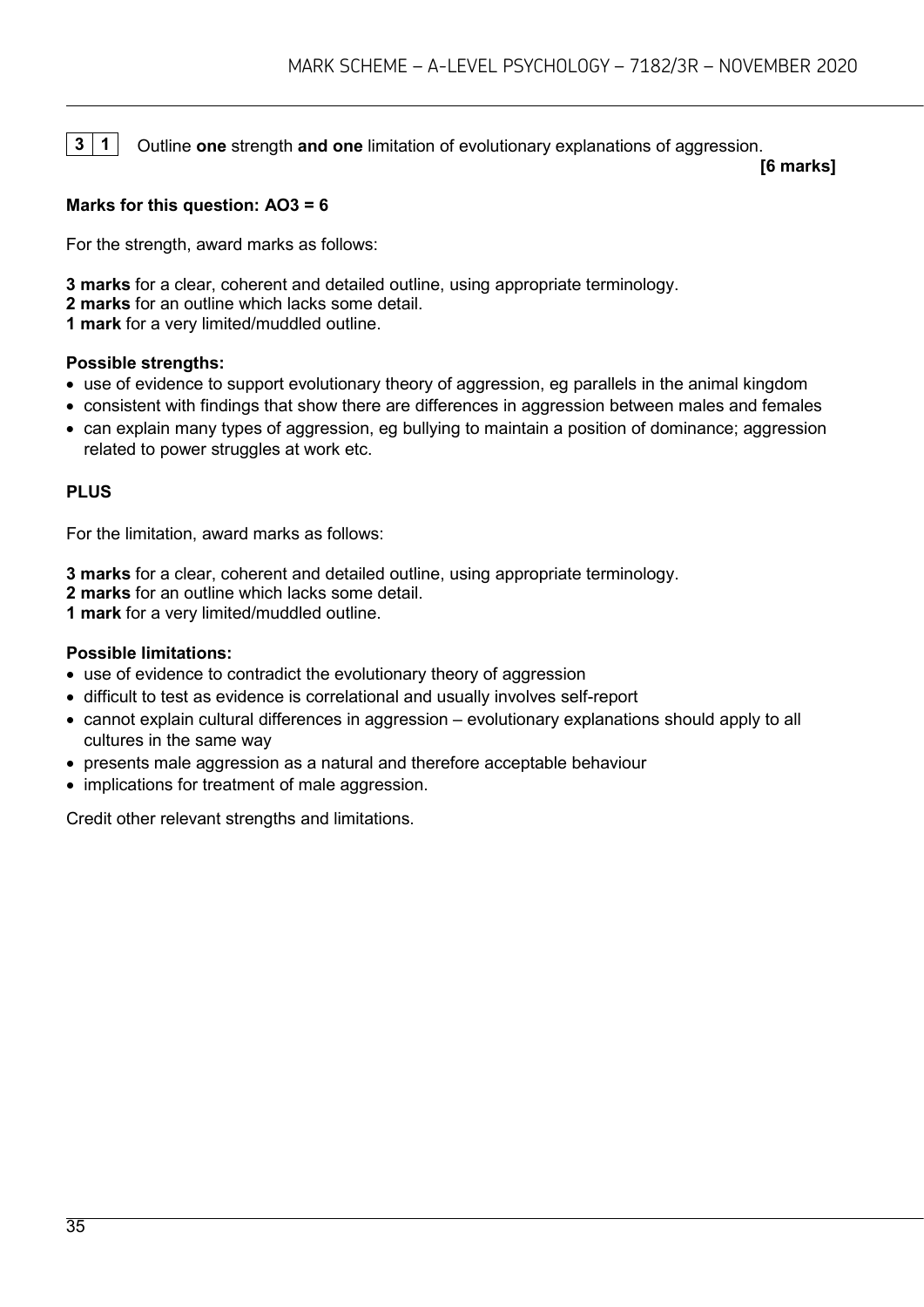#### **3 2** Discuss the frustration-aggression hypothesis as an explanation for human aggression.

#### **[8 marks]**

| Level         | <b>Marks</b> | <b>Description</b>                                                                                                                                                                                                                                                                                                            |
|---------------|--------------|-------------------------------------------------------------------------------------------------------------------------------------------------------------------------------------------------------------------------------------------------------------------------------------------------------------------------------|
| 4             | $7 - 8$      | Knowledge of the frustration-aggression hypothesis as an explanation for human<br>aggression is accurate with some detail. Discussion is thorough and effective.<br>Minor detail and/or expansion of argument is sometimes lacking. The answer is<br>clear, coherent and focused. Specialist terminology is used effectively. |
| 3             | $5-6$        | Knowledge of the frustration-aggression hypothesis as an explanation for human<br>aggression is evident but there are occasional inaccuracies/omissions.<br>Discussion is mostly effective. The answer is mostly clear and organised but<br>occasionally lacks focus. Specialist terminology is used appropriately.           |
| $\mathcal{P}$ | $3 - 4$      | Limited knowledge of the frustration-aggression hypothesis as an explanation for<br>human aggression is present. Any discussion is of limited effectiveness. The<br>answer lacks clarity, accuracy and organisation in places. Specialist terminology<br>is used inappropriately on occasions.                                |
| 1             | $1 - 2$      | Knowledge of the frustration-aggression hypothesis as an explanation for human<br>aggression is very limited. Discussion is limited, poorly focused or absent. The<br>answer as a whole lacks clarity, has many inaccuracies and is poorly organised.<br>Specialist terminology is either absent or inappropriately used.     |
|               | 0            | No relevant content.                                                                                                                                                                                                                                                                                                          |

#### **Marks for this question: AO1 =3, AO3 = 5**

#### **Possible content:**

- Dollard and Millar (1939) stated frustration always results in aggression and aggression is always caused by frustration
- frustration equals blocking of any goal-directed action
- this leads to tension that can only be relieved by an aggressive act aggression is cathartic
- focus of aggression is not always the cause of frustration aggression can be displaced
- likelihood of aggression depends on proximity to goal and the chance aggression will enable the goal to be achieved
- aggression becomes the dominant/most likely response if it has been rewarded in the past
- original theory modified to include role of social/environmental cues, eg weapon effect (Berkowitz, 1989).

#### **Possible discussion points**

- use of evidence to support/contradict the FA hypothesis
- Berkowitz's arguments that aggression results from other factors too, eg negative mood/feelings
- aggression may not be cathartic might stimulate more intense emotion
- differing effects depending on type of frustration justified or unjustified less aggression with justified frustration
- cannot explain aggressive acts that are cold and calculated
- discussion in the context of both psychodynamic theory (aggressive drives/catharsis) and learning theory (effects of past aggressive behaviour).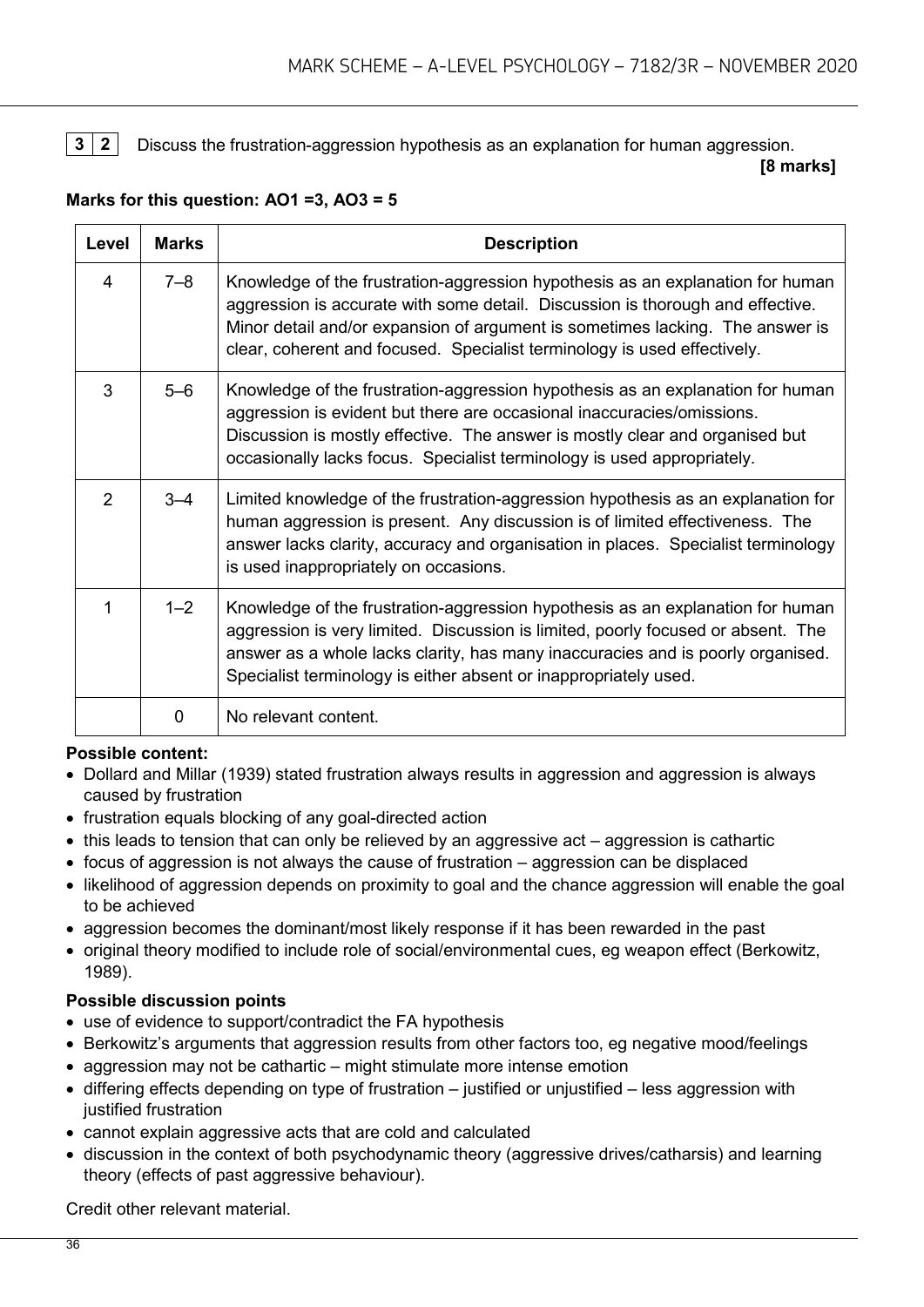#### **Section D**

#### **Forensic psychology**

**3 3** Describe psychodynamic explanation(s) for offending behaviour.

**[6 marks]**

#### **Marks for this question: AO1 = 6**

| Level          | <b>Marks</b> | <b>Description</b>                                                                                                                         |
|----------------|--------------|--------------------------------------------------------------------------------------------------------------------------------------------|
| 3              | $5 - 6$      | Description is clear, accurate and detailed. Specialist terminology is used<br>effectively.                                                |
| $\overline{2}$ | $3 - 4$      | Description is mostly clear but lacks detail in places. There is some appropriate<br>use of specialist terminology.                        |
|                | $1 - 2$      | Description is limited/muddled. The answer lacks clarity and accuracy.<br>Specialist terminology is either absent or inappropriately used. |
|                | 0            | No relevant content.                                                                                                                       |

#### **Possible content:**

- superego-based explanations id is insufficiently controlled/moderated deviant superego due to identification with deviant parent in Phallic stage; under-developed/weak superego due to failure to identify fully in Phallic stage; over-harsh superego is excessively punitive so crimes are committed to fulfil unconscious desire for punishment
- attachment-based explanation Bowlby stated maternal deprivation leads to consequences such as affectionless psychopathy and delinquency
- defence mechanisms allow the criminal to unconsciously justify criminal behaviour, eg a criminal might use rationalisation, eg 'rich people deserve to be burgled because they have much more than everyone else'.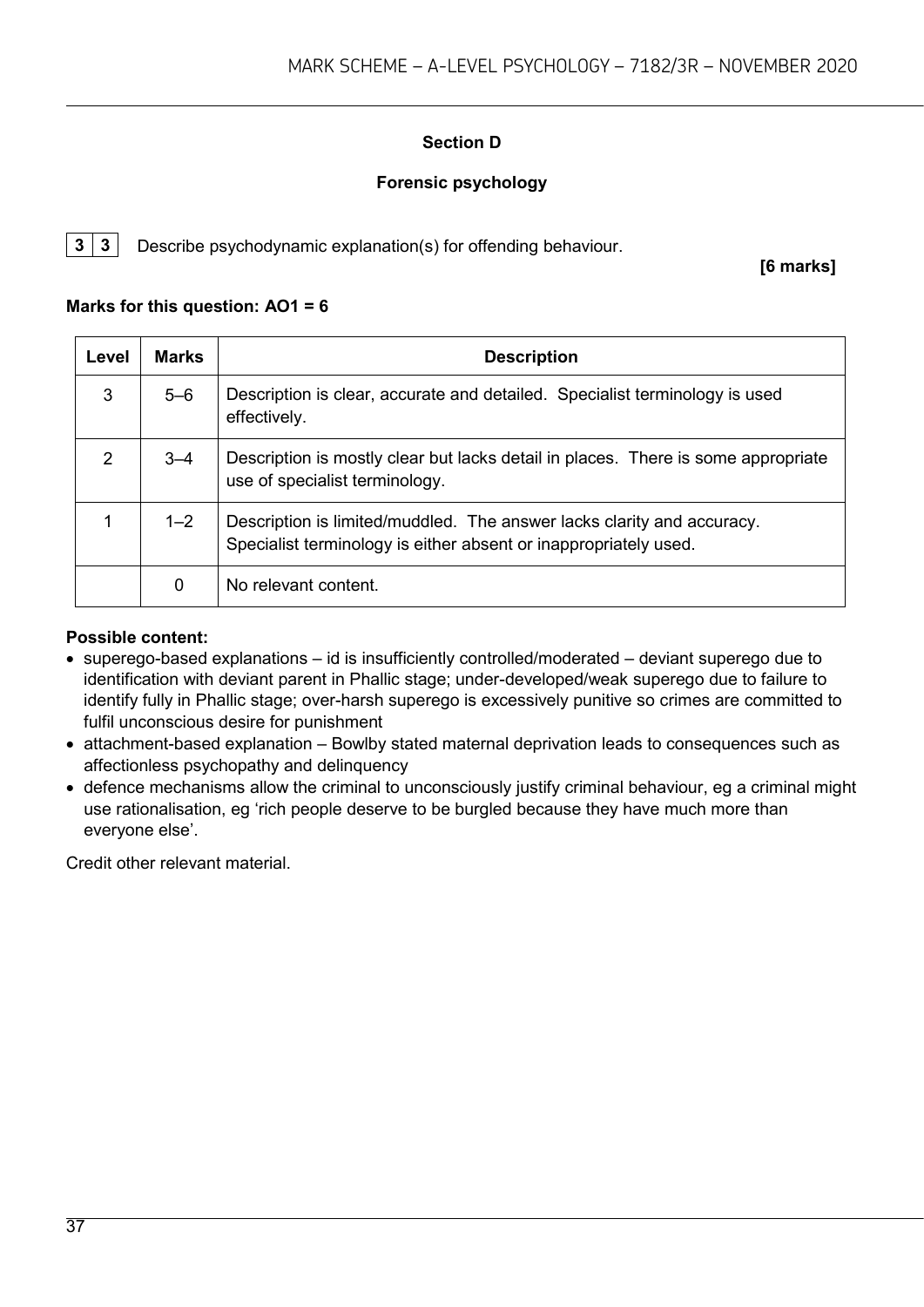#### **3** | **4** | Peter is talking about his offending.

Peter says, "I don't know why it happens. Sometimes when I hear people telling stupid jokes in a bar, I just get cross and punch them. I get into a rage and feel my pulse racing. If only I had another way of dealing with it. I just need to get used to controlling myself."

Explain how an anger management therapist could help Peter.

#### **[4 marks]**

#### **Marks for this question: AO2 = 4**

| Level          | <b>Marks</b> | <b>Description</b>                                                                                                                                                   |
|----------------|--------------|----------------------------------------------------------------------------------------------------------------------------------------------------------------------|
| $\overline{2}$ | $3 - 4$      | Explanation of how anger management could be used to deal with Peter's<br>offending is clear and appropriate. There is appropriate use of specialist<br>terminology. |
|                | $1 - 2$      | Explanation is limited, muddled or inappropriate. Use of specialist terminology is<br>absent or inappropriate.                                                       |
|                | 0            | No relevant content.                                                                                                                                                 |

#### **Possible application:**

- therapist would help Peter to understand the specific triggers/cues that precipitate his anger, such as being in the bar/hearing stupid jokes – this is the cognitive preparation stage
- therapist would teach Peter skills to calm himself so his pulse does not race, eg teach him a mantra or positive self-statements, eg 'I am calm and relaxed' – the skills acquisition stage
- therapist would give Peter chance to rehearse difficult situations in role-play sessions so he could get used to using self-control and not be provoked by 'hearing people talk' – the application training/practice stage
- therapist would give constructive feedback to Peter on his performance in the practice situations
- Peter would practise his new skills during the week and make a diary of his performance in anger provoking situations, eg arguments in the gym.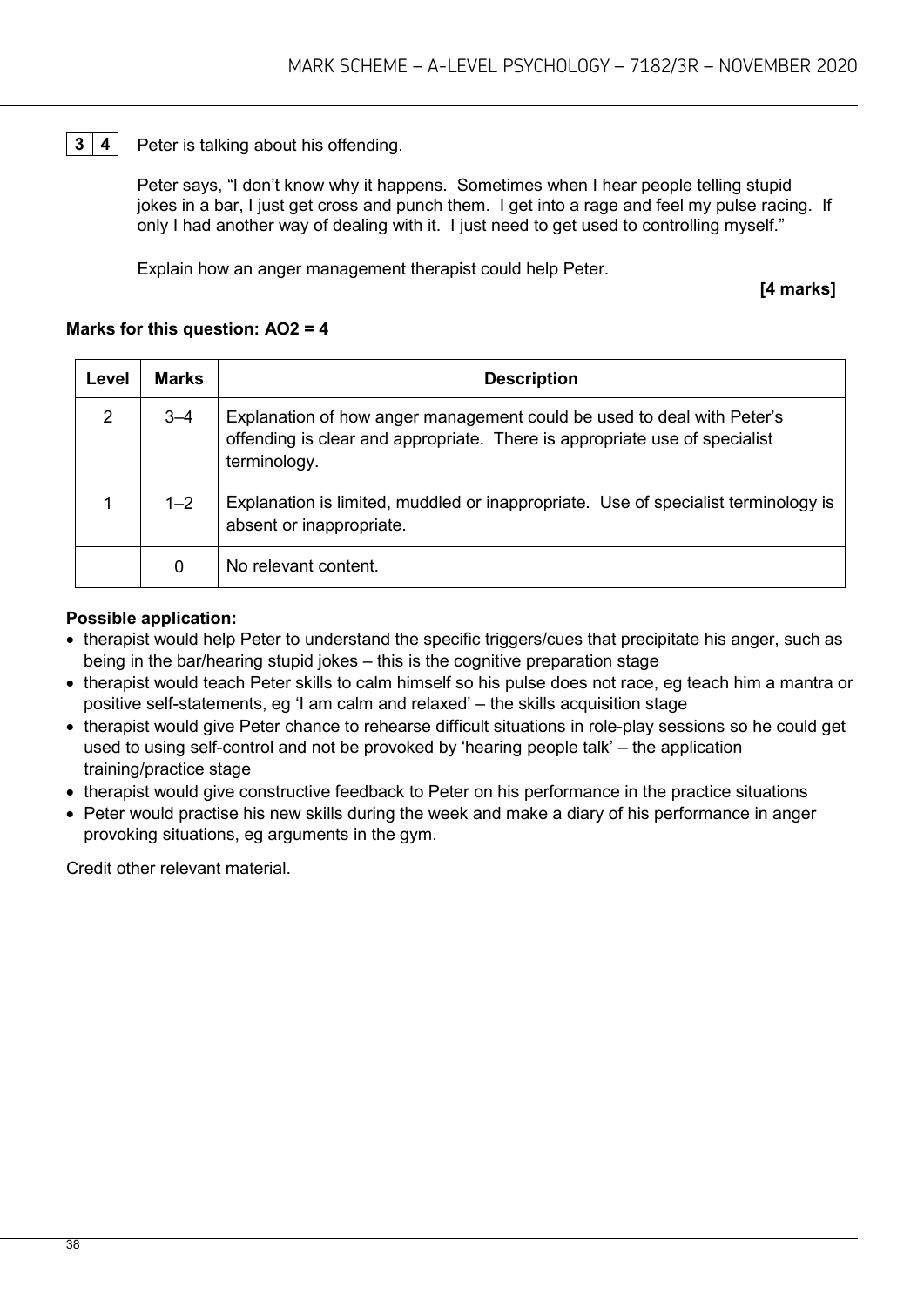**3 5** Outline **one** strength **and one** limitation of anger management as a way of dealing with offending.

**[6 marks]**

#### **Marks for this question: AO3 = 6**

For the strength, award marks as follows:

**3 marks** for a clear, coherent and detailed outline, using appropriate terminology. **2 marks** for an outline which lacks some detail. **1 mark** for a very limited/muddled outline.

#### **Possible strengths:**

- use of evidence to support the effectiveness
- addresses the thoughts/beliefs that underpin aggression, not just the behaviour links to models in cognitive psychology
- promotes transferable skills such as self-reflection, self-confidence and self-control which can be generally life-enhancing
- comparison with behaviour modification, eg anger management is more long-term.

#### **PLUS**

For the limitation, award marks as follows:

**3 marks** for a clear, coherent and detailed outline, using appropriate terminology.

**2 marks** for an outline which lacks some detail.

**1 mark** for a very limited/muddled outline.

#### **Possible limitations:**

- requires the skills of a trained therapist so limited availability in prisons and expensive compared to reward-based behaviour management programmes
- relies on practising skills in role-play situations so unlike a real-life incident
- only useful for clients whose offences are caused by aggression many offences are not aggression driven
- questions over long-term effectiveness some studies show short-term only
- not all clients benefit need to be motivated to change and engage properly in sessions and doing homework tasks.

Credit other relevant strengths and limitations.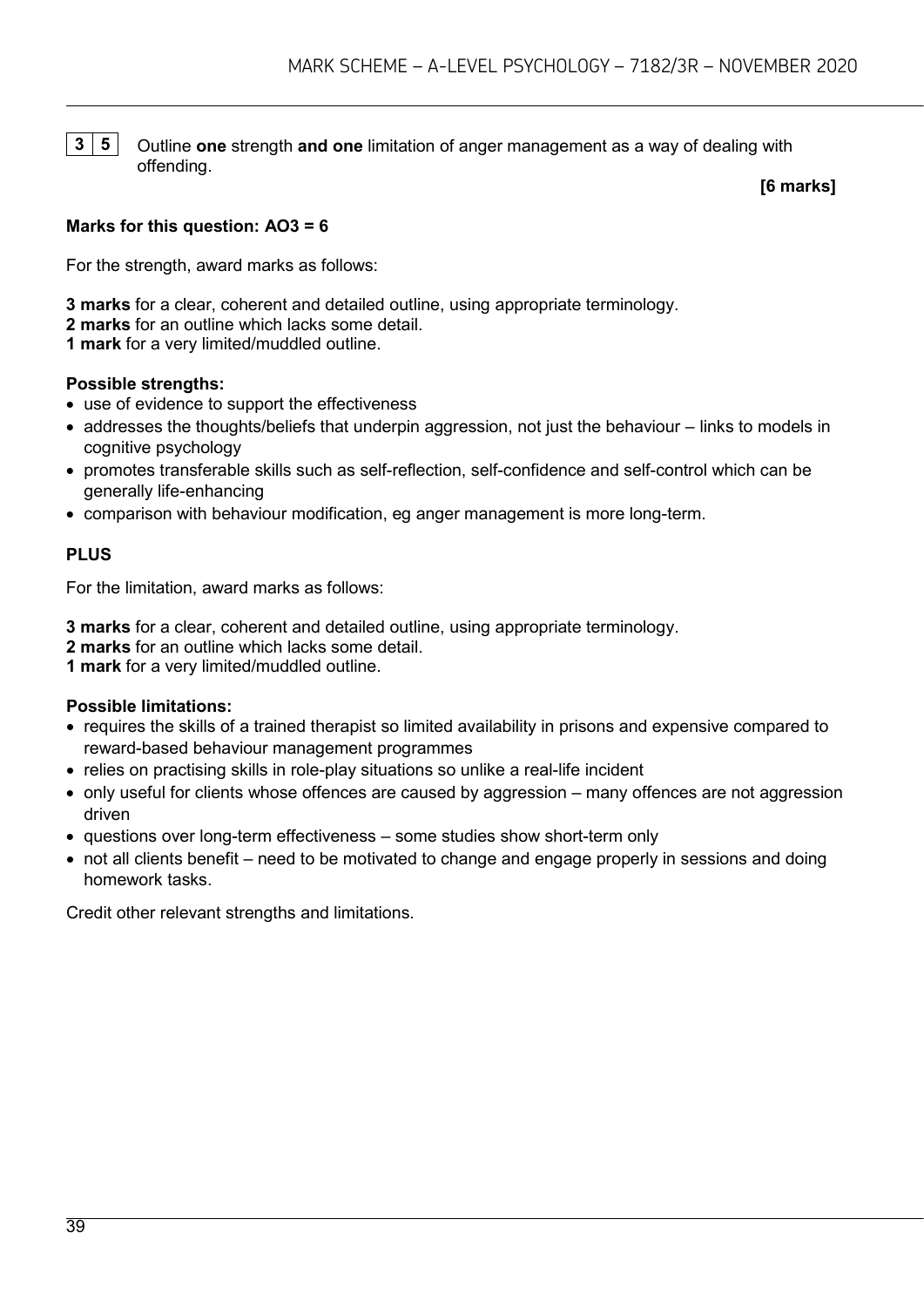**3 6** Discuss neural explanations for offending behaviour.

**[8 marks]**

#### **Marks for this question: AO1 = 3, AO3 = 5**

| Level          | <b>Marks</b> | <b>Description</b>                                                                                                                                                                                                                                                                 |
|----------------|--------------|------------------------------------------------------------------------------------------------------------------------------------------------------------------------------------------------------------------------------------------------------------------------------------|
| 4              | $7 - 8$      | Knowledge of neural explanations for offending is accurate with some detail.<br>Discussion is thorough and effective. Minor detail and/or expansion of argument<br>is sometimes lacking. The answer is clear, coherent and focused. Specialist<br>terminology is used effectively. |
| 3              | $5 - 6$      | Knowledge of neural explanations for offending is evident but there are<br>occasional inaccuracies/omissions. Discussion is mostly effective. The answer<br>is mostly clear and organised but occasionally lacks focus. Specialist<br>terminology is used appropriately.           |
| $\overline{2}$ | $3 - 4$      | Limited knowledge of neural explanations for offending is present. Any<br>discussion is of limited effectiveness. The answer lacks clarity, accuracy and<br>organisation in places. Specialist terminology is used inappropriately on<br>occasions.                                |
| 1              | $1 - 2$      | Knowledge of neural explanations for offending is very limited. Discussion is<br>limited, poorly focused or absent. The answer as a whole lacks clarity, has<br>many inaccuracies and is poorly organised. Specialist terminology is either<br>absent or inappropriately used.     |
|                | 0            | No relevant content.                                                                                                                                                                                                                                                               |

#### **Possible content:**

- irregularities in levels of neurotransmitters have been linked to violence/offending, eg high levels of noradrenaline – violence and aggression; low levels of serotonin – greater impulsivity; dopamine indirectly linked through role in addiction
- shortened version of the MAOA gene may alter levels of neurotransmitters dopamine and serotonin
- reduced limbic system activity in psychopathic offenders when exposed to tasks requiring emotional processing (Kent 2001)
- reduced frontal lobe volume in people with anti-social personality disorder (Raine 2000)
- reduced activity in the pre-frontal cortex which controls emotional behaviour (Raine 2000)
- poor executive functioning affecting cognitive control and decision-making linked to juvenile offending (Morgan and Lilienfeld 2000)
- lower EEG arousal (suggesting cognitive immaturity) at age 15 years linked to later criminal activity (Raine 1990).

#### **Possible discussion points:**

- cause and effect cannot be established in any human studies all rely on correlation so other variables could be responsible for the offending behaviour – only animal studies are experimental
- many studies link genes with anti-social personality disorder and/or substance abuse but not necessarily with offending
- biological determinism and implications of accepting that offending is due to biological function, eg implications for the justice system and for dealing with offending.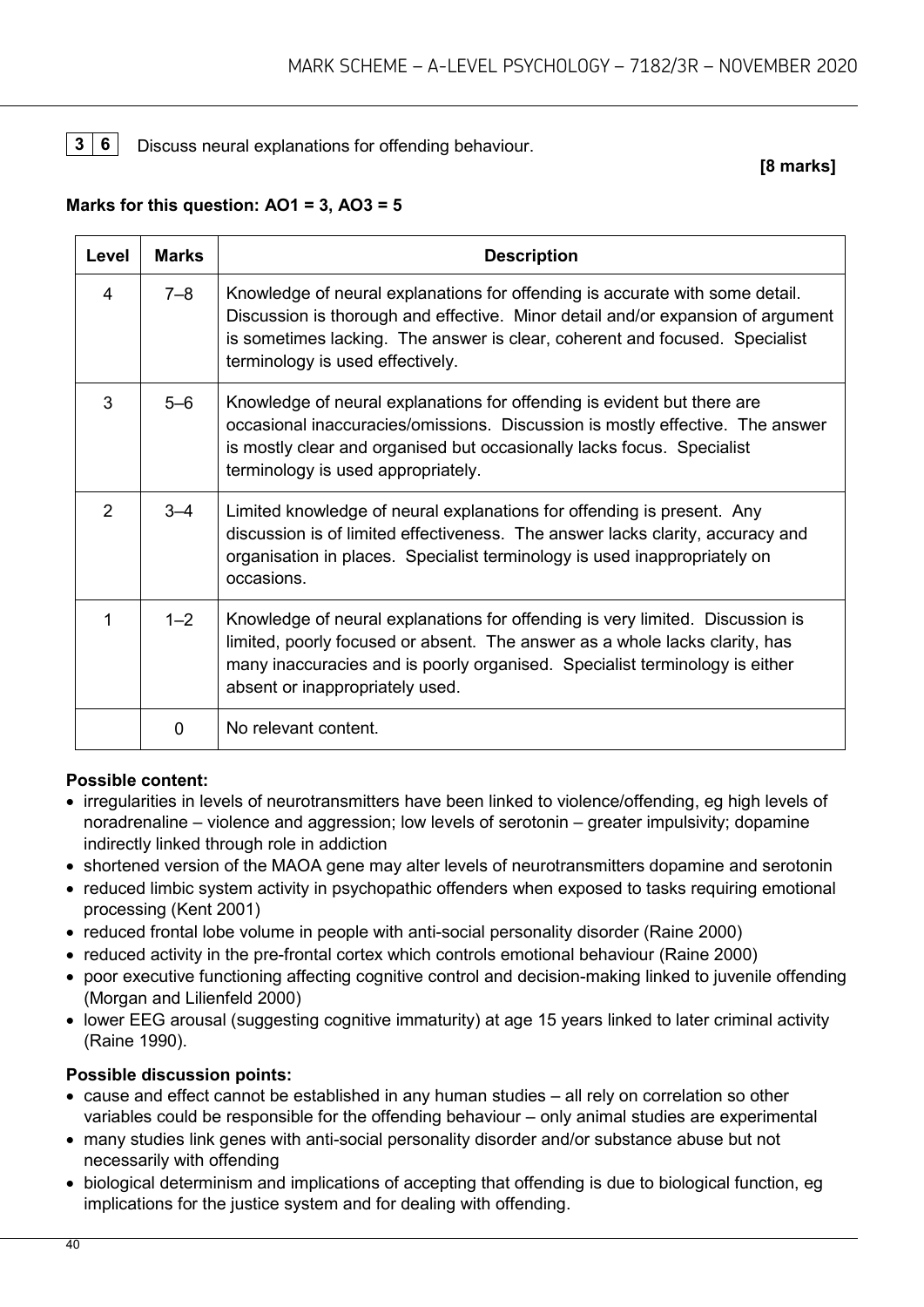- reductionism need to look at wider factors such as social context, substance abuse, mental illness, upbringing etc
- comparison with social-psychological explanations, eg social learning theory; cognitive explanations or alternative biological explanations, eg genetic.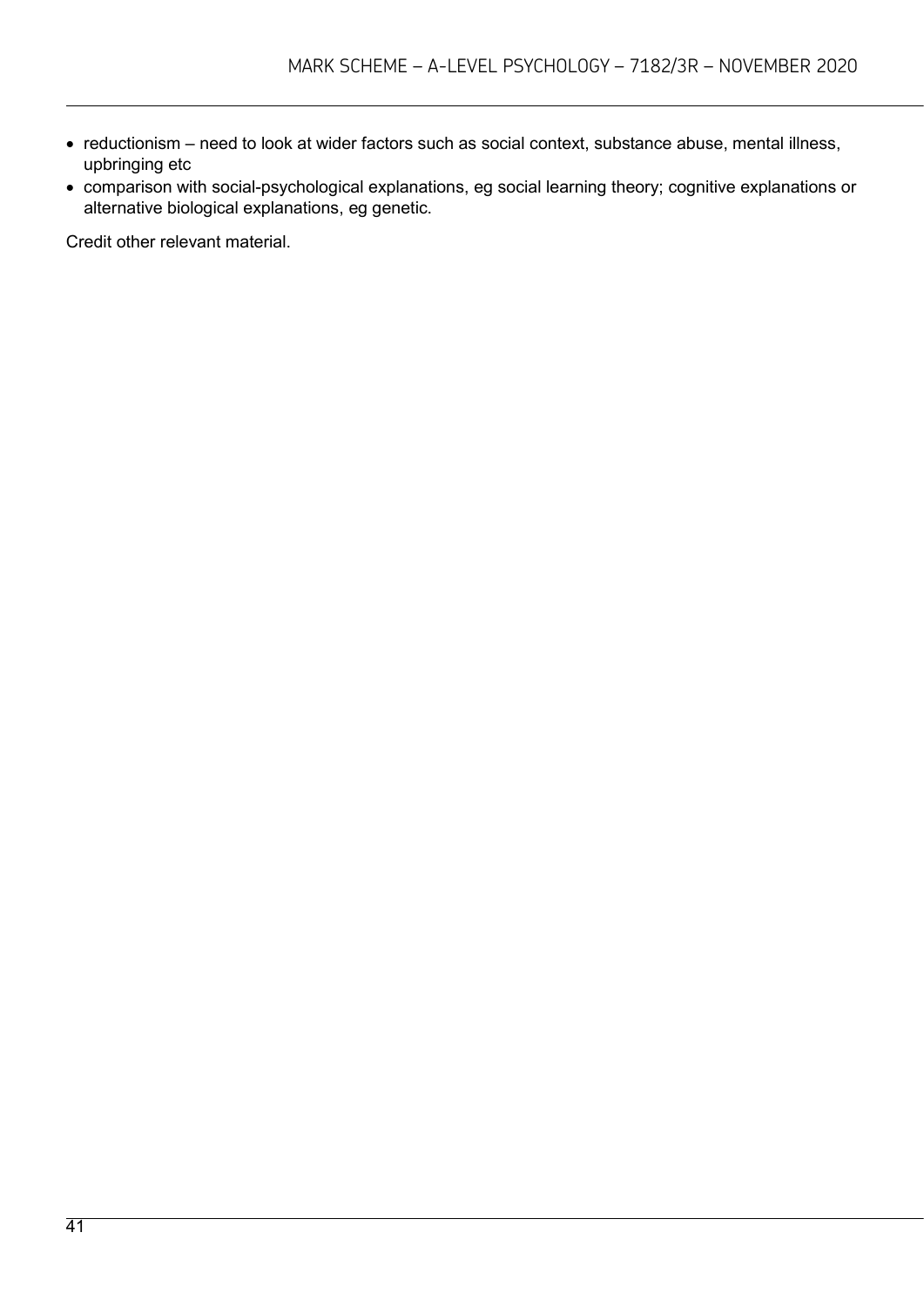#### **Section D**

#### **Addiction**

**3 7** Describe how brain neurochemistry is involved in nicotine addiction.

**[6 marks]**

#### **Marks for this question: AO1 = 6**

| Level          | <b>Marks</b> | <b>Description</b>                                                                                                                         |
|----------------|--------------|--------------------------------------------------------------------------------------------------------------------------------------------|
| 3              | $5 - 6$      | Description is clear, accurate and detailed. Specialist terminology is used<br>effectively.                                                |
| $\overline{2}$ | $3 - 4$      | Description is mostly clear but lacks detail in places. There is some appropriate<br>use of specialist terminology.                        |
|                | $1 - 2$      | Description is limited/muddled. The answer lacks clarity and accuracy.<br>Specialist terminology is either absent or inappropriately used. |
|                | 0            | No relevant content.                                                                                                                       |

#### **Possible content:**

- nicotine binds with nicotinic receptors (a type of acetylcholine receptor) in the ventral tegmental area
- this triggers release of dopamine in the nucleus accumbens in the mesolimbic system (reward centre of the brain)
- activation of reward pathway creates feeling of euphoria and reduced anxiety
- nicotine regulation model abstinence (eg overnight) leads to increased sensitivity of nicotinic receptors and withdrawal, causing motivation to smoke
- through repeated activation, more nicotine is required to create the same effect (tolerance) which results in craving (addiction)
- nicotine activates natural opioids in the brain (enkephalins and endorphins) creating feelings of pleasure
- role of GABA and serotonin nicotine increases serotonin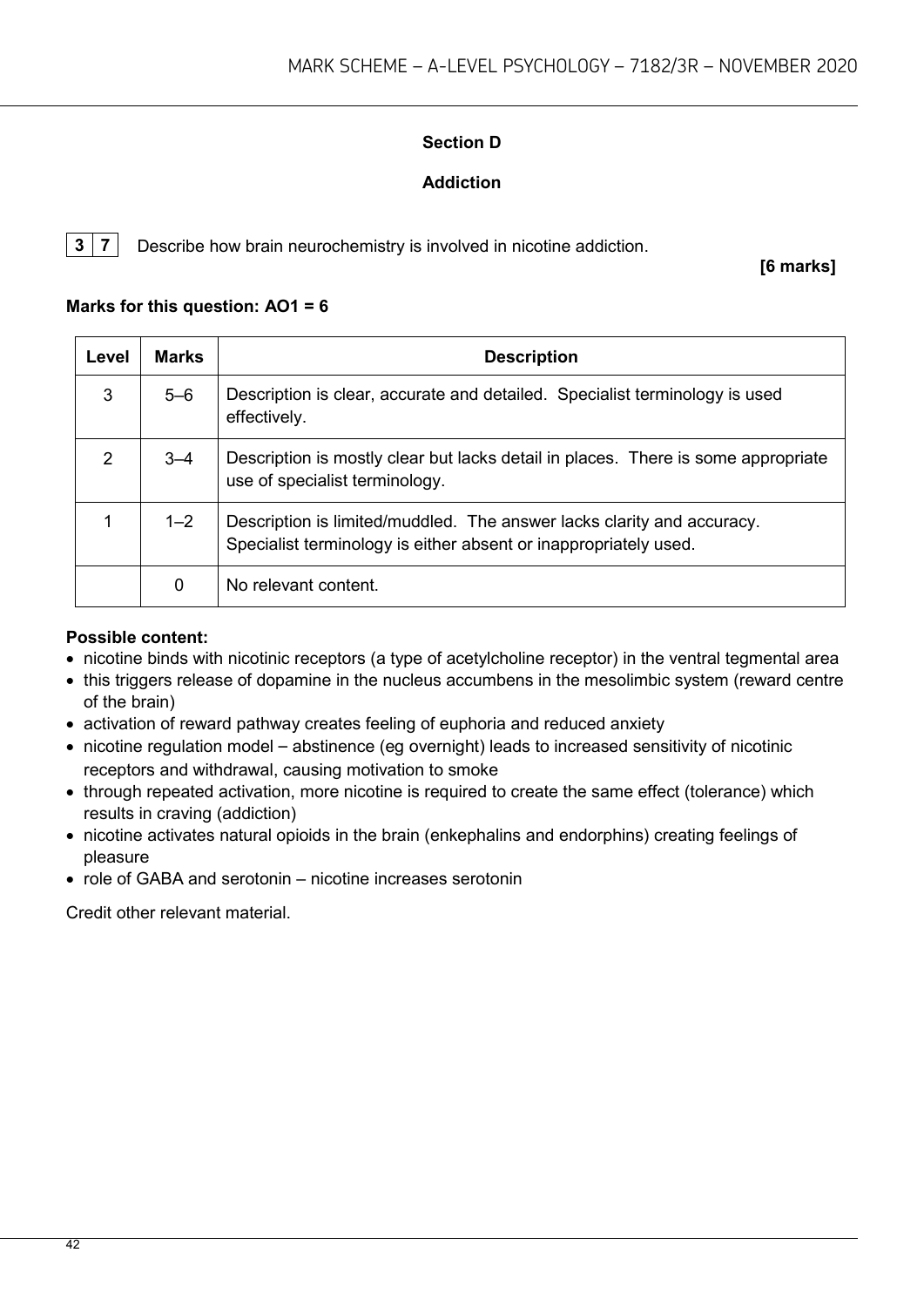#### **3 8** Bertie is talking about his addiction to chocolate.

Bertie says, "I can't stop eating chocolate. I just need more and more. Eating chocolate gives me such a great feeling. I get comfy on the sofa then stuff myself with chocolate till I feel all warm and happy. I'm spending so much money on chocolate, I don't know what to do."

Explain how covert sensitisation could be used to treat Bertie's addiction.

**[4 marks]**

#### **Marks for this question: AO2 = 4**

| Level          | <b>Marks</b> | <b>Description</b>                                                                                                                                                          |
|----------------|--------------|-----------------------------------------------------------------------------------------------------------------------------------------------------------------------------|
| $\overline{2}$ | $3 - 4$      | Explanation of how covert desensitisation could be used to deal with Bertie's<br>addiction is clear and appropriate. There is appropriate use of specialist<br>terminology. |
|                | $1 - 2$      | Explanation is limited, muddled or inappropriate. Use of specialist terminology is<br>absent or inappropriate.                                                              |
|                | 0            | No relevant content.                                                                                                                                                        |

#### **Possible application:**

- Bertie would be taught to relax then therapist would use vivid guided imagery
- Bertie would be guided to visualise noxious chocolate-related images
- images could be visual, auditory, olfactory, tactile
- examples: Bertie vividly imagines himself eating heaps of chocolate then vomiting chocolate over his clothes; Bertie vividly imagines an overpowering sweet smell of chocolate that makes him feel he is suffocating
- by pairing the previously neutral substance chocolate (NS) with an unpleasant/noxious mental experience (UCS) Bertie develops a classically conditioned aversion (CR) to chocolate (CS)
- the more vivid/graphic the chocolate images the more effective the treatment
- Bertie's classically conditioned aversion to chocolate means he avoids chocolate in the future.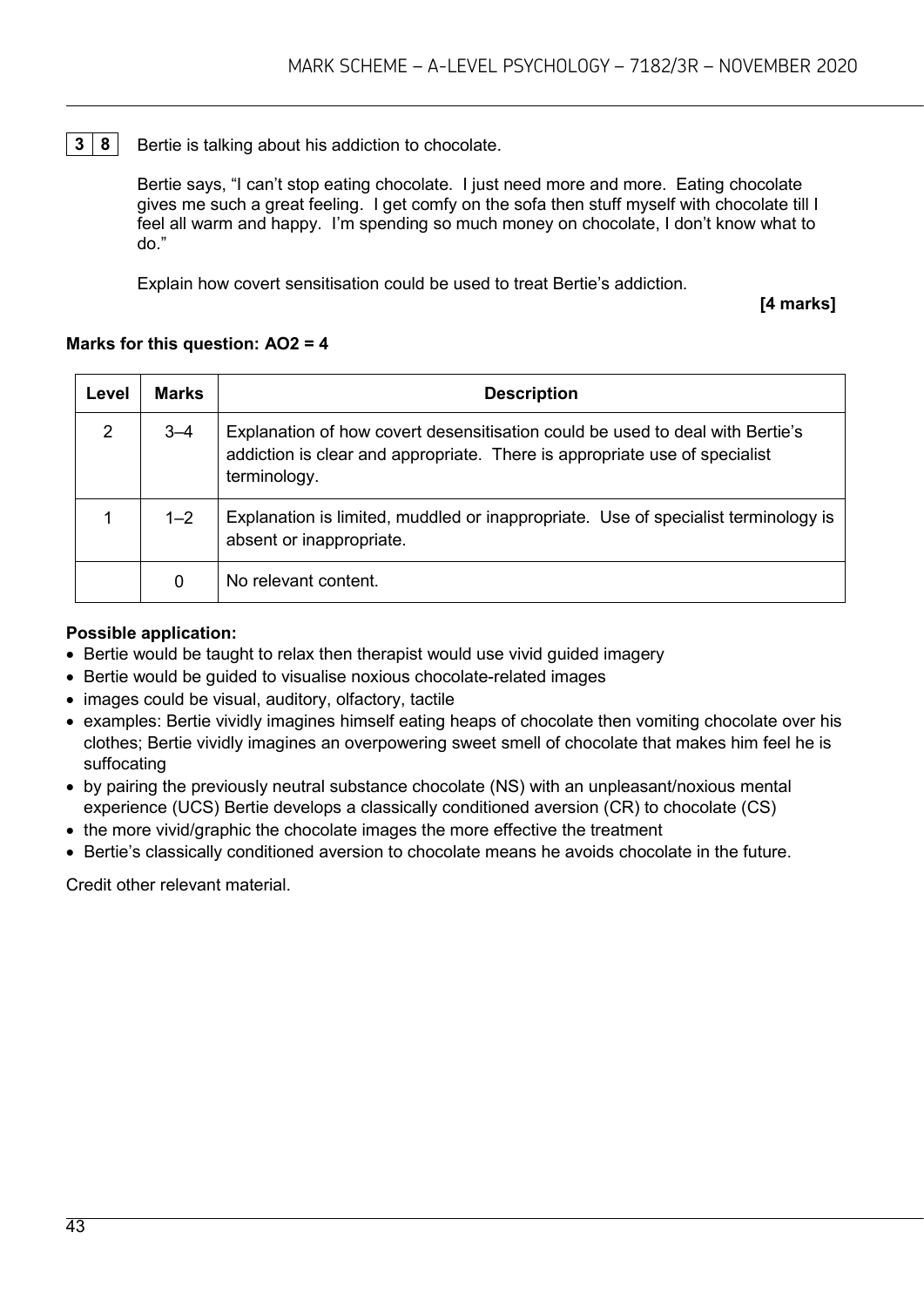**3** | **9** | Outline **one** strength **and one** limitation of covert sensitisation as a way of reducing addiction.

**[6 marks]**

#### **Marks for this question: AO3 = 6**

For the strength, award marks as follows:

**3 marks** for a clear, coherent and detailed outline, using appropriate terminology.

**2 marks** for an outline which lacks some detail.

**1 mark** for a very limited/muddled outline.

#### **Possible strengths:**

- use of evidence to support the effectiveness, eg comparison with aversion therapy/control conditions.
- underpinned by highly scientific theory and tested behaviourist principles
- more ethical in comparison to traditional in vivo aversion therapy covert sensitisation is less traumatic and more dignified
- flexible so can be used with all types of addictive substances and with addictive behaviours, eg gambling.

#### **PLUS**

For the limitation, award marks as follows:

**3 marks** for a clear, coherent and detailed outline, using appropriate terminology.

- **2 marks** for an outline which lacks some detail.
- **1 mark** for a very limited/muddled outline.

#### **Possible limitations:**

- based on behaviourism so addresses the outward behaviour only does not address the original cause so there is potential for relapse
- sustainability of effect over the long-term questions over long-term effectiveness
- effectiveness is limited where the client is not well motivated or lacks the capacity for imagination.

Credit other relevant strengths and limitations.